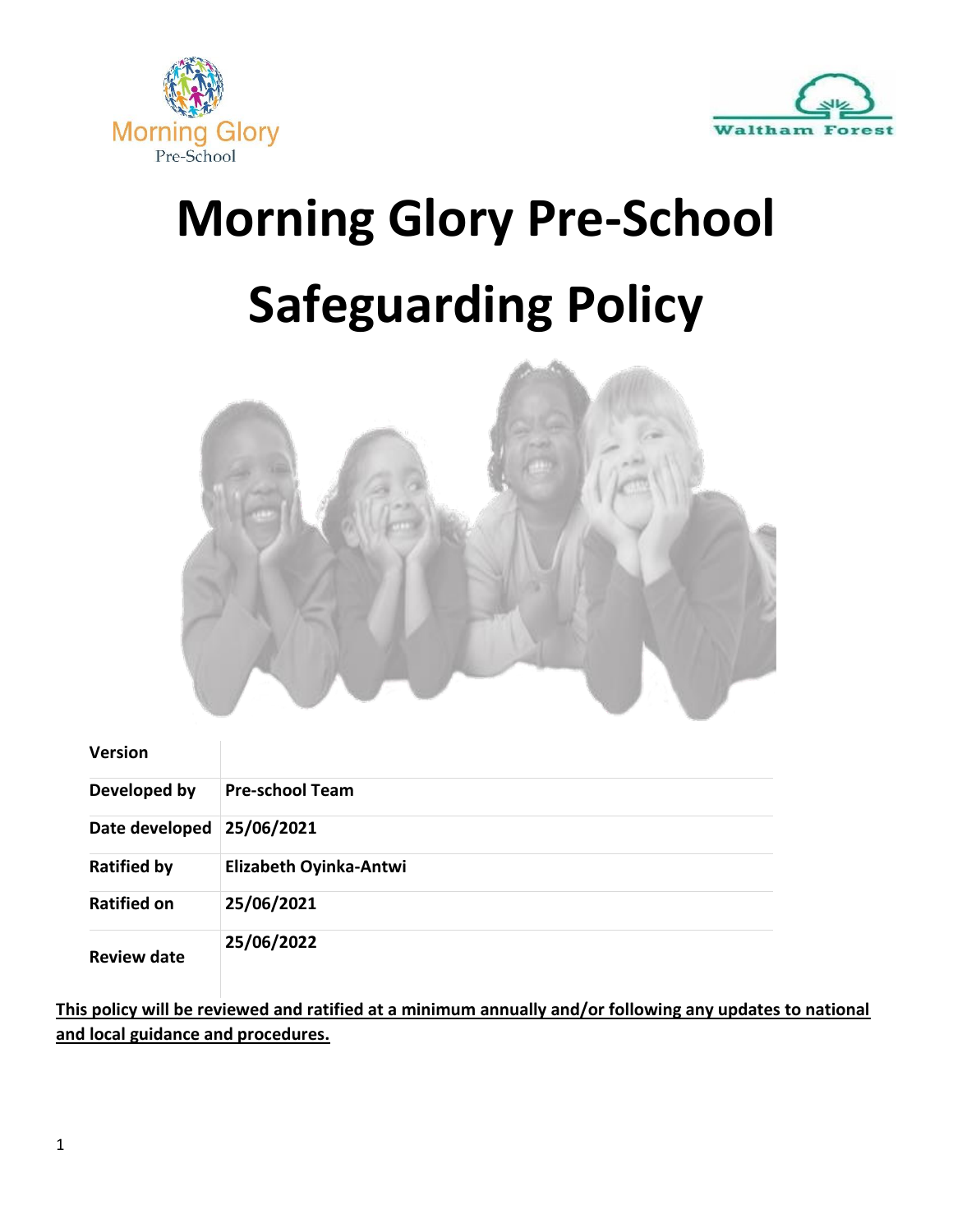### **Key Setting Information**

| <b>Name of Setting</b>                                                                                             | <b>Morning Glory Pre-school</b>                                                                 |
|--------------------------------------------------------------------------------------------------------------------|-------------------------------------------------------------------------------------------------|
| <b>DfE or Ofsted Registration Number</b>                                                                           | EY450601                                                                                        |
| <b>Setting Type</b>                                                                                                | <b>OFSTED Registered Pre-school</b>                                                             |
| <b>Setting Main Phone Number</b>                                                                                   | 07930445217                                                                                     |
| <b>Setting Main Email</b>                                                                                          | Mgpre-school@hotmail.co.uk                                                                      |
| <b>Setting Address</b>                                                                                             | 296 Cann Hall Road, Leytonstone, E11 3NN                                                        |
| <b>Designated Safeguarding Lead</b>                                                                                | Elizabeth Oyinka-Antwi Phone: 07930445217<br>Email: mgpre-school@hotmail.co.uk                  |
| <b>Deputy Designated Safeguarding</b><br>Lead                                                                      | Sabrina Ibersiene: 07930445217 Email: mgpre-<br>school@hotmail.co.uk                            |
| <b>Named Person responsible for</b><br>Allegations against staff in setting                                        | Elizabeth Oyinka-Antwi Phone: 07930445217<br>Email: mgpre-school@hotmail.co.uk<br>Manager/Owner |
| <b>SENCo / Special Needs Lead</b>                                                                                  | Sabrina Ibersiene                                                                               |
| Manager / Owner                                                                                                    | Elizabeth Oyinka-Antwi Phone: 0793044217<br>Email: mgpre-school@hotmail.co.uk                   |
| Chair of Governors / Chair of<br><b>Trustees/Managing Director or</b><br><b>Business Owner (Sole Traders)</b>      | Elizabeth Oyinka-Antwi                                                                          |
| <b>Governor/Trustee/Managing</b><br><b>Director or Business Owner with</b><br>Lead responsibility for Safeguarding | Elizabeth Oyinka-Antwi                                                                          |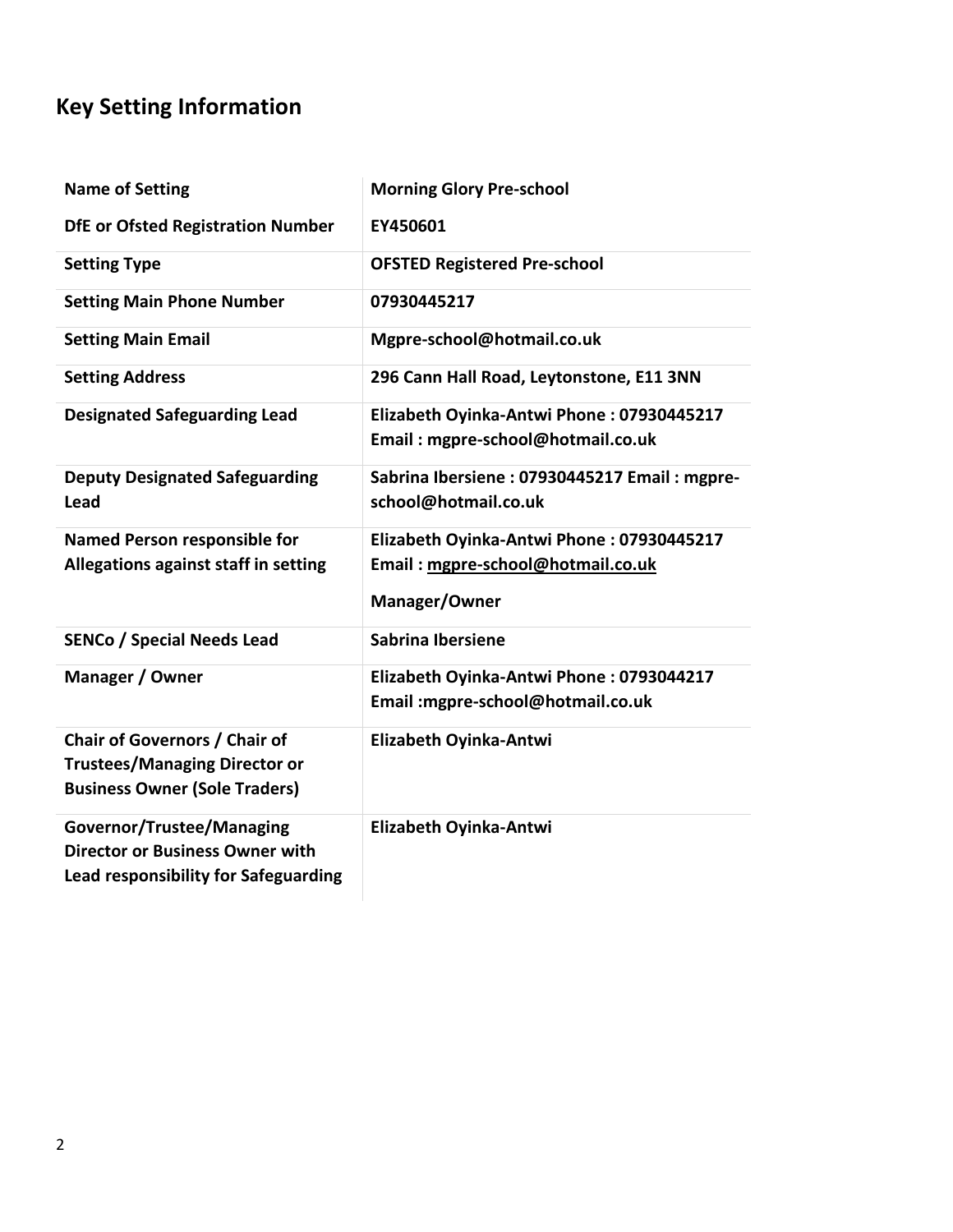### **Contents**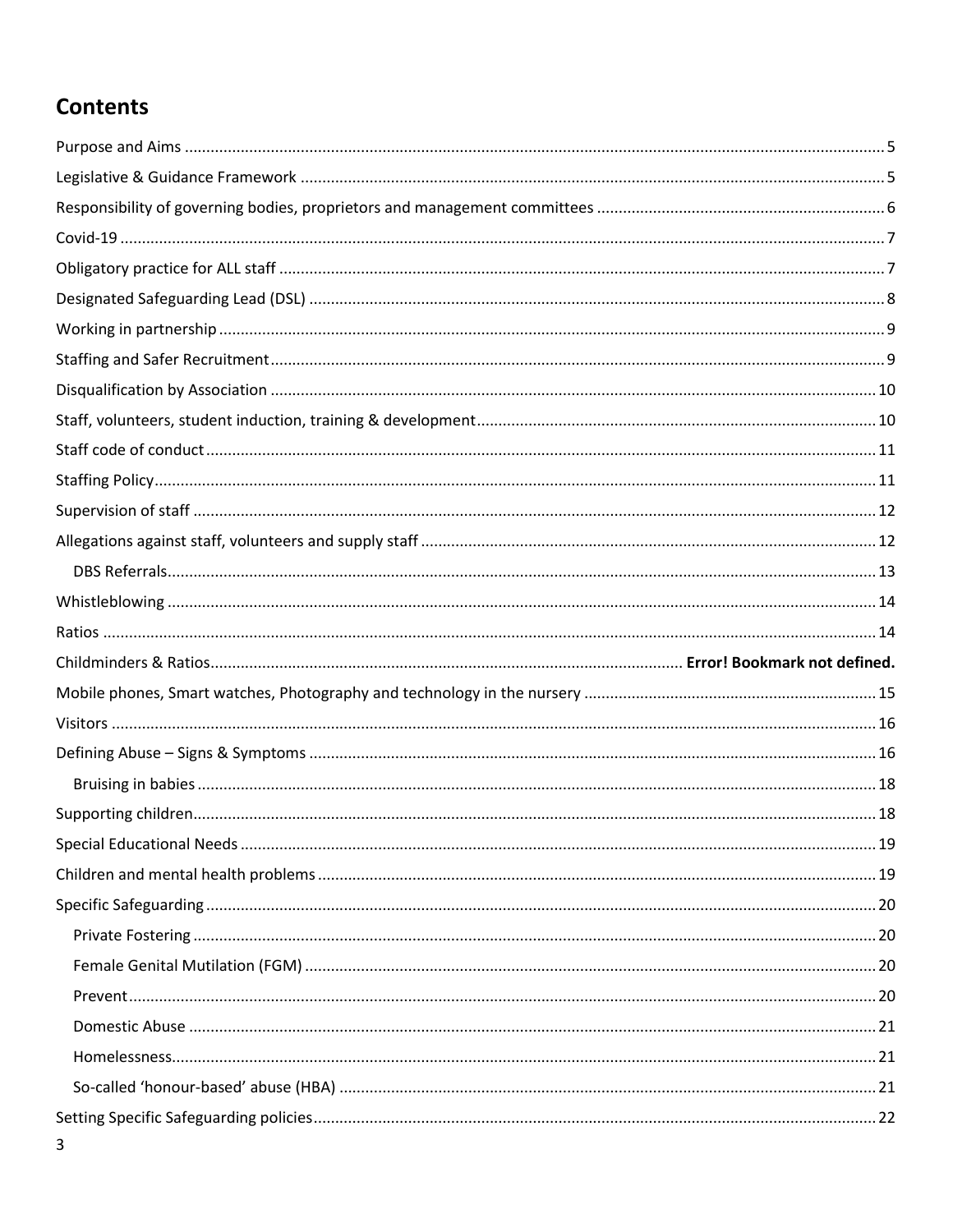| Waltham Forest LADO Referral Form For the statutory reporting of Allegations against Staff & Volunteers (ASV) working |  |
|-----------------------------------------------------------------------------------------------------------------------|--|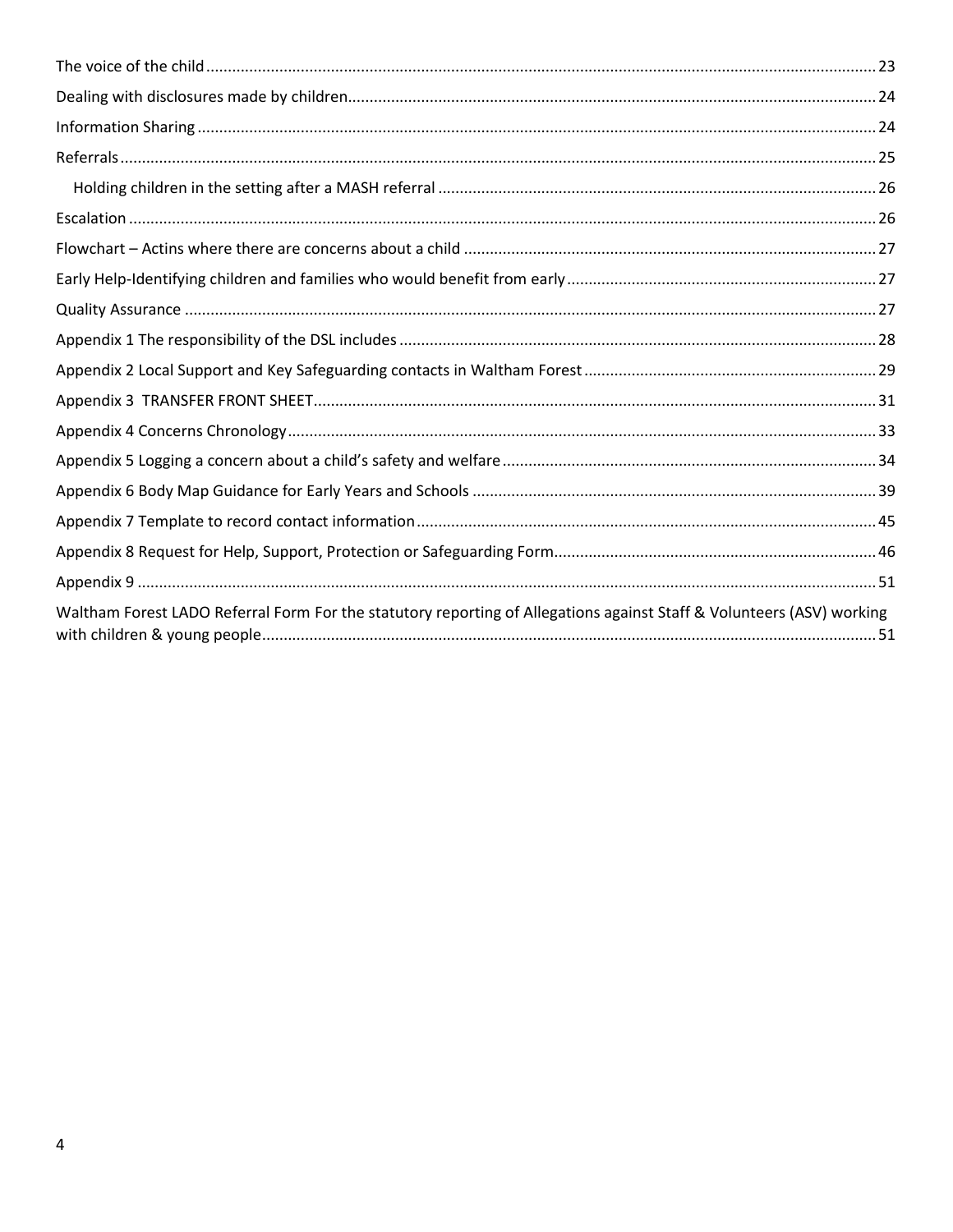**This is a Core Model Safeguarding Policy that forms part of the induction for all staff students and volunteers. It is a requirement that all members of staff, students and volunteers have access to this policy and sign to say that they have read and have understood its contents.**

### <span id="page-4-0"></span>Purpose and Aims

*The [Statutory Framework for eary years foundation stage](https://www.foundationyears.org.uk/files/2017/03/EYFS_STATUTORY_FRAMEWORK_2017.pdf) 2017 (EYFS) sets out the standards for learning development, assessment and the safeguarding and welfare requirements which all Early Year's providers must meet in order to ensure the children in their care learn and develop well and are kept healthy and safe.*

*To meet this requirement, Morning Glory Pre-school will ensure that all our staff are trained to understand the settings safeguarding policy and procedures and that they have up to date knowledge of safeguarding issues which will enable them to identify the signs and symptoms of possible abuse.*

Morning Glory Preschool Safeguarding policy of 25/06/2021 applies to all our staff, including paid staff, volunteers, sessional workers, agency staff, one-off visitors, students or anyone working on behalf of the setting.

The aim of our safeguarding and child protection policy at Morning Glory pre-school is to provide all staff committee/trustees/proprietors, visitors and volunteers with a framework which will enable them to safeguard and promote the welfare of all children in the setting.

Safeguarding and promoting the welfare of children is defined for the purposes of this policy as

- Protecting children from maltreatment
- Preventing impairment of children's mental and physical health or development
- Ensuring that children grow up in circumstances consistent with the provision of safe and effective care
- Taking action to enable children to have the best outcomes

#### *NB Children includes everyone up to the age of 18 years of age*

**Child protection is the activity that is undertaken to protect specific children who are suffering, or are likely to suffer, significant harm.**

### <span id="page-4-1"></span>Legislative & Guidance Framework

Under section 10 of the Children Act 2004, all maintained schools, further education colleges and independent schools, including free schools, academies and early years providers, are required to cooperate with the local authority to improve the well-being of children in the local authority area.

Under section 40 of the Childcare Act 2006, early years providers registered on the Early Years Register and schools providing early years childcare, must comply with the welfare requirements of the Early Years Foundation Stage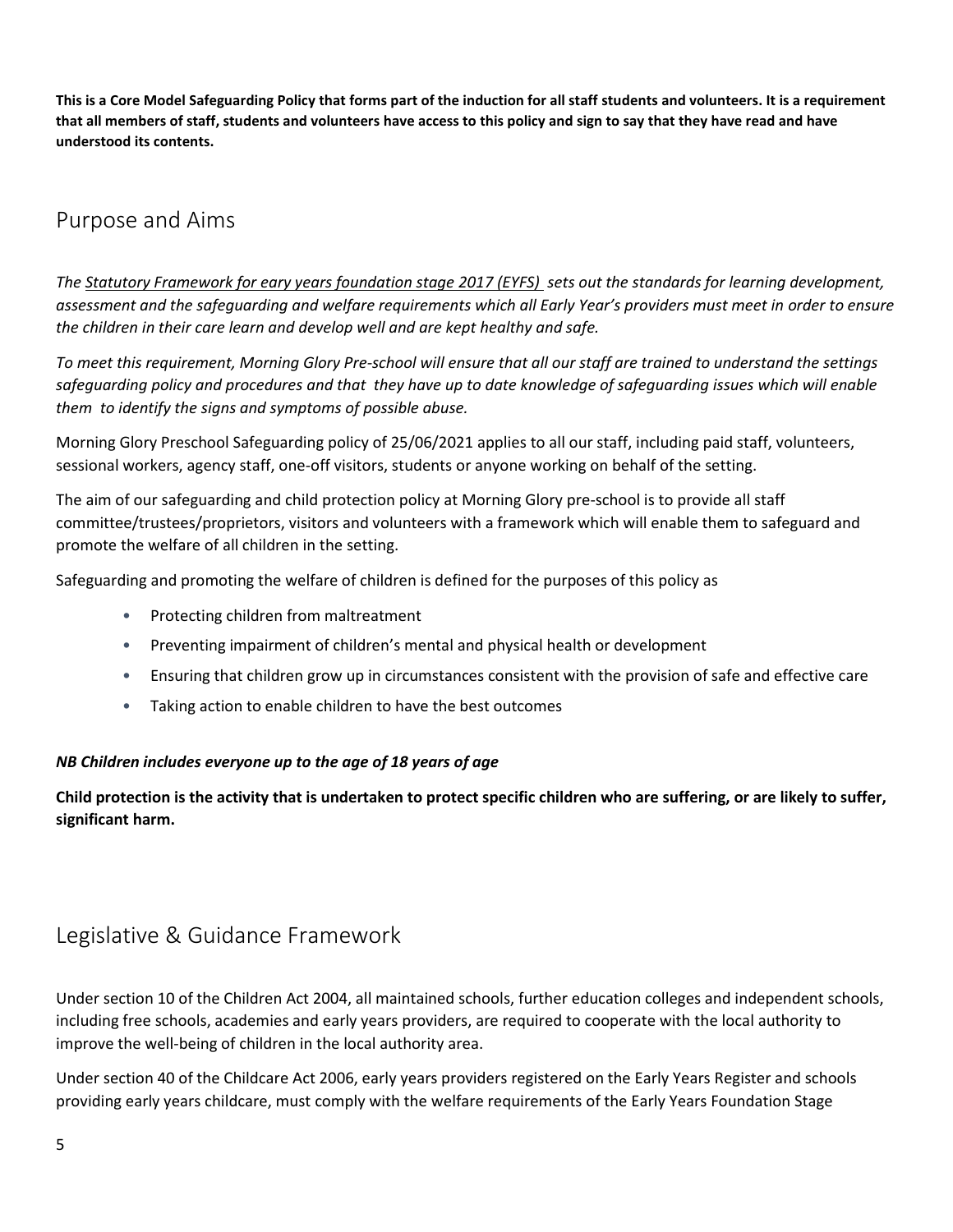This Safeguarding policy and procedures have been developed in accordance with the principles established by the Children Act 1989; and is in line with the following statutory and departmental guidance:

- Statutory Framework for the Early Years Foundation Stage <https://www.gov.uk/government/publications/early-years-foundation-stage-framework--2> Safeguarding and Welfare requirements)
- Keeping Children Safe in Education 2020 <https://www.gov.uk/government/publications/keeping-children-safe-in-education--2>
- Working Together to Safeguard Children 2018 <https://www.gov.uk/government/publications/working-together-to-safeguard-children--2>
- What to do if you are worried a child is being abused 2015 [https://assets.publishing.service.gov.uk/government/uploads/system/uploads/attachment\\_data/file/4196](https://assets.publishing.service.gov.uk/government/uploads/system/uploads/attachment_data/file/419604/What_to_do_if_you_re_worried_a_child_is_being_abused.pdf) 04/What to do if you re worried a child is being abused.pdf
- "The Prevent Duty Guidance for England & Wales' 2015 [https://assets.publishing.service.gov.uk/government/uploads/system/uploads/attachment\\_data/file/4459](https://assets.publishing.service.gov.uk/government/uploads/system/uploads/attachment_data/file/445977/3799_Revised_Prevent_Duty_Guidance__England_Wales_V2-Interactive.pdf) 77/3799 Revised Prevent Duty Guidance England Wales V2-Interactive.pdf
- "Information Sharing; Advice for practitioners providing safeguarding services to children, young people, parents and carers" 2018 [https://assets.publishing.service.gov.uk/government/uploads/system/uploads/attachment\\_data/file/7215](https://assets.publishing.service.gov.uk/government/uploads/system/uploads/attachment_data/file/721581/Information_sharing_advice_practitioners_safeguarding_services.pdf) [81/Information\\_sharing\\_advice\\_practitioners\\_safeguarding\\_services.pdf](https://assets.publishing.service.gov.uk/government/uploads/system/uploads/attachment_data/file/721581/Information_sharing_advice_practitioners_safeguarding_services.pdf)
- Safeguarding children and protecting professionals in early years settings: Online safety guidance for practitioners 2019 [https://www.gov.uk/government/publications/safeguarding-children-and-protecting-professionals-in](https://www.gov.uk/government/publications/safeguarding-children-and-protecting-professionals-in-early-years-settings-online-safety-considerations/safeguarding-children-and-protecting-professionals-in-early-years-settings-online-safety-guidance-for-practitioners)[early-years-settings-online-safety-considerations/safeguarding-children-and-protecting-professionals-in](https://www.gov.uk/government/publications/safeguarding-children-and-protecting-professionals-in-early-years-settings-online-safety-considerations/safeguarding-children-and-protecting-professionals-in-early-years-settings-online-safety-guidance-for-practitioners)[early-years-settings-online-safety-guidance-for-practitioners](https://www.gov.uk/government/publications/safeguarding-children-and-protecting-professionals-in-early-years-settings-online-safety-considerations/safeguarding-children-and-protecting-professionals-in-early-years-settings-online-safety-guidance-for-practitioners)
- Information sharing Advice for practitioners providing safeguarding services to children, young people, parents and carers [https://assets.publishing.service.gov.uk/government/uploads/system/uploads/attachment\\_data/file/7215](https://assets.publishing.service.gov.uk/government/uploads/system/uploads/attachment_data/file/721581/Information_sharing_advice_practitioners_safeguarding_services.pdf) [81/Information\\_sharing\\_advice\\_practitioners\\_safeguarding\\_services.pdf](https://assets.publishing.service.gov.uk/government/uploads/system/uploads/attachment_data/file/721581/Information_sharing_advice_practitioners_safeguarding_services.pdf)
- Statutory guidance SEND code of practice: 0 to 25 years <https://www.gov.uk/government/publications/send-code-of-practice-0-to-25>

### <span id="page-5-0"></span>Responsibility of governing bodies, proprietors and management committees

The overall responsibility for the compliance with statutory safeguarding requirements lies collectively with the Governing Body/Trustees or Managing Director/s. In such case Elizabeth Oyinka-Antwi is nominated as having the lead responsibility for Safeguarding. Sole Traders and Childminders will personally hold the responsibility for safeguarding. Elizabeth Oyinka-Antwi is responsible for ensuring that there are appropriate policies and procedures in place for action to be taken in a timely manner to safeguard and promote the welfare of the children.

#### **NB Childminders have this responsibility**

At Morning Glory Pre-school,we acknowledge that our staff are in a unique position to observe any changes in a child's behaviour or appearance which could alert us to safeguarding concerns about their well-being. This is especially important in children who are unable to communicate through spoken language e.g. babies, very young children and children with SEND.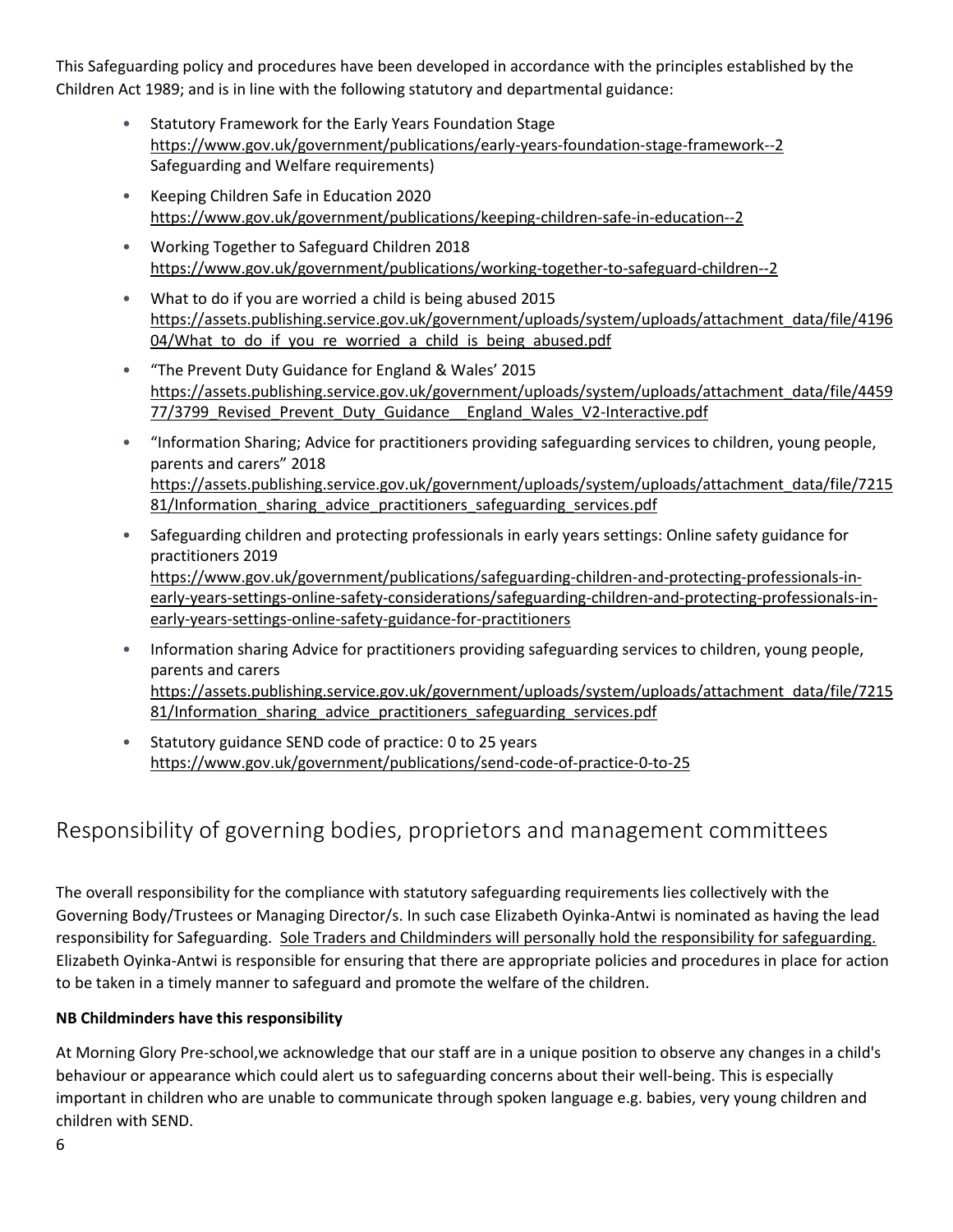We are therefore guided by the following key principles.

- All children have the right to be safe and should be protected from all forms of abuse and neglect
- Safeguarding children is everyone's responsibility
- It is better to help children as early as possible before issues escalate and become more damaging
- Children and families are best supported and protected when there is a coordinated response from all agencies

As part of our ongoing commitment to safeguarding children in our care we will ensure that this policy is readily available for professionals, parents and partners, to access via our website www.morningglorychildcareservices.co.uk We will ensure that parents are also given access to the policy prior to children attending the setting and following each update. Where English is not the parents first language, support and consideration will be given to access the information.

We will ensure all staff are supported to read, understand and put the policy into practice. We will ensure staff access safeguarding and child protection training at a minimum annually, and receive support and supervision. In addition to this Safeguarding Policy we also have other supporting policies and procedures in place to enable us to ensure that all children in our care are supported and feel safe.

### <span id="page-6-0"></span>Covid-19

Early years settings are responsible for safeguarding and caring for, and supporting the development of, children who attend as set out in the [Statutory framework for the early years foundation stage \(EYFS\).](https://www.foundationyears.org.uk/files/2017/03/EYFS_STATUTORY_FRAMEWORK_2017.pdf) Local agencies, services and settings should work together to actively look for signs of harm given the greater risk of harm some children may have been exposed to through the coronavirus (COVID-19) outbreak. In the case of vulnerable children and particularly those with social workers, early years providers should continue to encourage those children to attend regularly and notify their social worker if they stop attending. Settings are also responsible for planning and implementing the 'system of controls', building on the hierarchy of protective measures that have been in use throughout the coronavirus (COVID-19) outbreak.

The Department for Education produced guidance for Early Year Providers Actions for early years and childcare [providers during the coronavirus \(COVID-19\) outbreak.](https://www.gov.uk/government/publications/coronavirus-covid-19-early-years-and-childcare-closures/coronavirus-covid-19-early-years-and-childcare-closures) [Latest COVID-19 advice and information](https://thehub-beta.walthamforest.gov.uk/latest-covid-19-advice-and-information) has been developed by Waltham Forest, which is updated according to any further changes.

### <span id="page-6-1"></span>Obligatory practice for ALL staff

At **Morning Glory Pre-school** we recognise that we as individuals:

- Are responsible for safeguarding
- Must be able to identify the signs and symptoms of abuse
- Must be able to identify concerns (Early Help / Child in Need / Child Protection / Allegations Against professionals
- Aware that children's poor behaviour may be a sign that they are suffering harm or that they have been traumatised by abuse.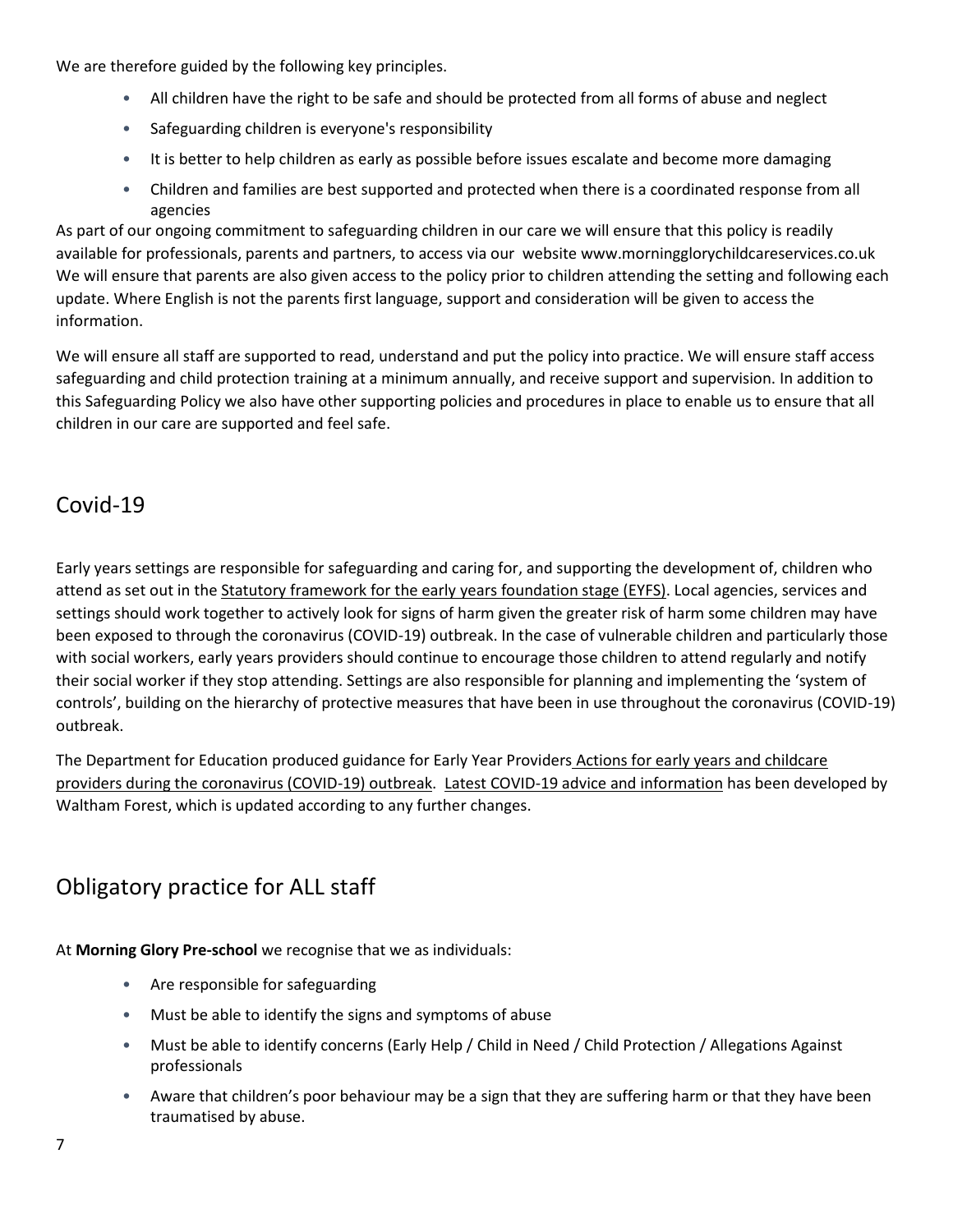- Understand that children who have a social worker may be educationally disadvantaged and face barriers to attendance, learning, behaviour and positive mental health.
- Understand that mental health issues for children may be an indicator of harm or abuse, or where it is known that a child has suffered harm or abuse this may impact on their mental health, behaviour and education.
- Understand that safeguarding incidents and/or behaviours can be associated with factors outside the setting and/or can occur between children outside of these environments.
- Must be familiar with internal reporting procedures and processes (reporting safeguarding concerns to DSLs, and allegations only to Proprietor/similar)
- Must refer concerns to children's social care in the absence of Designated Safeguarding Leads (DSL)
- Must ensure that all safeguarding concerns are shared promptly with DSLs
- Must be able to challenge professional safeguarding decisions internally/ externally with other agencies
- Must refer/ escalate a case if we disagree with the DSL not to refer, with respect and transparency
- Must be able to whistle blow when required
- We are also aware as individuals regardless of where we work within our setting that we are responsible for reading and reviewing the safeguarding policies of Morning Glory pre-school

### <span id="page-7-0"></span>Designated Safeguarding Lead (DSL)

The role of the DSL and deputy DSL will be made explicit in both post holders job descriptions. The Managing Directors Governors/Trustees with Lead responsibility for Safeguarding will ensure that both persons appointed as DSL and Deputy DSL are trained to the same standard. Both the DSL & Deputy DSL will be given the appropriate authority, time, funding, training, resources and support to provide advice and support to other staff on child welfare and child protection matters.

The lead DSL's ultimate responsibility which is safeguarding & child protection including online safety will not be delegated.

At Morning Glory Pre-school the Designated Safeguarding Lead (DSL) Elizabeth Oyinka-Antwi who has a specific operational responsibility for implementing the organisations safeguarding and child protection policies and procedures. If Elizabeth is unavailable, to ensure safeguarding matters are dealt with promptly Sabrina Ibersiene our Deputy DSL will be available to cover the DSL duties.

To safeguard children our Designated Safeguarding Lead Elizabeth and our deputy DSL Sabrina will undertake formal DSL training at a minimum every two years. This will be to equip and provide them both with the knowledge and skills required to carry out the role of the DSL and support staff. In addition, the DSL and the Deputy DSL will attend regular DSL forums at a minimum four times a year and will access safeguarding updates into developments and training relevant to the role of the DSL including managing allegations and managing thresholds.

**The names of the DSLs will be clearly advertised on the settings notice board along with a statement explaining the settings role in referring and monitoring welfare and safeguarding concerns**.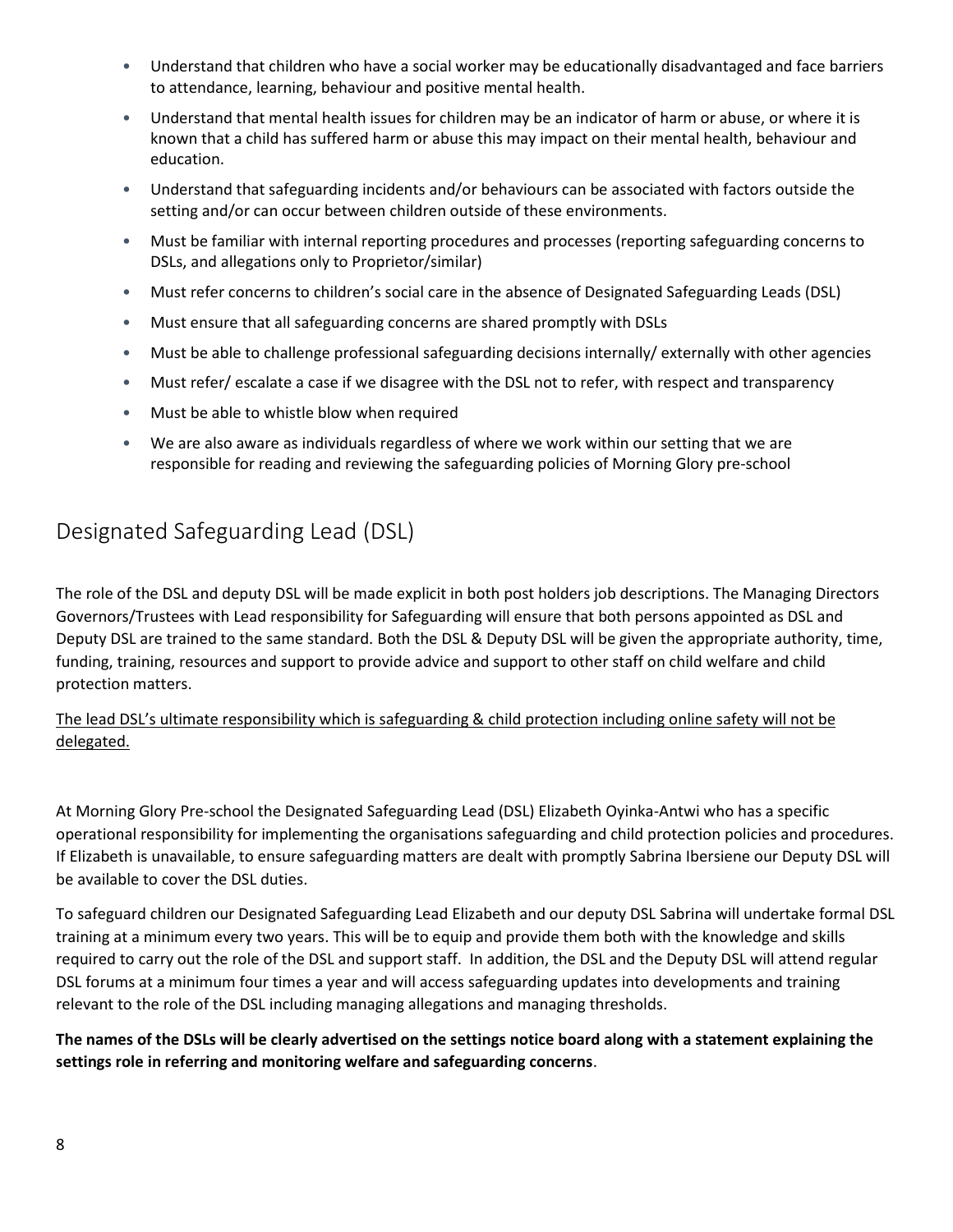### <span id="page-8-0"></span>Working in partnership

We will work in partnership with all agencies i.e. LBWF Safeguarding in Education & Local Authority Designated Officer (LADO) service, Early Help, Multi-Agency Safeguarding Hub (MASH), Social Care, Health and the Police to ensure the children's safety and welfare is always paramount. We will also seek to establish effective working relationships with both parents, carers and other colleagues so that we can develop and provide activities and opportunities that will enable and equip the children in our care with the necessary skills that they will need to develop protective behaviours and life skills to keep themselves safe from harm.

### <span id="page-8-1"></span>Staffing and Safer Recruitment

We are an equal opportunity employer and are committed to using non-discriminatory procedures in our recruitment process, to ensure all candidates who apply for employment at Morning Glory Pre-school are treated fairly and that we recruit people who are suitable to fulfil the requirement of their role.

To recruit we pay regards to

the [Keeping Children Safe in Education 2020](https://www.gov.uk/government/publications/keeping-children-safe-in-education--2) and th[e EYFS](https://www.foundationyears.org.uk/files/2017/03/EYFS_STATUTORY_FRAMEWORK_2017.pdf) 2017 3.9, 3.10, 3.12 and Criminal record checks for [childminders and childcare workers](file:///C:/Users/jknight01/AppData/Local/Microsoft/Windows/INetCache/Content.Outlook/UTFD3RNX/workers%20https:/www.gov.uk/guidance/criminal-record-checks-for-childminders-and-childcare-workers) and the [London Child Protection 5th edition.](https://www.londoncp.co.uk/chapters/safer_recruit.html#seventeen_one_twelve)

To prevent unsuitable people working with children in our setting we have put in place a robust safer recruitment procedure.

All individuals working in any capacity at Morning Glory Pre-school will be subjected to safeguarding checks in line with the statutory guidance Keeping Children Safe in Education: Statutory Guidance for Schools and Colleges, September 2020. We will ensure that agencies and third parties who supply staff (temporary) to us provide us with written reassurance that they have made the appropriate level of safeguarding checks on the individuals prior to them engaging in working in our setting. We will also ensure that any agency worker presenting for work is the same person on whom the checks have been made.

We will ensure that alternative provision providers provide written reassurance that they have made the appropriate level of safeguarding checks on individuals working for their organisation.

In recruiting staff, we will ensure that every job description and person specification have a clear statement about the safeguarding responsibilities of the post holder which is to safeguard and promote the welfare of children

To recruit staff, we will ensure that at least one member of every interview panel has completed safer recruitment training and:

- All candidates will be subjected to qualification and identity checks
- An enhanced DBS certificate which includes barred list information check will be undertaken for all candidates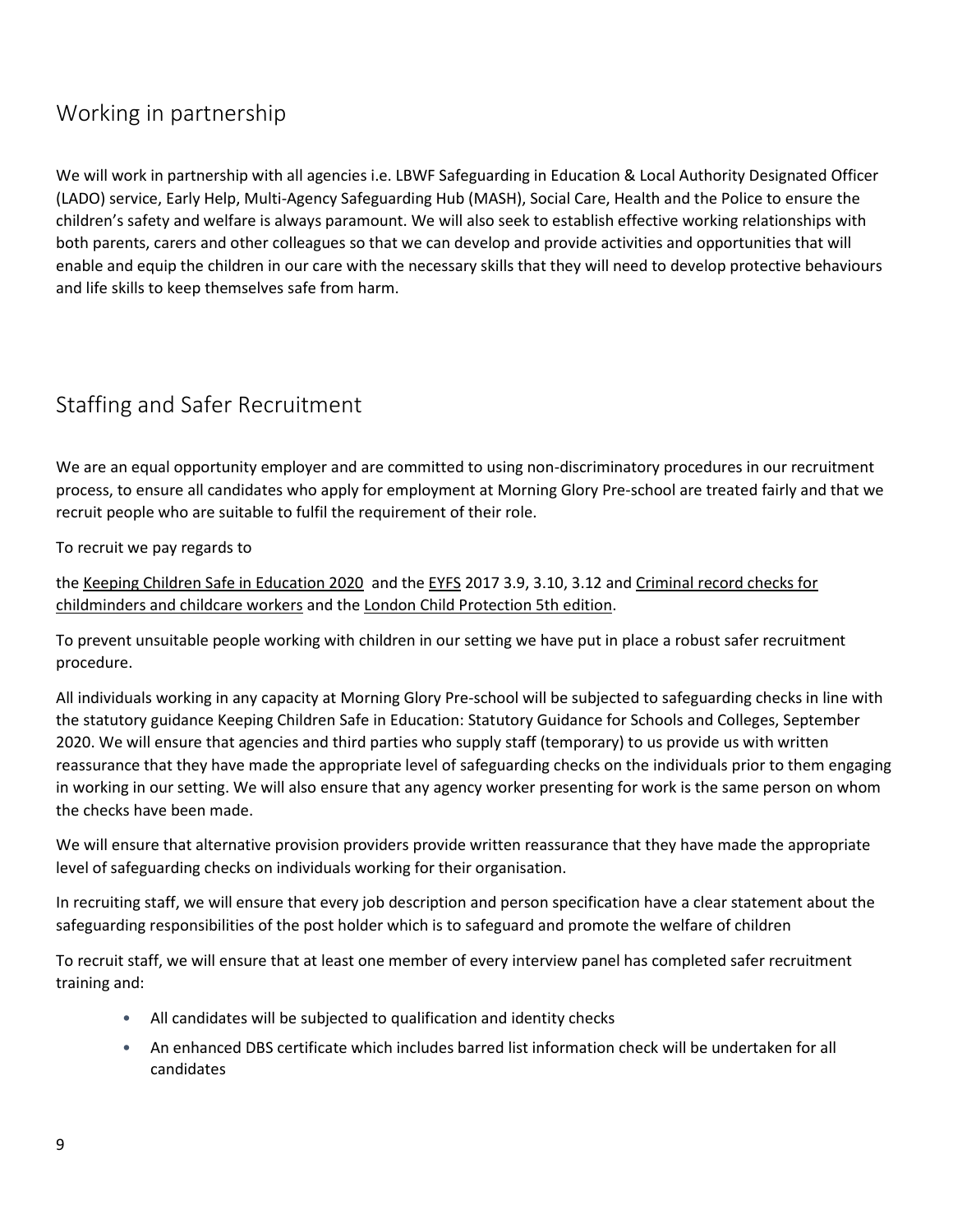- All records will be kept which relate to the employment of staff and volunteers, thus demonstrating that checks have been undertaken, including the date and number of the enhanced child barring DBS and CRB check.
- We will obtain a minimum of at least two references for all potential new staff and volunteers
- All new staff are required to produce documentation that confirms they have the right to work in the UK.
- All permanent appointments to Morning Glory Pre-school will be subject to a probationary period six months.
- All staff and or volunteers will be fully inducted into the setting with regards to understanding the safeguarding policy and procedures of the setting and will be trained to identify signs and symptoms of possible abuse EYFS 2017, 3.16

#### **All Staff are expected to disclose any convictions, cautions, court orders, reprimands and**

**warnings which may affect their suitability to work with children-whether received before, or at the point of recruitment**

*For staff including volunteers who work in our childcare provision or who are directly concerned with the management of such provision (trustees, management committee members), we will ensure that appropriate checks are carried out to ensure that individuals are not disqualified under the Childcare (Disqualification) Regulations 2009".*

#### <span id="page-9-0"></span>Disqualification by Association

*Disqualification 'by association' means that you could be disqualified from providing childcare in a childminding setting because an offence or offences have been committed by someone who lives in your household.*

*From the 31st August 2018, changes were made to the childcare disqualification arrangement. These changes reflected in removing the 'disqualification by association' element from schools and other non-domestic settings. However, disqualification by association is still relevant where childcare is provided in domestic settings (for example where childminding is provided in the home) or under registration on domestic premises, including where an assistant works on non-domestic premises up to 50% of the time under a domestic registration.* 

*Full details of the recruitment procedures are set out in our safer recruitment procedure document* 

### <span id="page-9-1"></span>Staff, volunteers, student induction, training & development

The DSL will ensure that all new members of staff, volunteers and students are given an induction into the setting that will include the following:

- Issue and explain the safeguarding and child protection policy
- Issue and explain the behaviour policy of the setting
- Issue and explain the staff behaviour policy/code of conduct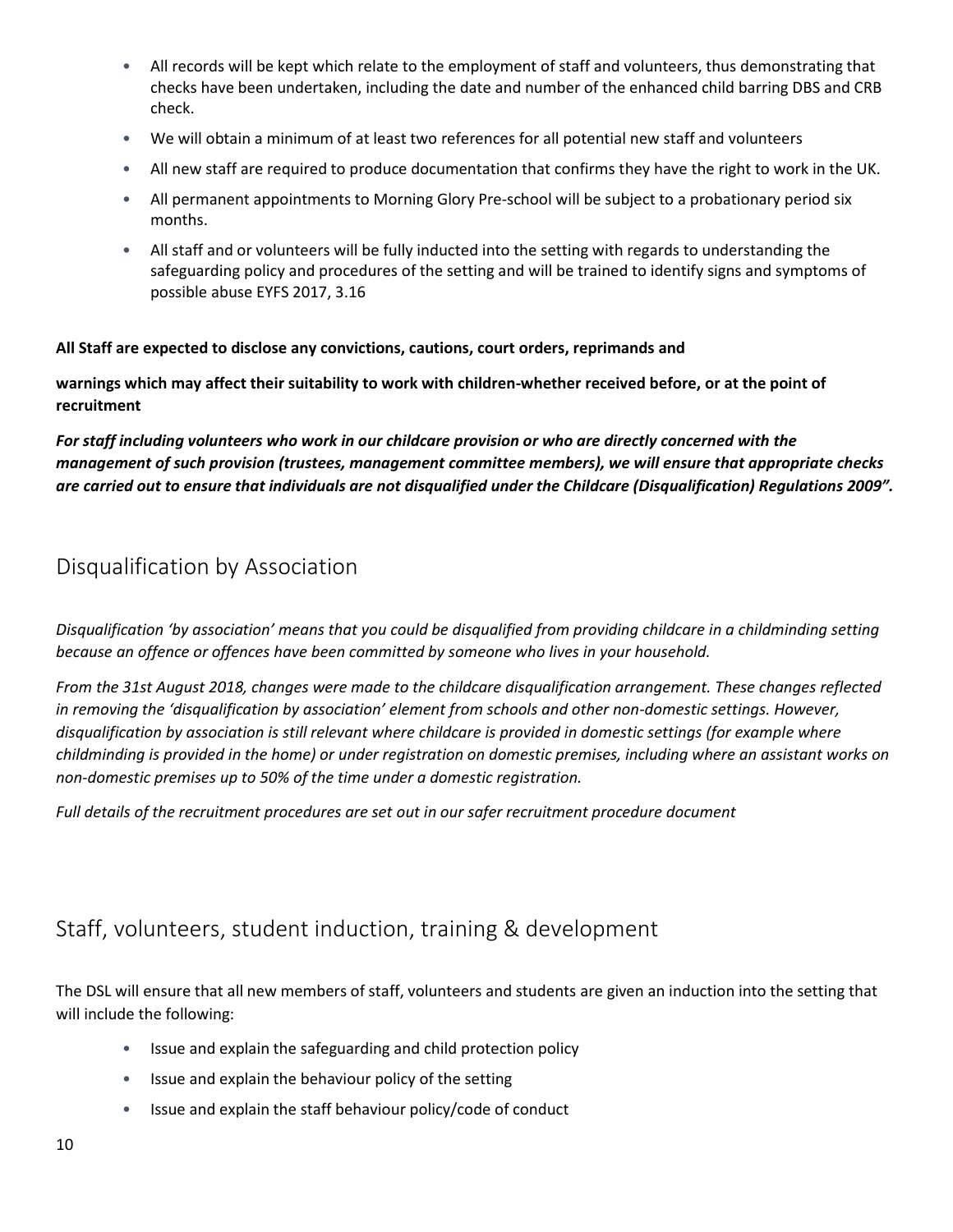- Explain the role of the DSL and share the identities of the DSL and all DDSLs
- Child protection and safeguarding training (including online safety) (within 1 month of starting)
- All new members of staff, volunteers and students are expected to read the above-mentioned documents and to sign an acknowledgement of this.

### <span id="page-10-0"></span>Staff code of conduct

All staff, volunteers and students are responsible for safeguarding and promoting the welfare of children and young people. This responsibility extends to a duty of care for those adults employed, commissioned or contracted to work with the children. These adults who work with children are responsible for their own actions and behaviour and should avoid any type of conduct which would lead any reasonable person to question their motivation and intentions. At **Morning Glory Pre-school** all staff will work and be seen to work, in an open and transparent way. We will ensure that this professional standard is applied to all children and families regardless of culture, disability, gender, language, racial origin, religious belief and/or sexual identity.

#### At **Morning Glory Pre-school** our staff will

- Be approachable and friendly, while still being objective and professional and not blurring relationship
- boundaries.
- Offer advice and support to parents in a respectful way, including initiating possibly difficult
- discussions, directing parents to other relevant services and making appropriate referrals.
- Share the safeguarding policy with parents and how the information will be shared with
- professionals.
- Focus on the care and development of each individual child, not making comparisons with other children or breaching confidentiality.

### <span id="page-10-1"></span>Staffing Policy (includes Key Person)

At **Morning Glory Pre-school** we acknowledge the contribution to safeguarding the Key Person role can make in ensuring that all children in the setting feel safe, secure and assured that they will be listened to and appropriate action taken should they feel or become unsafe. To ensure this every child at the setting will be allocated a key person on joining the setting.

The setting will make every attempt to deploy the Key Persons so that they are with their Key children as much as possible.

The manager of the setting will ensure that all staff are effectively deployed throughout the day to meet the statutory requirements of the Statutory Framework for the Early Year's Foundation Stage. We will endeavour to provide additional staffing to ensure key times during the day e.g. arrivals and settling in children are covered effectively to meet the needs of the children. We will also ensure that there is always one member of staff in the group who possess a full and relevant level 3 qualification and has suitable under twos experience.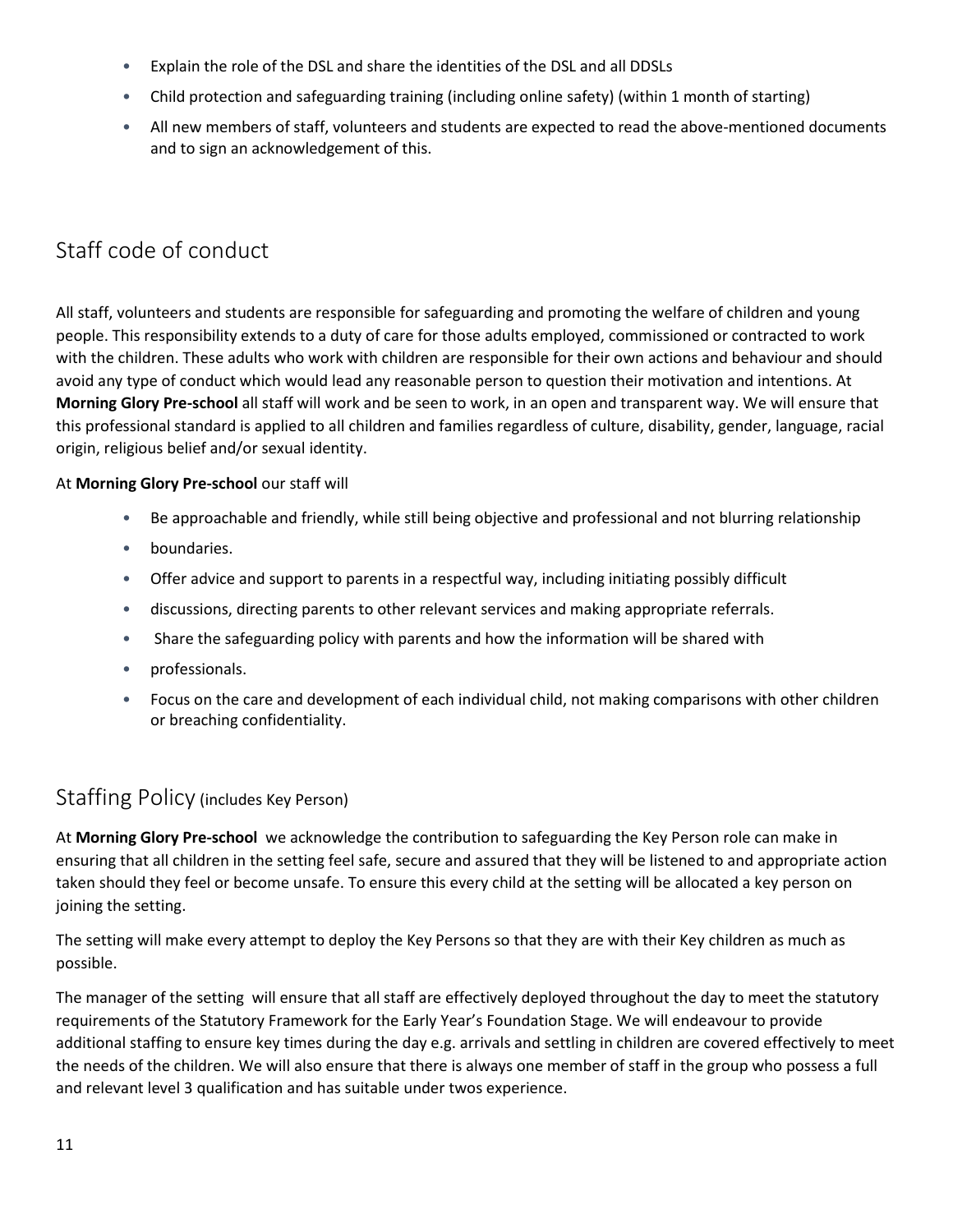Should there be times that we become short of staffing, first we will rearrange the grouping of the children with a view to seeing if we can still safely meet the children's needs and the minimum ratios. Where this is not possible, we will enlist the services of vetted childcare agency staff. On doing so we will ensure that all agency staff prior to working with the children will be inducted into the settings policies and procedures and that they will work closely with another senior member of staff to provide consistent care for the children.

### <span id="page-11-0"></span>Supervision of staff

To ensure staff are supported and developed to effectively carry out their role in protecting and safeguarding children in their care the settings practice is led by the pre-school manager who is a qualified level 3 practitioner **Level four Management**. This practitioner has the responsibility for ensuring that procedures are in place for all staff to receive regular formal supervision **every three months,** that will provide staff with an opportunity to review their performance, practice and development in working with the children and their families.

The supervision staff access will provide opportunities to:

- discuss any issues particularly concerning children's development or wellbeing, including child protection concerns
- identify solutions to address issues as they arise
- receive coaching to improve their personal effectiveness

#### *EYFS 2017 3.22*

### <span id="page-11-1"></span>Allegations against staff, volunteers, and supply staff

Should an allegation be made that an adult in a position of trust within our setting (member of staff, supply staff or volunteer) have behaved or may have behaved in a way that indicates that they may be unsuitable to work with children this will be brought to the immediate attention of the DSL. In the case of the allegation being made against the Deputy DSL this will be brought to the immediate attention of the Business Owner. The DSL or Business Owner will discuss with the Designated Officer for the Local Authority (LADO) the nature of the allegations made against the adult, with a view to the LADO making an evaluation and giving guidance. This may result in a strategy discussion depending on the nature of the allegation being made.

Should the allegation be made against a supply member of staff, in line with Keeping Children Safe in Education ( 2020), under no circumstances will the setting decide to cease to use the member of supply staff due to safeguarding concerns, without finding out the facts and liaising with the LADO to determine a suitable outcome. Should there be any conduct issues with an agency member of staff, which may not reach the threshold for safeguarding, we will consult the LADO.

Along with this the agency for the supply worker will be fully involved and expected to co-operate in any enquiries made by the LADO, police and/or children's social services. We as a setting where directed to do so by the LADO, police and/or children's social services, will support any safeguarding investigation by collecting the facts when an allegation is made. With this regard it may be that the setting will take a lead on the safeguarding element of the investigation.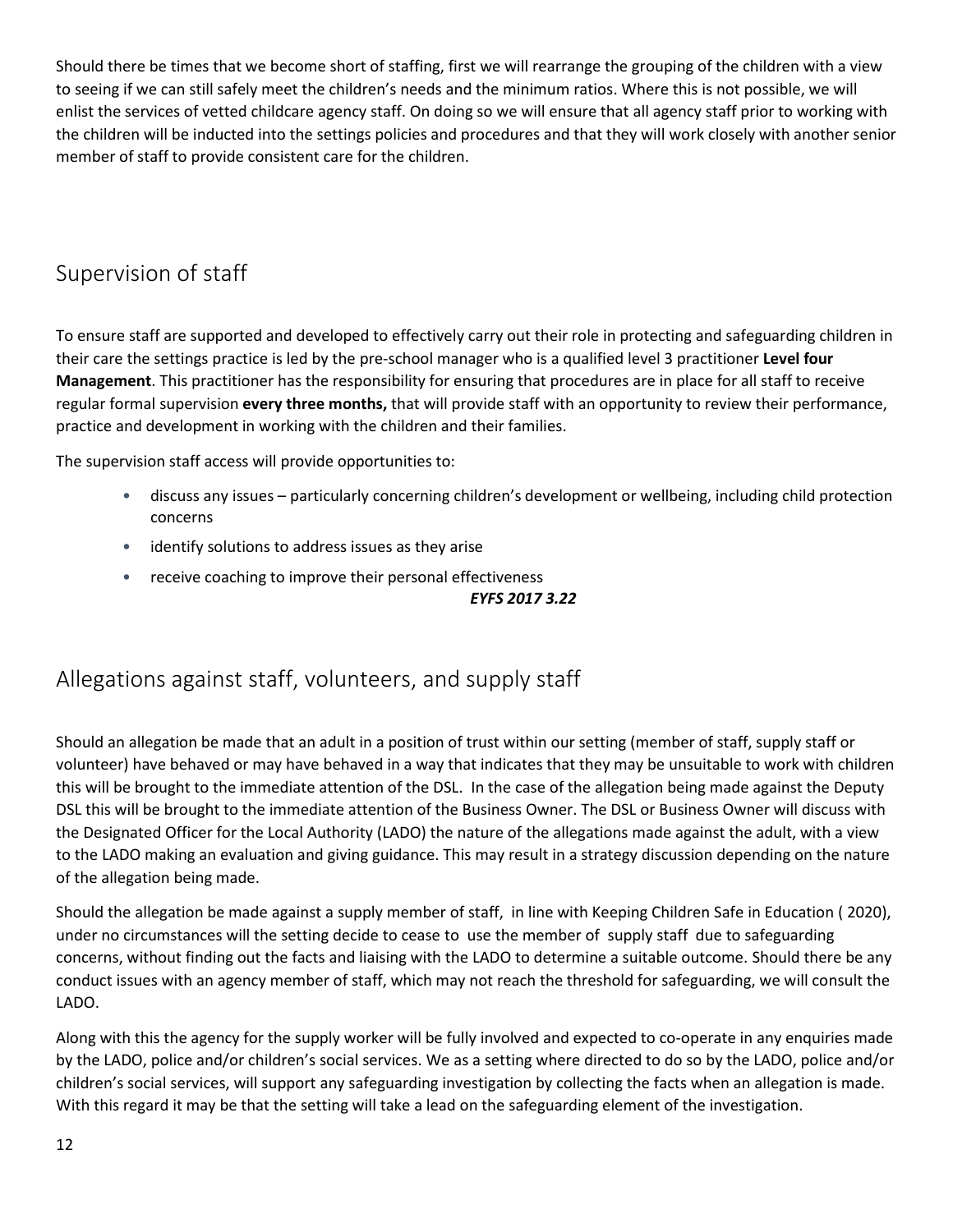In all cases any allegation made will be referred to the LADO immediately and followed up in writing within 48 hours. As part of the allegation management process the DSL will consider the safeguarding arrangements of the child or young person to ensure they are away from the alleged abuser. Along with

- Contact the parents or carers of the child/young person if advised to do so by the LADO.
- Consider the rights of the staff member for a fair and equal process of investigation.
- Advise Ofsted of allegation within 14 days of the allegation
- Ensure that the appropriate disciplinary procedures are followed including whether suspending a member of staff from work until the outcome of any investigation if this is deemed necessary.
- Ensure any decision made in any strategy meeting is acted on.

**NB All early Years providers must report to Ofsted or the child minding agency that they are registered with 'any significant event which is likely to affect the suitability of the early years provider or any person who cares for, or is in regular contact with children on the premises to look after children**

#### *EYFS 2017 3.77 changes that must be notified to Ofsted or the relevant childminder agency*

#### <span id="page-12-0"></span>DBS Referrals

We as an employer of practitioners and volunteers in regulated activity will make a referral to the DBS when the conditions for doing so have been met.

We have a legal duty to refer any person engaged to work in regulated activity at **Morning Glory Pre-school** where an allegation has been substantiated, or where harm test has been met, irrespective of whether another body has made a referral to the DBS in relation to the same person; failure to do so is an offence.

A DBS referral can and will take place at any time during the Allegations / Disciplinary process and will take place at the earliest stage possible. There could be at a time when we consider that we should make a referral in the interests of safeguarding children or vulnerable adults even if we have not removed the person from working in regulated activity; this could include acting on the advice of the police or a safeguarding professional, or in situations where we don't have enough evidence to dismiss or remove a person from working with vulnerable groups. Making DBS referrals where the referral conditions are not met, will be done in consideration of relevant employment and data protection laws.

When employing supply staff, both Morning Glory Pre-school and the agency have a responsibility to refer as above. If an allegation is made against the DSL of our setting, the matter should be brought to the attention of the Deputy DSL or the manager of the setting or the registered person.

If an allegation is made against me as a Manager, I have a statutory duty to refer the allegation to the LADO at the earliest opportunity within 1 day and Ofsted (EYFS 2017, 3.77)

The full procedures for dealing with allegations against staff can be found in Keeping Children Safe in Education 2020. [https://assets.publishing.service.gov.uk/government/uploads/system/uploads/attachment\\_data/file/892394/Keeping\\_c](https://assets.publishing.service.gov.uk/government/uploads/system/uploads/attachment_data/file/892394/Keeping_children_safe_in_education_2020.pdf) [hildren\\_safe\\_in\\_education\\_2020.pdf](https://assets.publishing.service.gov.uk/government/uploads/system/uploads/attachment_data/file/892394/Keeping_children_safe_in_education_2020.pdf)

Further information and guidance on making DBS referrals can be found on the link below [https://www.gov.uk/guidance/making-barring-referrals-to-the-dbs#should-i-make-a-referral-when-an-allegation-is-first](https://www.gov.uk/guidance/making-barring-referrals-to-the-dbs#should-i-make-a-referral-when-an-allegation-is-first-made-or-when-i-temporarily-suspend-someone)[made-or-when-i-temporarily-suspend-someone](https://www.gov.uk/guidance/making-barring-referrals-to-the-dbs#should-i-make-a-referral-when-an-allegation-is-first-made-or-when-i-temporarily-suspend-someone)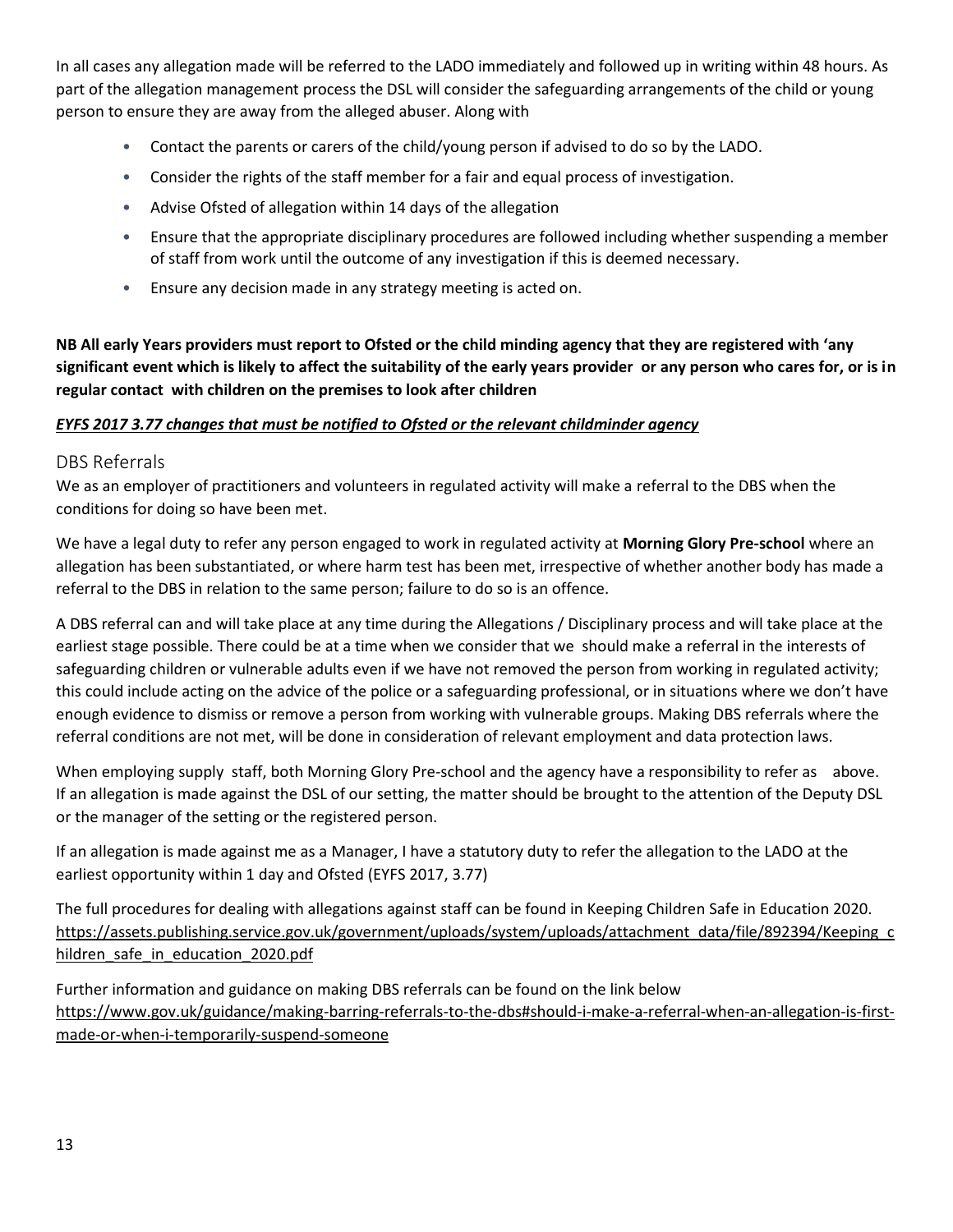### <span id="page-13-0"></span>Whistleblowing

Whistleblowing is when someone raises a concern about a dangerous or illegal activity or any wrongdoing within their organisation. Raising a concern is known as "blowing the whistle" and is a vital process for identifying risks to people's safety. Sharing information or talking through a concern can be the first step to helping an organisation identify problems and improve their practices.

The wrongdoing you disclose must be in the public interest. This means it must affect others, for example the general public.

Remember as a whistle blower you're protected by law. As a result of whistle blowing you should not be treated unfairly or lose your job because you have 'blown the whistle'.

#### *Adapted from the NSPCC* [https://www.nspcc.org.uk](https://www.nspcc.org.uk/)

You can raise your concern at any time about a current incident or in relation to something that happened in the past or you believe will happen in the near future. We recognise that children cannot be expected to raise concerns in an environment where staff fail to do so. For this reason, all staff at Morning Glory Pre-school are aware that they have a duty to raise concerns about the attitude or actions of colleagues via the settings whistleblowing and complaints policies and that they have a right to seek appropriate advice from the following

LADO & safeguarding team telephone number 020 8496 3646 (9-5pm Monday to Friday) email [Safeguardingineducation@walthamforest.gov.uk](mailto:Safeguardingineducation@walthamforest.gov.uk)

Ofsted telephone number call our whistleblowing hotline on 0300 1233155 (8am to 6pm, Monday to Friday) email [whistleblowing@ofsted.gov.uk](mailto:whistleblowing@ofsted.gov.uk) write to: WBHL, Ofsted, Piccadilly Gate, Store Street, Manchester, M1 2WD

NSPCC Contact the Whistleblowing Advice Line Call 0800 028 0285 or Email help@nspcc.org.uk

#### <span id="page-13-1"></span>Ratios

To ensure the safety and the wellbeing of the children in our setting we will ensure we follow the current recommended ratios and qualifications for the safe care of children as set out in the statutory framework for the Early Years Foundation Stage in the setting, as at April 2017 these were as follows:

#### **For Early Years providers other than childminders:**

- For children under two: one member of staff to every three children
- At least one member of staff within the group will hold a full and relevant level 3 qualification and will have suitable experience of working with children under two
- For children aged two: one member of staff for every four children.
- At least one member of staff will hold a relevant level 3 qualification. At least half of all other staff in the group will hold a relevant level 2 qualification
- For children aged three where there is a suitably qualified level 6 or persons with qualified teacher status working directly with the children the ratio can be one member of staff for each thirteen children.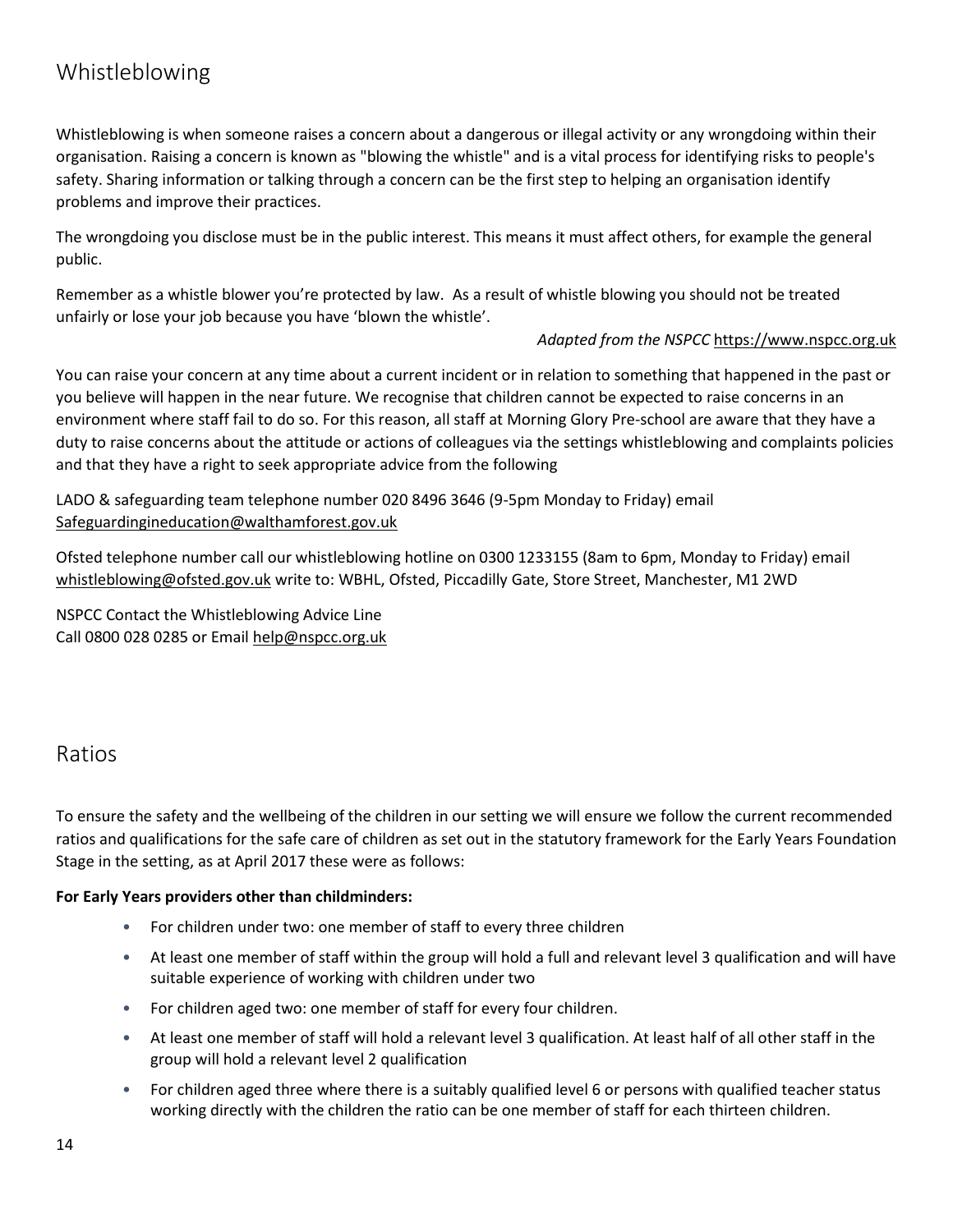- For children aged three where there is no suitably qualified level 6 or persons with qualified there will be one member of staff for every eight children. At least one member of staff will hold a full and relevant level 3 qualification and at least half will hold a relevant level 2 qualification.
- Only those aged 17 or over will be included in the child/staff ratios. Where there are staff under 17 years of age, they will always be supervised by a level 3 qualified member of staff.
- Students and volunteers on long-term placement aged 17 years or over and staff working as apprentices in early education aged 16 or over may only be included in the ratios if the manager is satisfied that they are competent and responsible.
- At least one person who has a current Pediatric First Aid (PFA)will always be on the premises and available when children are present and will accompany children when they go on outings.

\*\*To check qualifications are full and relevant. https://gov.uk/guidance/early years-qualifications-finder

### <span id="page-14-0"></span>Mobile phones, Smart watches, Photography and technology in the Pre-school

To ensure the safety of the children in the setting we operate a no mobile phone usage in the setting for both parents' visitors and staff. To enforce this policy staff phones and smart watches are kept in the office and are signed in and out of the office. In terms of visitors to the setting they will be asked to leave their mobile phone/ smart watches in the office whilst on the premises. Should they need to make a phone call this they can do either in the Pre-school Office or another area where there are no children as directed by the manager or DSL.

This policy includes details of how internet use at the Pre-school is filtered and monitored and how we teach children to stay safe online whether they are at the Pre-school or at home.

As a setting we recognise information technology provides endless learning opportunities for children. We also acknowledge that not all encounters with information technology are positive and as such can be harmful to the safety and the wellbeing of the children. For this reason, when using information technology programmes and equipment we will:

- Check all apps, websites and search results before using them with children.
- Always ensure children are supervised when accessing the internet.
- Ensure safety modes and filters are applied to computers / tablets.
- Role model safe behaviour and privacy awareness.
- Talk to children about safe use
- Ask permission before taking a child's picture even if parental consent has been given.

• Check privacy settings to make sure personal data is not being shared inadvertently or inappropriately [https://www.gov.uk/government/publications/safeguarding-children-and-protecting-professionals-in-early-years](https://www.gov.uk/government/publications/safeguarding-children-and-protecting-professionals-in-early-years-settings-online-safety-considerations)[settings-online-safety-considerations](https://www.gov.uk/government/publications/safeguarding-children-and-protecting-professionals-in-early-years-settings-online-safety-considerations)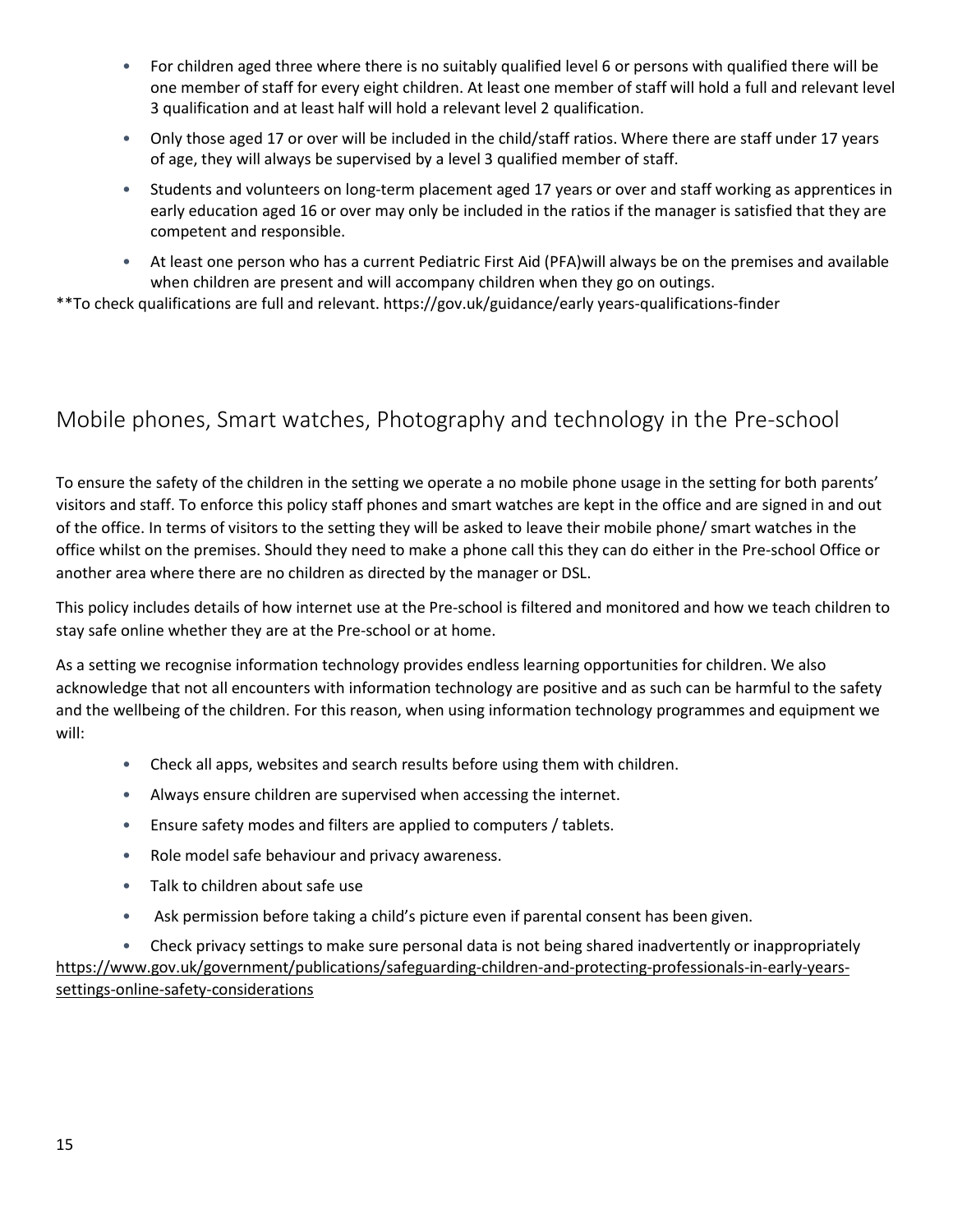### <span id="page-15-0"></span>Visitors

To ensure the safety of the children in the setting we have procedures in place for recording the details of visitors and the purpose of their visit to our setting. The setting's security procedures ensure that the possibility of unauthorised persons having access to the children is minimised. Under no circumstances will visitors/contractors be allowed unsupervised access to the children. Visitors/ contractors will always be supervised whilst on the pre-school premises, especially when in the areas the children use. In addition to these arrangements we ask that parents do not open or hold the door for other persons to gain access to the building without being vetted by staff.

### <span id="page-15-1"></span>Defining Abuse – Signs & Symptoms

There are four categories of abuse:

- Physical abuse
- Sexual abuse
- Emotional abuse
- Neglect

These four categories of abuse and the possible indicators are detailed in the Department of Health 'Working Together to Safeguard Children' document 2010. It should be noted that those listed are not a definitive list, though children's poor behaviour maybe a sign that they are suffering harm or that they have been traumatised by abuse, some children may present these behaviours for reasons other than abuse.

It is important that all staff working at Morning Glory Pre-school are aware of the indicators of abuse and that they should always **consult when concerned.**

| <b>Type of Abuse</b>                                                                                     | <b>Possible Indicators</b>                 |
|----------------------------------------------------------------------------------------------------------|--------------------------------------------|
| <b>Neglect</b> The persistent failure to meet a child's                                                  | Obvious signs of lack of care including:   |
| basic physical and psychological needs, likely to<br>result in the serious impairments of the child's    | Problems with personal hygiene;            |
| health or development. Neglect may occur during                                                          | Constant hunger;                           |
| pregnancy as a result of maternal substance abuse.<br>Once a child is born, neglect may involve a parent | Inadequate clothing;                       |
| or carer failing to:                                                                                     | Emaciation;                                |
| provide food, clothing and shelter;                                                                      | Lateness or non-attendance at the setting; |
| protect a child from physical and emotional harm or<br>danger;                                           | Poor relationship with peers;              |
| ensure adequate supervision;                                                                             | Untreated medical problems;                |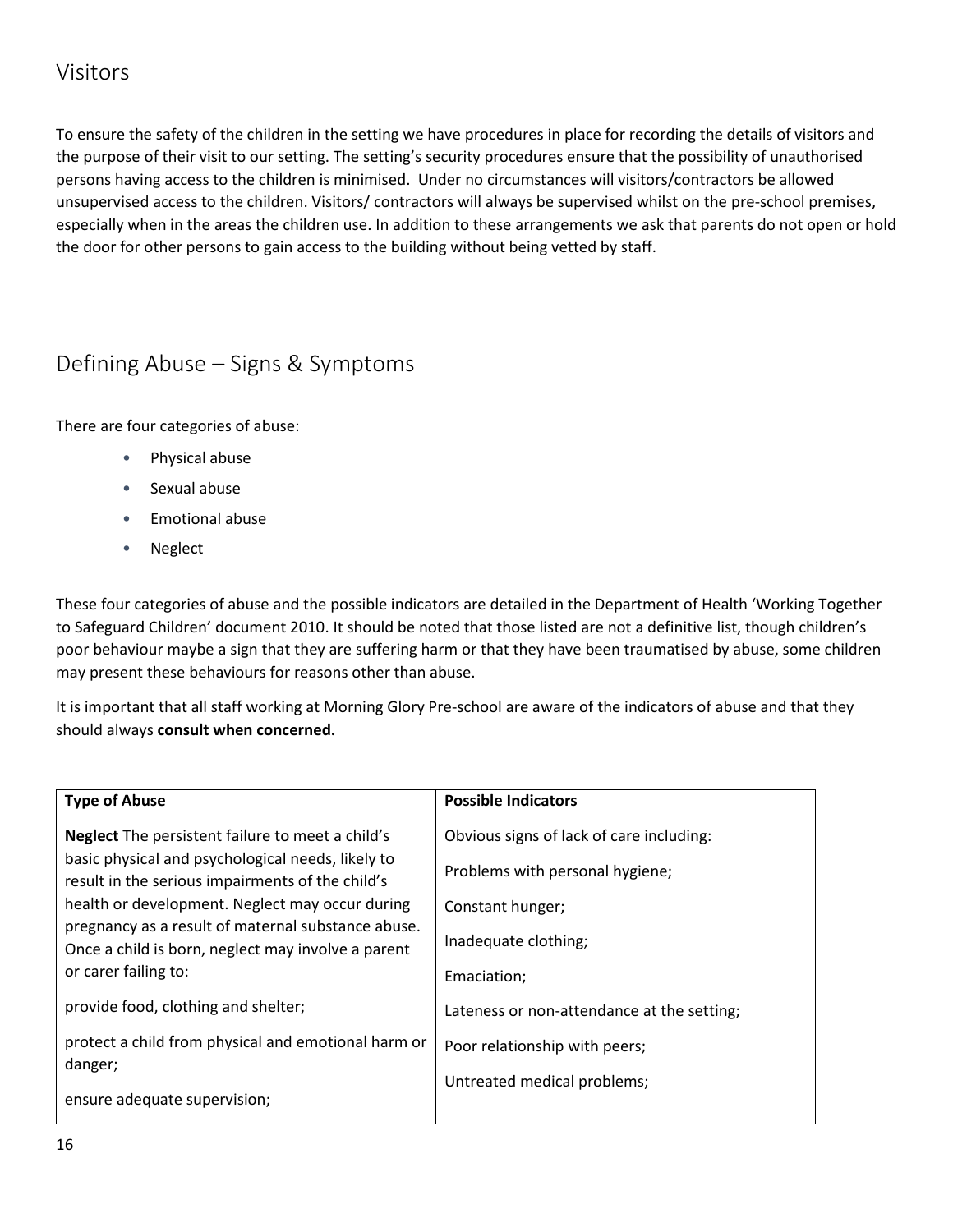| ensure access to appropriate medical care or                                                                                                                                                                                                                                      | Compulsive stealing and scavenging;                                                                                                                                                             |  |  |  |
|-----------------------------------------------------------------------------------------------------------------------------------------------------------------------------------------------------------------------------------------------------------------------------------|-------------------------------------------------------------------------------------------------------------------------------------------------------------------------------------------------|--|--|--|
| treatment.                                                                                                                                                                                                                                                                        | Rocking, hair twisting, thumb sucking;                                                                                                                                                          |  |  |  |
|                                                                                                                                                                                                                                                                                   | Running away;                                                                                                                                                                                   |  |  |  |
|                                                                                                                                                                                                                                                                                   | Low self-esteem.                                                                                                                                                                                |  |  |  |
| <b>Physical Abuse</b><br>May involve hitting, shaking, throwing, poisoning,<br>burning or scalding, drowning, suffocating or<br>otherwise causing physical harm to a child e.g.<br>FGM, Breast ironing. Physical harm may also be<br>caused when a parent or carer fabricates the | Physical signs that do not tally with the given<br>account of occurrence conflicting or unrealistic<br>explanations of cause repeated injuries delay in<br>reporting or seeking medical advice. |  |  |  |
| symptoms of, or deliberately induces illness in a<br>child                                                                                                                                                                                                                        |                                                                                                                                                                                                 |  |  |  |
| <b>Sexual Abuse</b>                                                                                                                                                                                                                                                               | Sudden changes in behaviour                                                                                                                                                                     |  |  |  |
| Forcing or enticing a child to take part in sexual<br>activities, not necessarily involving a high level of                                                                                                                                                                       | Displays of affection which are sexual and age<br>inappropriate                                                                                                                                 |  |  |  |
| violence, whether or not the child is aware of what<br>is happening. The activities may involve physical                                                                                                                                                                          | Tendency to cling or need constant reassurance                                                                                                                                                  |  |  |  |
| contact, penetrative or non-penetrative acts and                                                                                                                                                                                                                                  | Tendency to cry easily                                                                                                                                                                          |  |  |  |
| also includes involving children in watching<br>pornographic material or watching sexual acts.                                                                                                                                                                                    | Regression to younger behaviour - e.g. thumb<br>sucking, acting like a baby                                                                                                                     |  |  |  |
|                                                                                                                                                                                                                                                                                   | Unexplained gifts or money                                                                                                                                                                      |  |  |  |
|                                                                                                                                                                                                                                                                                   | Depression and withdrawal                                                                                                                                                                       |  |  |  |
|                                                                                                                                                                                                                                                                                   | Wetting/soiling day or night                                                                                                                                                                    |  |  |  |
|                                                                                                                                                                                                                                                                                   | Fear of undressing for PE                                                                                                                                                                       |  |  |  |
| <b>Emotional Abuse</b>                                                                                                                                                                                                                                                            | Rejection                                                                                                                                                                                       |  |  |  |
| The persistent emotional maltreatment of a child                                                                                                                                                                                                                                  | Isolation                                                                                                                                                                                       |  |  |  |
| such as to cause severe and persistent adverse<br>effects on the child's emotional development. It                                                                                                                                                                                | child being blamed for actions of adults                                                                                                                                                        |  |  |  |
| may involve conveying to children that they are                                                                                                                                                                                                                                   | child being used as carer for younger siblings                                                                                                                                                  |  |  |  |
| worthless or unloved, inadequate, or valued only<br>insofar as they meet the needs of another person.                                                                                                                                                                             | affection and basic emotional care giving/warmth,<br>persistently absent or withheld.                                                                                                           |  |  |  |

**Useful ink to Waltham Forest Neglect resource**

[https://search3.openobjects.com/mediamanager/walthamforest/fsd/files/waltham\\_forest\\_child\\_neglect\\_resource\\_for](https://search3.openobjects.com/mediamanager/walthamforest/fsd/files/waltham_forest_child_neglect_resource_for_multiagency_working_1_.pdf) [\\_multiagency\\_working\\_1\\_.pdf](https://search3.openobjects.com/mediamanager/walthamforest/fsd/files/waltham_forest_child_neglect_resource_for_multiagency_working_1_.pdf)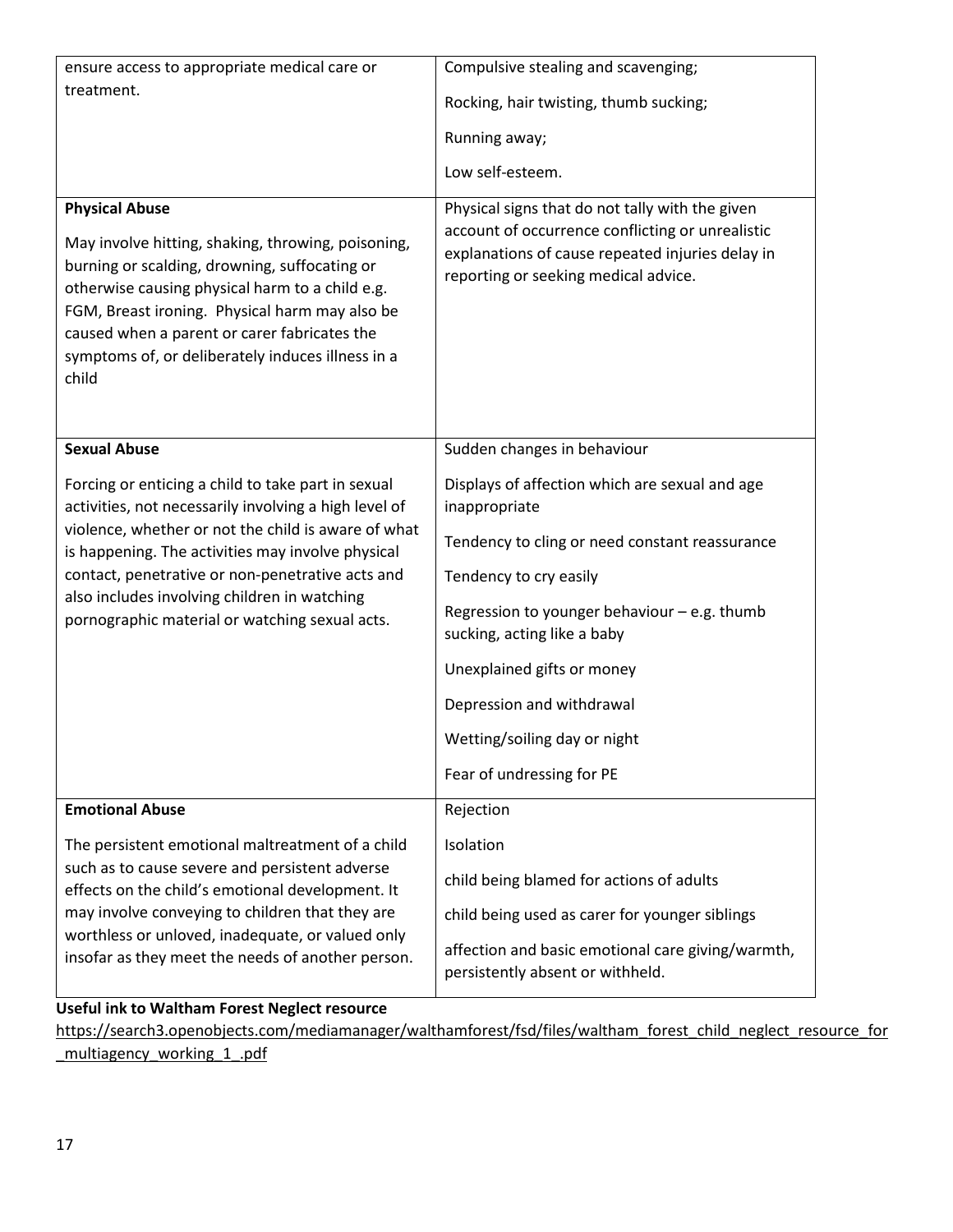#### <span id="page-17-0"></span>Bruising in babies

Should we observe bruising in a baby who is not crawling, cruising or independently mobile we will raise the concern with the child's parent in the first instance depending on the timing and the nature of the concern. In all cases bruising in premobile children a referral will be made to MASH.

<https://learning.nspcc.org.uk/research-resources/pre-2013/bruises-children-core-info-leaflet>

### <span id="page-17-1"></span>Supporting children

#### At **Morning Glory Pre-school** we will

Ensure that our approach is child-centred, considering always what is in the best interest of the child

We will safeguard children both preventatively and responsively ensure that we deliver a broad and balanced curriculum response to online safety that will enable children and parents to learn about the risks of new technologies and social media and to use these responsibly both at the setting and at home.

To safeguard children from potentially harmful and inappropriate online material we will ensure that our ICT equipment at our setting has filtering controls.

We will also ensure that we

- Have clear standards of behaviour for staff / volunteers and children.
- Promote good health, effective management of medical conditions, and the development of self-care in children
- liaise and work together with other support services and those agencies involved in safeguarding children
- Manage children's behaviour by anticipating possible concerns, prevention strategies, and clear, fair responses to challenging behaviour
- Monitor all children who have been identified as having welfare or safeguarding concerns and provide appropriate support.
- Maintain records that document safeguarding concerns over time, including low-level worries about a child or young people that together may paint a picture of concern
- Ensure that all of our policies and procedures relating to safeguarding and wellbeing are updated annually in collaboration with the management.
- Ensure that all staff understand the additional safeguarding vulnerabilities for certain groups of children and how to address them

*Additional vulnerabilities and characteristics in children under five include:*

- Children who are looked after by the Local Authority
- Children previously looked after by the Local Authority
- Children showing signs of being drawn in to anti-social or criminal behaviour
- Children at risk of modern slavery, trafficking or exploitation.
- Children in a family circumstance presenting challenges for the child, such as substance abuse, adult mental health problems or domestic abuse
- Children showing early signs of abuse and/or neglect.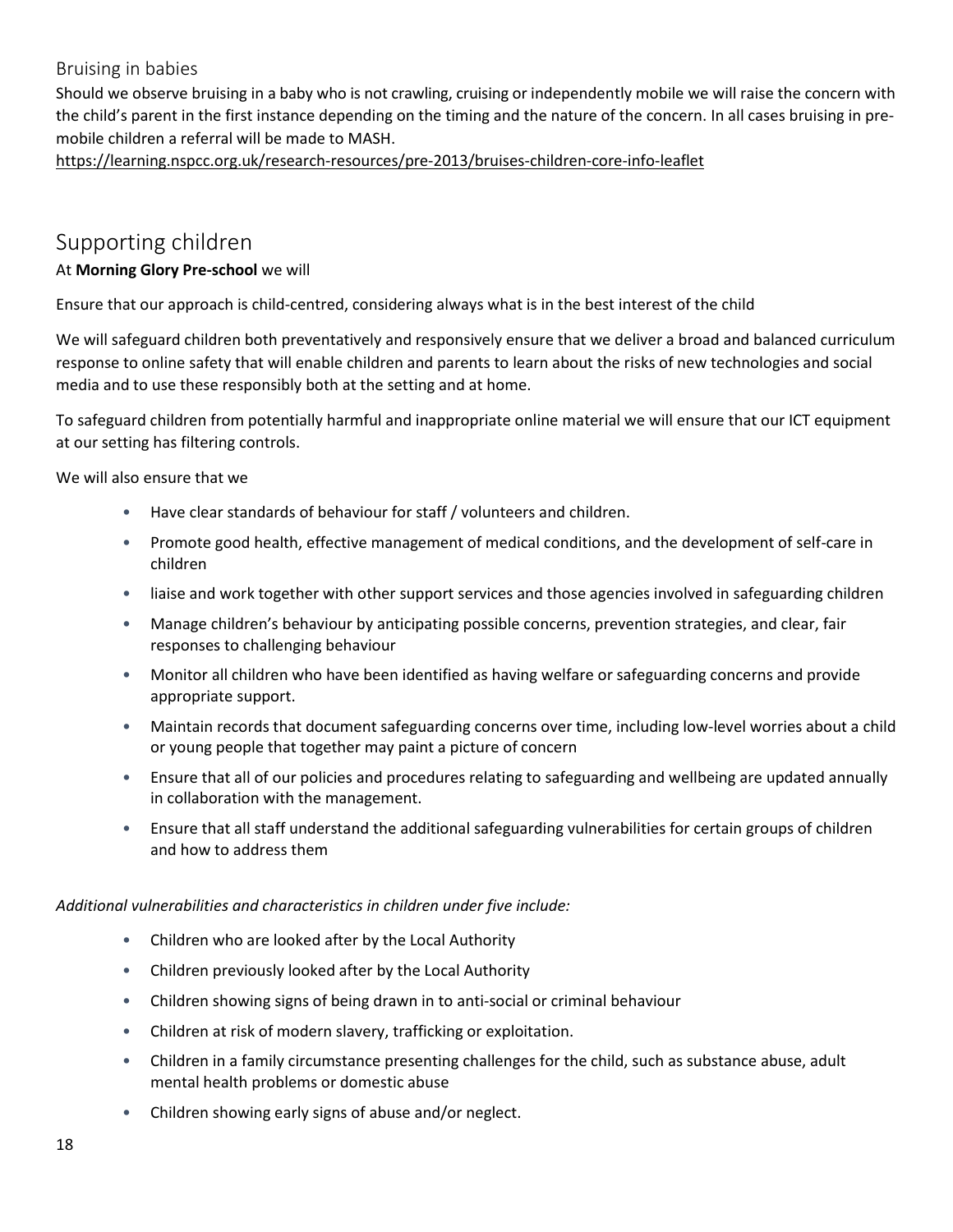- Children at risk of being radicalised or exploited.
- Privately fostered children
- Children with special educational needs or disabilities

### <span id="page-18-0"></span>Special Educational Needs

All staff at **Morning Glory Pre-school** are aware of the signs and symptoms of abuse. As Early Years Practitioners we recognise that children with special educational needs and disabilities (SEND) can face additional safeguarding challenges and that additional barriers can exist when recognising abuse and neglect in this group of children.

These barriers can include:

- assumptions that indicators of possible abuse such as behaviour, mood and injury relate to the child's disability without further exploration.
- being more prone to peer group isolation than other children.
- the potential for children with SEND being disproportionally impacted by behaviours such as bullying, without outwardly showing any signs; and
- communication barriers and difficulties in overcoming these barriers.

### <span id="page-18-1"></span>Children and mental health problems

We at **Morning Glory Pre-school** recognise mental health problems can, in some cases, be an indicator that a child has suffered or is at risk of suffering abuse, neglect or even exploitation. Where it is known that children have suffered abuse and neglect, or other potentially traumatic adverse childhood experiences, this can impact on their mental health, behaviour and in turn impact on their education. Our setting will identify the additional needs of these children and provide extra monitoring and support to mitigate these additional barriers. Where necessary, referrals will be made to mental health professionals and or early help for further support.

At our setting we aim to take a trauma informed approach to support the children in the setting, considering their lived experience, and using this to inform how best to support them in terms of their welfare and engage them with learning.

In general, we will always discuss any concerns the setting may have with the child's parents. Parents need to know that we are worried about their child. However, we will not discuss our concerns if we believe that this would place the child at greater risk or lead to loss of evidence for a police investigation.

If we decide not to discuss our concerns with the child's parents or carers this will be recorded in the child's safeguarding file with a full explanation for our decision.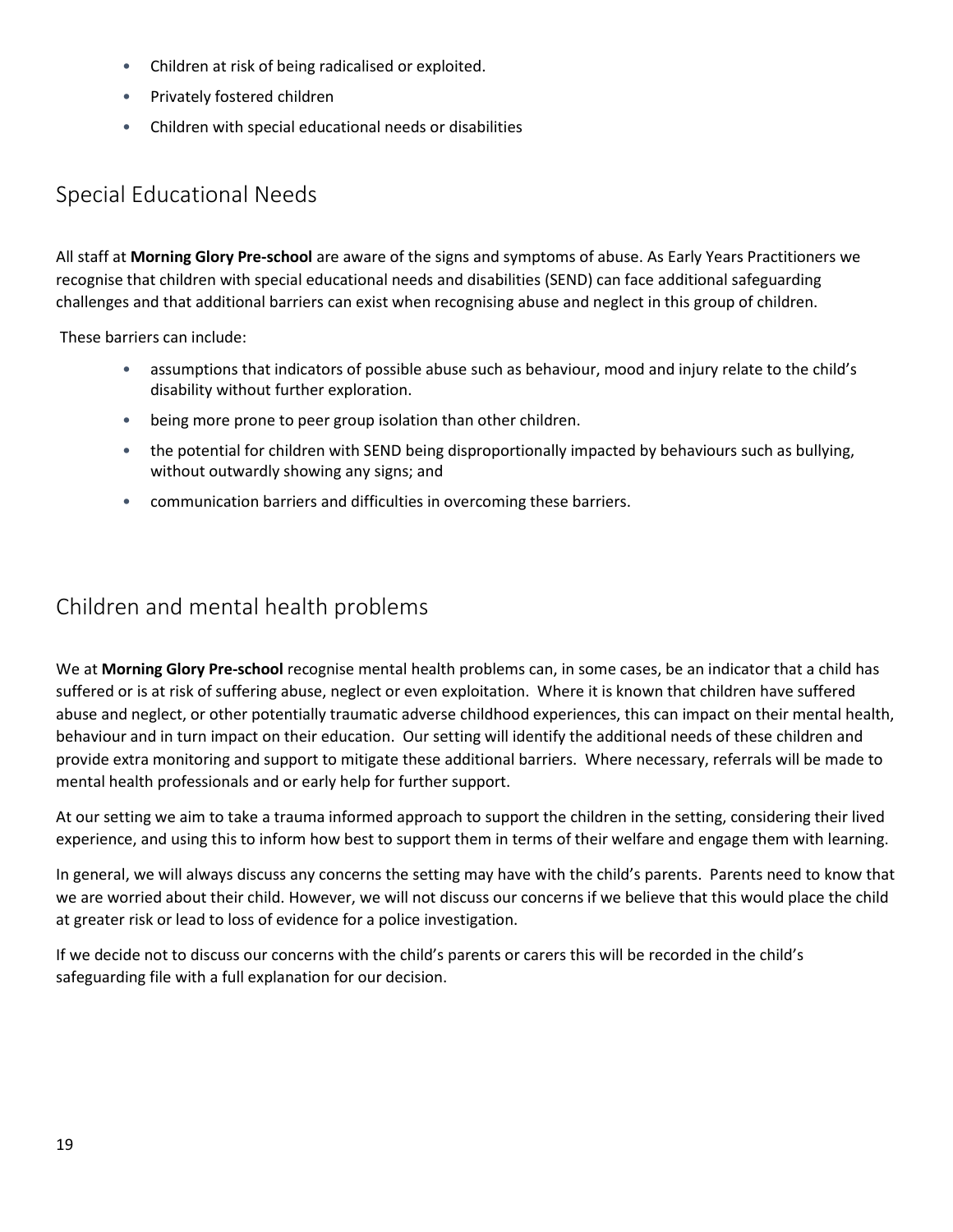### <span id="page-19-0"></span>Specific Safeguarding

#### <span id="page-19-1"></span>Private Fostering

A private fostering arrangement is one that is made privately (without any involvement of a Local Authority) for the care of a child under the age of 16 years (under 18, if disabled) by someone other than a parent or close relative, in their own home, with the intention that it should last for 28 days or more. Both birth parents, private foster carers and persons who are seeking to arrange for a child to be privately fostered are required by law to notify the Waltham Forest Council's Children's Services department of the arrangement.

Should we become aware that a child is being privately fostered we will notify the MASH team.

#### <span id="page-19-2"></span>Female Genital Mutilation (FGM)

We at Morning Glory Pre-school have a legal duty to protect all children in our care under the Working Together to Safeguard Children 2018 agenda. This duty extends to protecting young girls and women from FGM, an illegal and extremely harmful practice and a form of abuse. All staff in our setting have received training to increase their awareness of the practice and harm FGM causes.

We recognise that children are at higher risk of FGM if this has already been carried out on their mother, sister or a member of their extended family (HM Government, 2016). In consideration of this we will always maintain a culture of vigilance.

Should a child in our care show any signs and symptoms of FGM or we have good reason to believe that the child is at risk of FGM, we will refer the child to Waltham Forest MASH team using our existing standard safeguarding procedures as it is a form of child abuse. However, should we think a child is in immediate danger we will contact the police on 999

Link to e-learning<https://www.fgmelearning.co.uk/> <https://www.gov.uk/government/collections/female-genital-mutilation>

#### <span id="page-19-3"></span>Prevent

The safeguarding and Welfare Requirements, Child Protection (EYFS 2017, 3.4) states 'Providers must be alert to any issues for concern in a child's life at home or elsewhere, meeting this requirement Providers must have and implement a policy, and procedures, to safeguard children'. As part of the arrangements to safeguard the children we are committed to the Prevent Duty to help protect children from radicalisation and extremism under section 26 of the Counter-Terrorism and Security Act 2015. To do this we will do by:

- Understanding our own role and responsibilities on how to protect children from extremism
- Promoting and embed fundamental British Values in the setting through the activities and policies of the setting
- Ensuring that staff have up to date training that provides them with the knowledge on how to identify children at risk.
- Monitoring children's attendance and following up absences

Link to Prevent on line trainin[g https://www.elearning.prevent.homeoffice.gov.uk/edu/screen1.html](https://www.elearning.prevent.homeoffice.gov.uk/edu/screen1.html) Local Authority contact email or phone the Senior Programme Manager (Prevent Education) Amy Strode Email: [Amy.strode@walthamforest.gov.uk](mailto:Amy.strode@walthamforest.gov.uk) Telephone: 07816150037.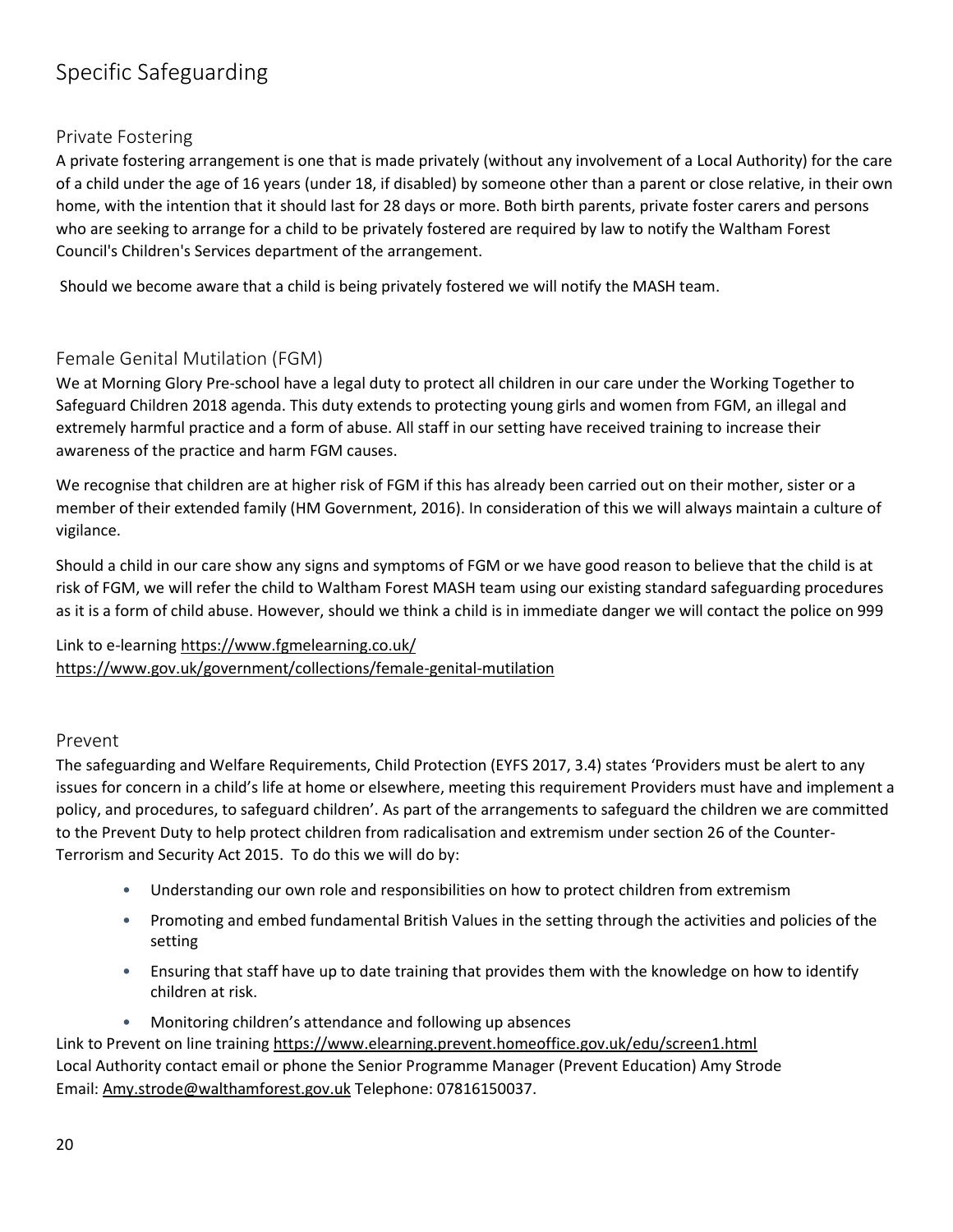#### <span id="page-20-0"></span>Domestic Abuse

Waltham Forest has adopted the Safe & Together model of working with children affected by domestic abuse. This includes working in partnership with the abused parent and holding the perpetrating parent to account.

Domestic abuse is defined as any incident or pattern of incidents of controlling, coercive, threatening behaviour, violence or abuse between those aged 16 or over who are, or have been, intimate partners or family members regardless of gender or sexuality. The abuse can encompass, but is not limited to:

- psychological
- physical
- sexual
- financial
- emotional abuse.

For children seeing, hearing or knowing of a parent being abused is a traumatic experience and can have long-term damaging emotional and psychological effects. Wherever Domestic Violence is suspected in a home where a child is resident, we at **Morning Glory Pre-school** will refer this information to the MASH team, who have a duty to investigate. We will also offer support and signpost parents to external agencies, if appropriate, so parents are supported

#### **Additional advice on identifying children who are affected by domestic abuse and how they can be helped is available at:**

- NSPCC- UK domestic-abuse Signs Symptoms Effects <https://www.nspcc.org.uk/what-is-child-abuse/spotting-signs-child-abuse/>
- Refuge what is domestic violence/effects of domestic violence on children [http://www.refuge.org.uk/get-help-now/what-is-domestic-violence/effects-of-domestic-violence-on](http://www.refuge.org.uk/get-help-now/what-is-domestic-violence/effects-of-domestic-violence-on-children/)[children/](http://www.refuge.org.uk/get-help-now/what-is-domestic-violence/effects-of-domestic-violence-on-children/)
- Refuge runs the National Domestic Abuse Helpline, which can be called free of charge and in confidence, 24 hours a day on 0808 2000 247.
- SafeLives: young people and domestic abuse <https://safelives.org.uk/sites/default/files/resources/Safe%20Young%20Lives%20web.pdf>

#### <span id="page-20-1"></span>Homelessness

Being homeless or being at risk of becoming homeless presents a real risk to a child's welfare. The DSL (and any deputies) refer any concerns to the Local Housing Authority so they can raise/progress concerns at the earliest opportunity.

Indicators that a family may be at risk of homelessness include household debt, rent arrears, domestic abuse and antisocial behaviour, as well as the family being asked to leave a property. Whilst referrals and or discussion with the Local Housing Authority should be progressed as appropriate, this does not replace a referral into Children's Social Care where a child has been harmed or is at risk of harm.

#### <span id="page-20-2"></span>So-called 'honour-based' abuse (HBA)

So-called 'honour-based' abuse (HBA) encompasses crimes which have been committed to protect or defend the honour of a family and/or community. Such crimes include Female Genital Mutilation (FGM), forced marriage, and practices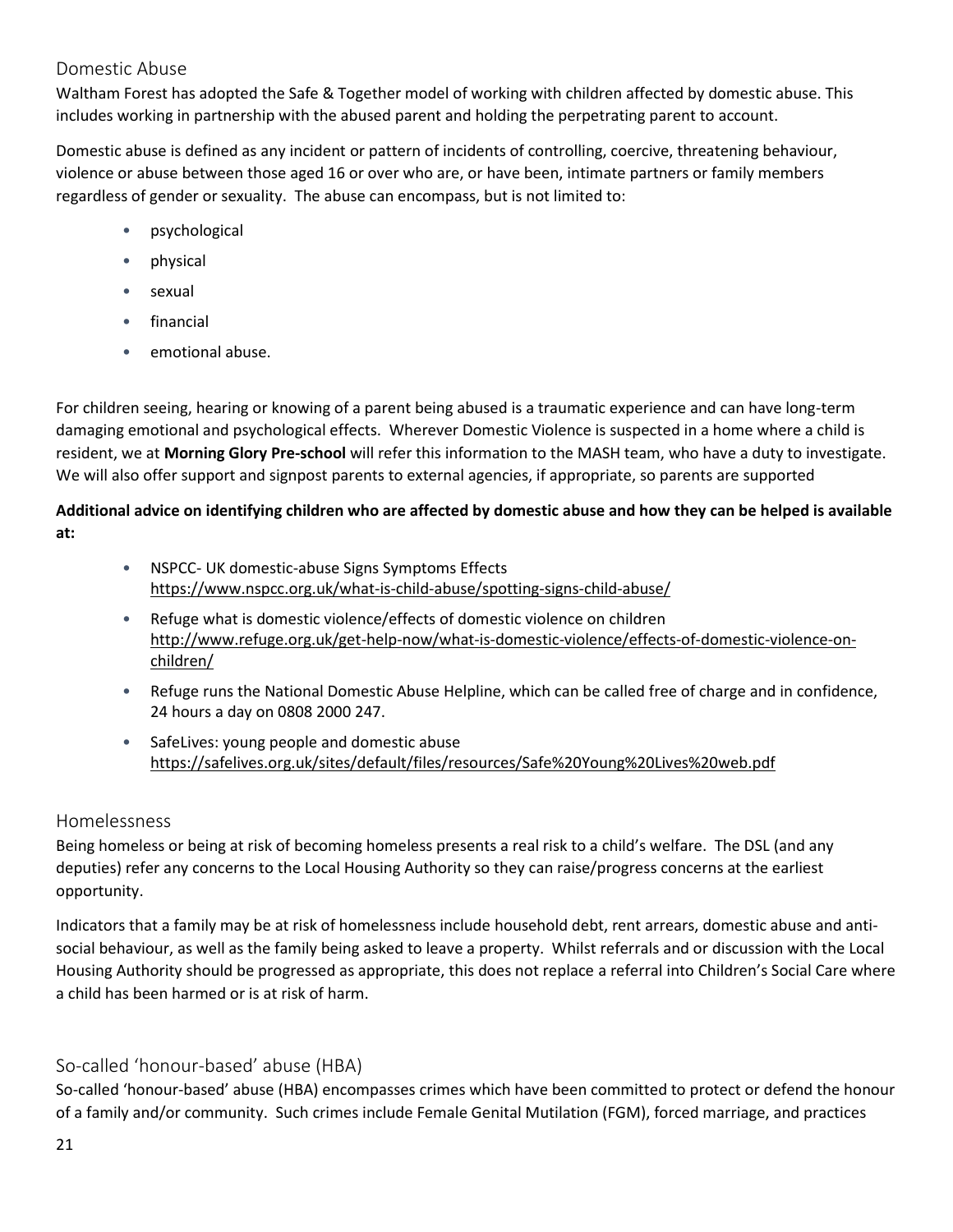such as breast ironing. Abuse committed in the context of preserving 'honour' often involves a wider network of family or community pressure and can include multiple perpetrators. It is important to be aware of this dynamic and additional risk factors when deciding what form of safeguarding action to take.

Staff will be alert to the possibility of a child being at risk of HBA or already having suffered HBA.

All forms of so-called HBA are abuse (regardless of the motivation) and staff will record and report any concerns about a child who might be at risk of HBA to the Designated Safeguarding Lead as with any other safeguarding concern. The DSL will consider the need to make a referral to the Police, and/or Children's Social Care as with any other child protection concern; and may also contact the Forced Marriage Unit for advice as necessary.

### <span id="page-21-0"></span>Setting Specific Safeguarding policies

At **Morning Glory Pre-school we** recognise that safeguarding children is not just about protecting children from deliberate harm, but also includes things such as child safety anti bullying, racial abuse harassment, visits out into the community, intimate care, use of mobile phones, internet safety, first aid etc. In consideration of this the safeguarding policy should be read in conjunction with our settings specific policies, procedures and other protocol: (please amend policy list as appropriate to the setting)

| Managing Behaviour<br>(Including guidance on positive handling) | Adopted; |
|-----------------------------------------------------------------|----------|
| Staff Behaviour / code of conduct Policy                        | Adopted: |
| Anti-bullying                                                   | Adopted: |
| Confidentiality                                                 | Adopted: |
| Drugs and substances                                            | Adopted: |
| Attendance                                                      | Adopted: |
| E-Safety Policy                                                 | Adopted: |
| Camera, smart phone/ watch & Image Policy                       | Adopted: |
| Mobile Phone Policy                                             | Adopted: |
| <b>Health and Safety</b>                                        | Adopted: |
| Risk assessments                                                | Adopted: |
| <b>Racial Discrimination</b>                                    | Adopted: |
| <b>Equality and Diversity</b>                                   | Adopted: |
| <b>Educational Visits</b>                                       | Adopted: |
| Lost child & non collection                                     | Adopted  |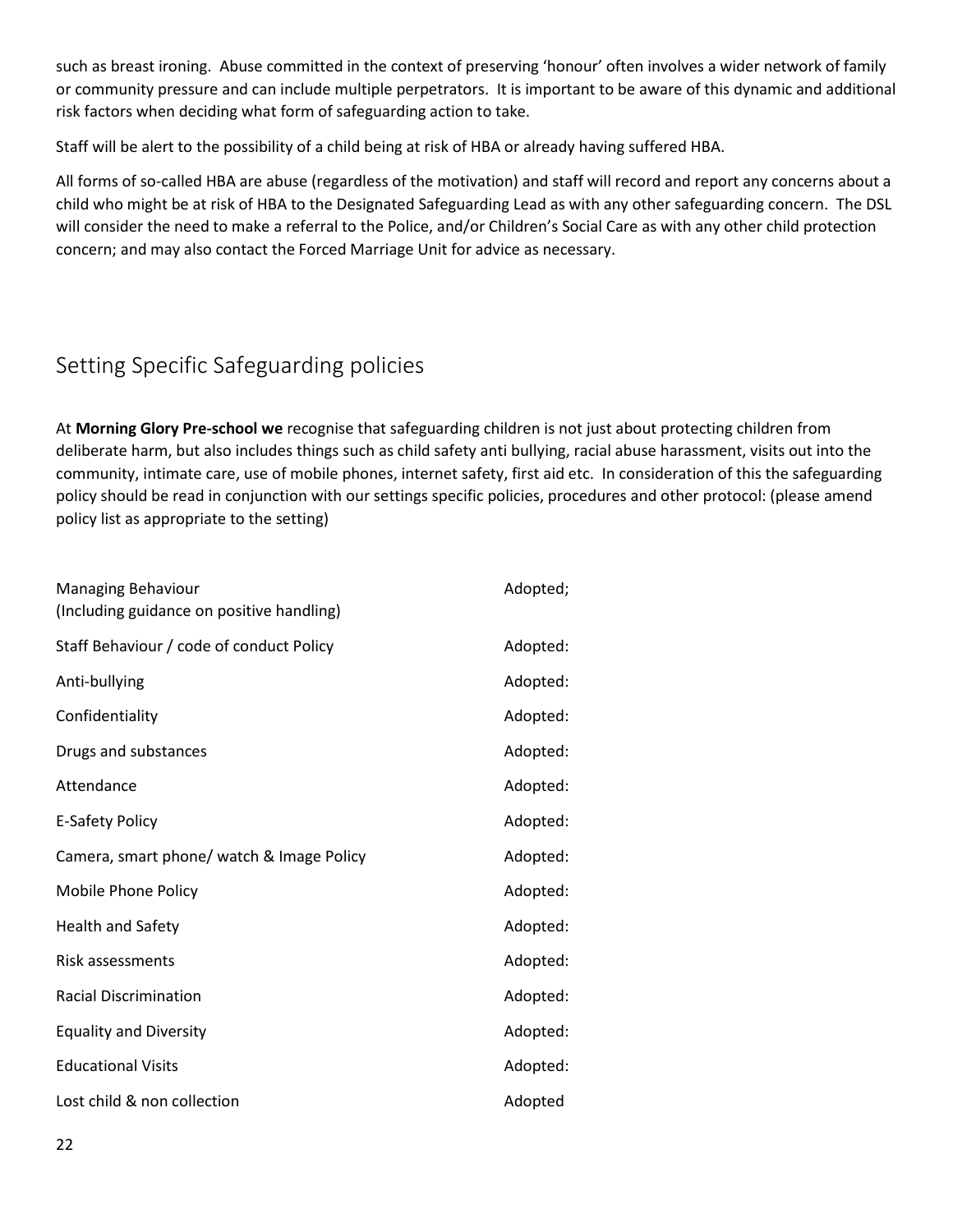| <b>Risk Assessment</b>               | Adopted: |
|--------------------------------------|----------|
| <b>EQUAL OPPORTUNITY</b>             | Adopted: |
| Complaints                           | Adopted: |
| Medicines / sickness/ medications    | Adopted: |
| <b>Managing Dietary requirements</b> | Adopted: |
| SEN / Inclusion                      | Adopted: |
| Staffing policy                      | Adopted: |
| Paediatric First Aid                 | Adopted: |
| Code of Conduct                      | Adopted: |
| Whistle Blowing                      | Adopted: |
| <b>Managing Allegations</b>          | Adopted: |
| <b>Physical Restraint</b>            | Adopted: |
| Safe Recruitment                     | Adopted: |
| <b>Information Sharing</b>           | Adopted: |
| Complaints policy                    | Adopted: |

Approved : Elizabeth Oyinka-Antwi

Adopted on 26/06/2021

Review Date: 26/06/2022

The above list is not exhaustive and as new policy guidance and legislation develops within the remit of Safeguarding, we will review and update our policies and procedures as appropriate and update the policy accordingly.

### <span id="page-22-0"></span>The voice of the child

At Morning Glory Pre-school, we will ensure that our approach to safeguarding children in our care is always child centred. This means we will always consider, what is in the best interests of the child. Along with this we will try to understand the lived experience of the child in each family, setting or neighbourhood, so that we can give the child a voice in their own safeguarding to ensure that their voice is understood and incorporated into all plans to support and protect them.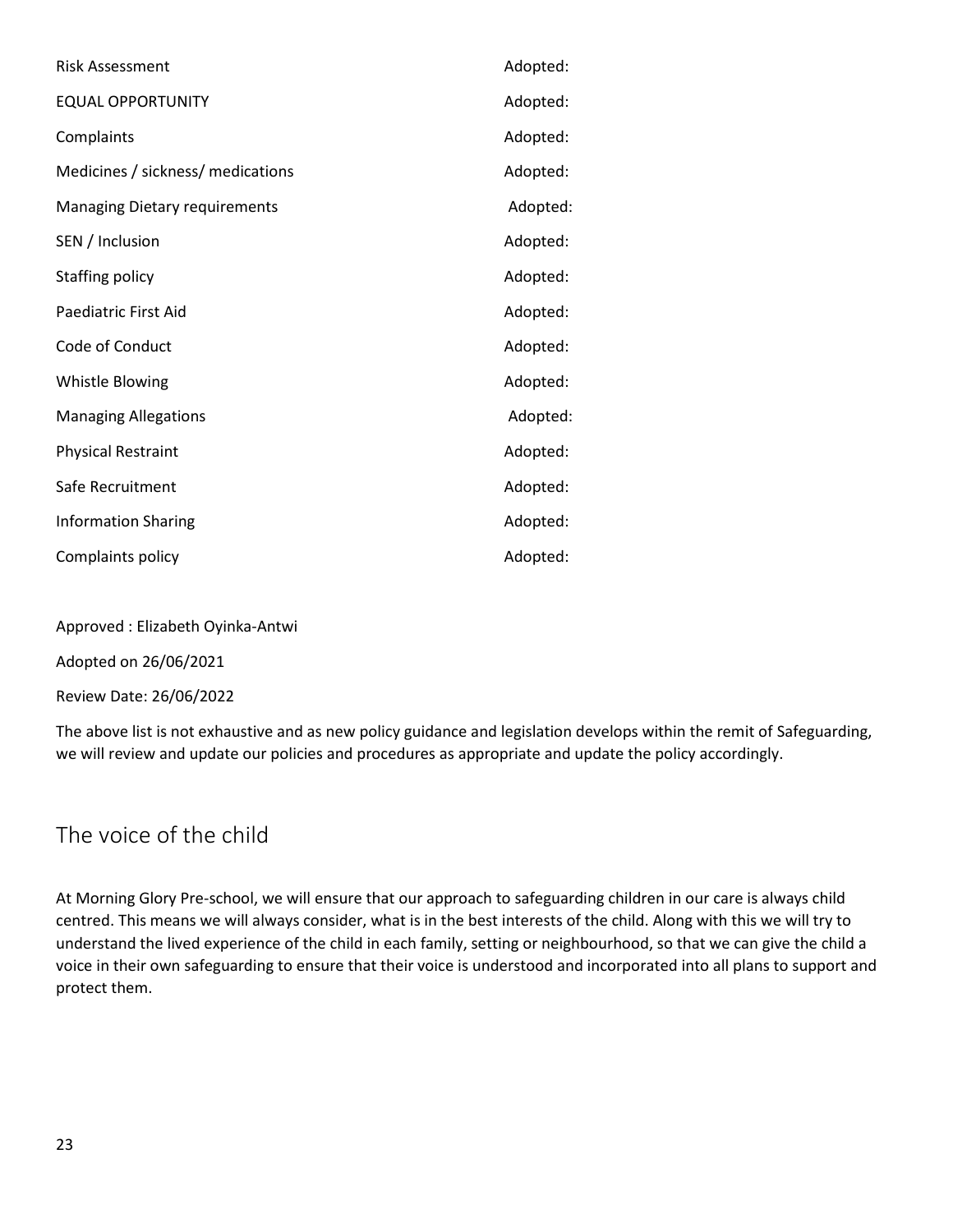<span id="page-23-0"></span>Should a child make a disclosure of abuse as with all Child Protection concerns, we will act on the information immediately. If staff concerned that a child may be at risk or is suffering abuse, they must report the concern to the DSL Elizabeth or in their absence to the deputy DSL Sabrina.

If a child makes a disclosure or an allegation of abuse against an adult or another child or young person, it is important that you:

- Stay calm and listen carefully.
- Reassure them that they have done the right thing in telling you.
- Do not investigate or ask leading questions.
- Let them know that you will need to tell someone else.
- Do not promise to keep what they have told you a secret.
- Inform your Safeguarding Designated Officer as soon as possible.
- Make a written record of the allegation, disclosure or incident which you must sign, date and record your position using the setting concern about a child s welfare & safety form (See Appendix 5).

#### \**Where an allegation is made against a professional the DSL will immediately advise the Lead safeguarding Officer of the matter*

We are aware that parents are normally the first point of contact should a concern arise regarding their child. If a suspicion of abuse is recorded, we will inform parents at the same time the report is made. The only exception to this taking place is where informing the parents will place the child at further risk. This will usually be the case where the parent or family member is the likely abuser or where a child may be endangered by this disclosure. In these cases, the investigating officers will inform parents.

In any case the setting will continue to welcome and work professionally with the child and their family whilst enquiries are being made in relation to abuse in the home situation. Parents and families will be treated with respect in a nonjudgmental manner whilst any external investigations are carried out in the best interest of the child.

#### **What to do if you're worried a child is being abused: advice for practitioners**

[https://assets.publishing.service.gov.uk/government/uploads/system/uploads/attachment\\_data/file/419604/What\\_to\\_](https://assets.publishing.service.gov.uk/government/uploads/system/uploads/attachment_data/file/419604/What_to_do_if_you_re_worried_a_child_is_being_abused.pdf) do if you re worried a child is being abused.pdf

### <span id="page-23-1"></span>Information Sharing

We at Morning Glory Pre-school view information sharing as an essential part of our arrangements to safeguard the children in our care. The Data Protection Act 2018 and GDPR do not prevent the sharing of information for the purposes of keeping children safe. Any information shared will be done on a need to know basis to aid the effective assessment and identifying of children at risk. As practitioners we are clear about when we should share information and be alert to the signs and triggers of child abuse, should there be a suspicion enquiries and external investigations are kept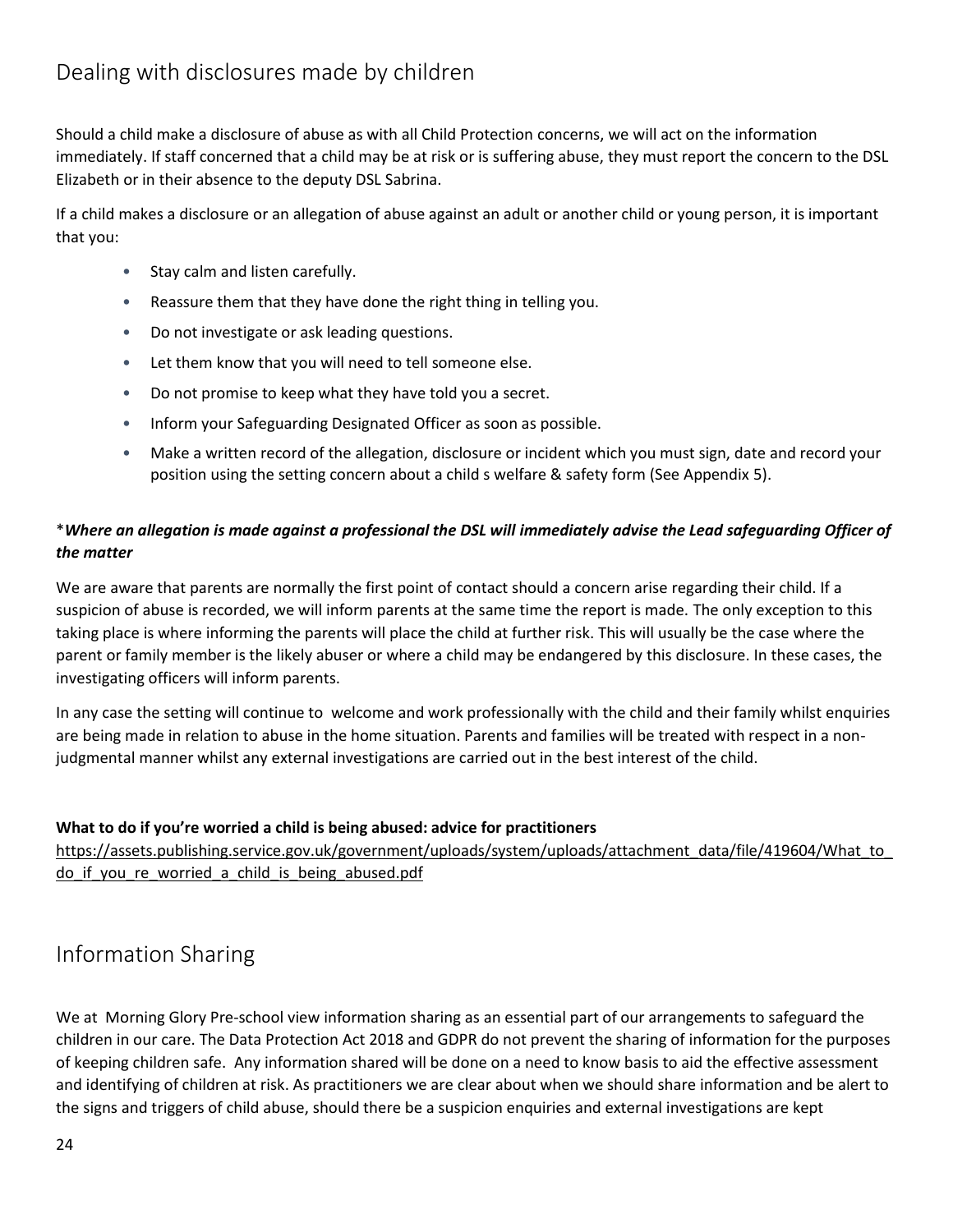confidential and shared only with those who need to know. Any information shared will be in line with guidance from the local authority and police

#### **Information sharing Advice for practitioners providing safeguarding services to children, young people, parents and carers**

[https://assets.publishing.service.gov.uk/government/uploads/system/uploads/attachment\\_data/file/721581/Informati](https://assets.publishing.service.gov.uk/government/uploads/system/uploads/attachment_data/file/721581/Information_sharing_advice_practitioners_safeguarding_services.pdf) on sharing advice practitioners safeguarding services.pdf

### <span id="page-24-0"></span>Referrals

MASH is Waltham Forest's single point of referral to social care for concerns regarding children, young people and vulnerable adults:

- Early Help (parental consent needed)
- Child in Need
- Child Protection
- Adult Safeguarding

Referrals to the MASH should be made immediately when there is a concern that the child is suffering significant harm or is likely to do so.

It is good practice to notify MASH by phone and/or email to discuss the case prior to sending a written referral. This will help determine the level of intervention and will also give children's social care and the police time to make arrangements to come and see the child that same day in the pre-school if deemed necessary.

In our setting the DSL ordinarily takes responsibility for the referral process, in consultation with staff who know the child. Still, there are circumstances where another member of staff must refer without delay:

If for some reason, the DSL is not available, the referral should be made without delay by the deputy DSL , manager or another member of staff

If you disagree with your DSL's decision not to refer a case to MASH, it is your responsibility to refer the case, and to respectfully inform the DSL that you are doing so.

Should another member of staff refer instead, the DSL must be consulted and updated as soon as possible.

It is noted that All Adults in our setting, including the DSL, have a duty to refer all known or suspected cases of abuse to the relevant agency including MASH, LADO, or the Police. Where a disclosure is made to a visiting staff member from a different agency, e.g. Early Years Consultants, Health Visitors, it is the responsibility of that agency staff to formally report the referral to the Setting's DSL in the first instance and to follow their organisations procedures. Any records made should be kept securely on the Child's Protection file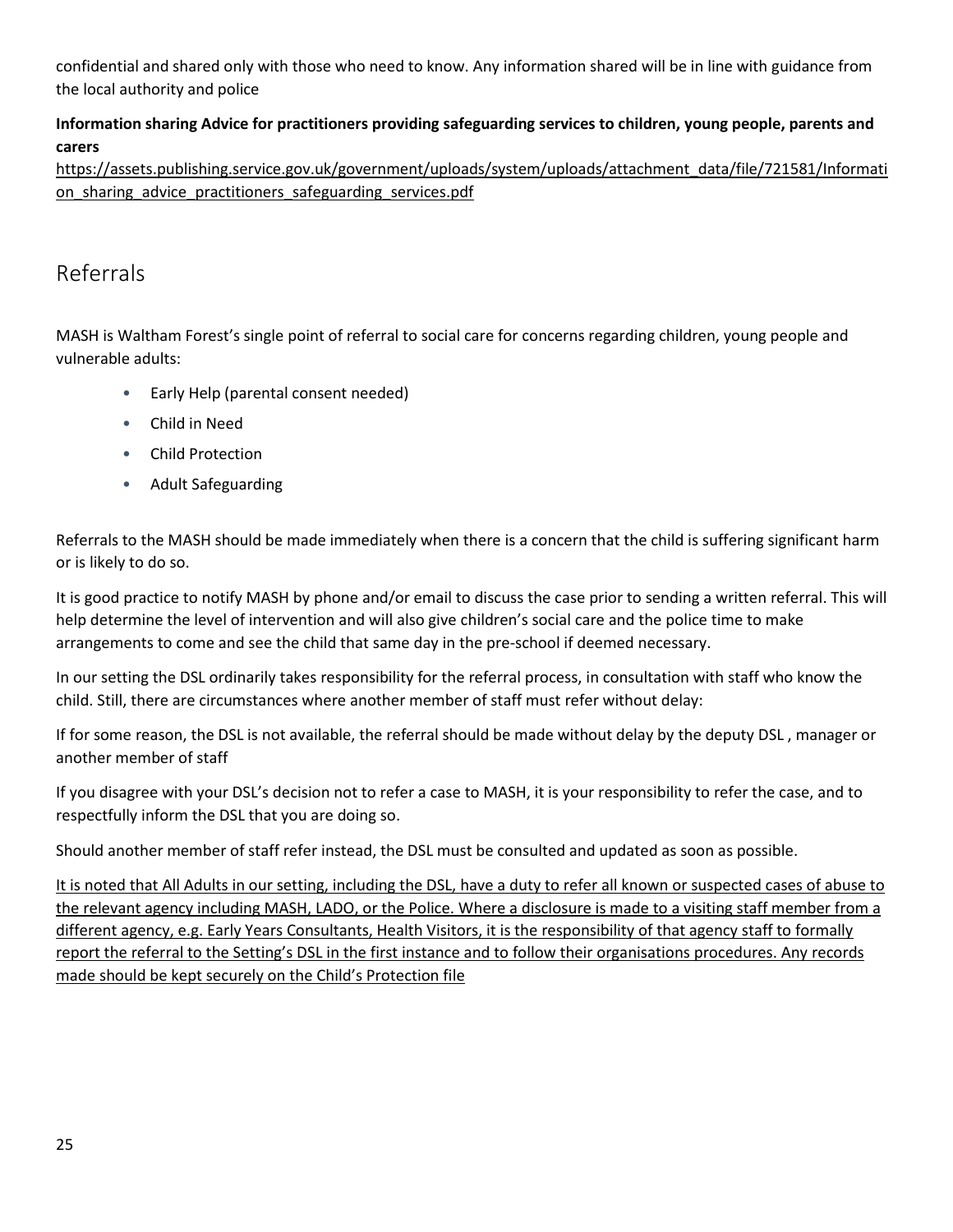<span id="page-25-0"></span>Sometimes MASH social workers and police will want to see a child on the day of referral to ensure that they are safe to go home. In such cases, they will ask you to keep the child in setting until the visit has taken place.

Because it can take time to organise the visit with an available social worker and police officer, sometimes families will be asked to wait at the setting before a child is released to them, and they may be asked not to see their child during this time.

This can be stressful and uncomfortable for both the setting and families and sometimes all are kept at the setting until late in the evening. The setting should prepare families for the length of time this process can take and treat them with compassion and understanding and make every attempt to facilitate this difficult process.

Although settings do not have legal powers to remove or detain children, both police and social workers do have such powers, and it is at their request that the setting are holding the child. For this reason, families are strongly advised to cooperate in order to ensure the best chances that children will be able to go home that evening.

### <span id="page-25-1"></span>Escalation

If you have concerns regarding the lack of response to professional opinions and judgements expressed by your staff about safeguarding matters including concerns that social care services are not taking appropriate actions regarding the well-being of a child or are not responding in a timely fashion to your concerns..

Professional disagreements (escalation) will be responded to in line with WFSCB procedures and DSLs may request support via the Education Safeguarding Service

[https://www.walthamforest.gov.uk/sites/default/files/childrens\\_escalation\\_letter\\_december\\_2019.pdf](https://www.walthamforest.gov.uk/sites/default/files/childrens_escalation_letter_december_2019.pdf)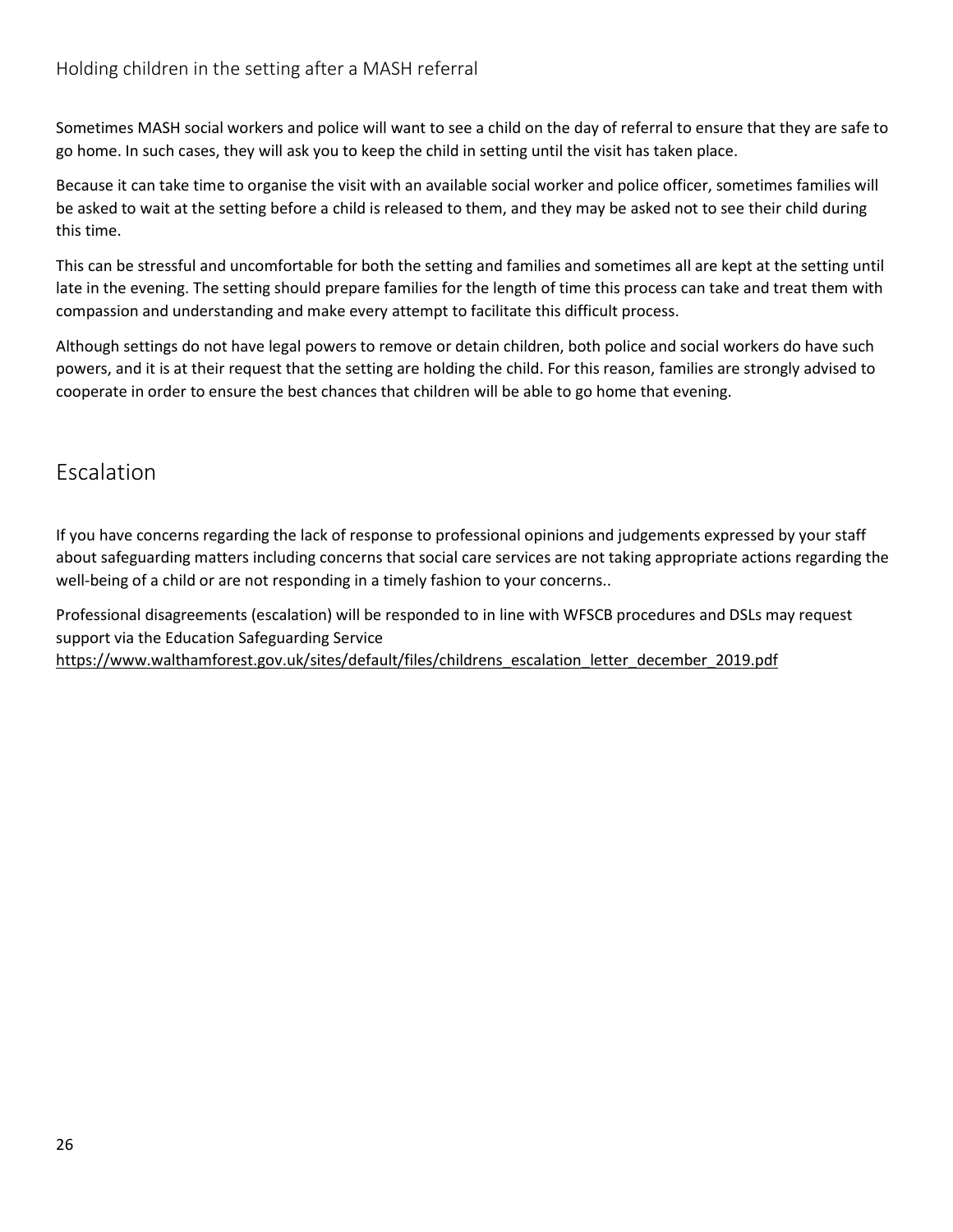### <span id="page-26-0"></span>Flowchart – Actions where there are concerns about a child



### <span id="page-26-1"></span>Early Help-Identifying children and families who would benefit from early help.

In line with our responsibilities under Working Together to Safeguard Children (2018) we are committed to identifying those children who would benefit from Early Help support.

Link to Thresholds and practice working with children and families Waltham Forest

[https://thehub.walthamforest.gov.uk/news/guide-thresholds-and-practice-working-children-and-families-waltham](https://thehub.walthamforest.gov.uk/news/guide-thresholds-and-practice-working-children-and-families-waltham-forest)[forest](https://thehub.walthamforest.gov.uk/news/guide-thresholds-and-practice-working-children-and-families-waltham-forest)

[https://assets.publishing.service.gov.uk/government/uploads/system/uploads/attachment\\_data/file/912592/Keeping\\_c](https://assets.publishing.service.gov.uk/government/uploads/system/uploads/attachment_data/file/912592/Keeping_children_safe_in_education_Sep_2020.pdf) [hildren\\_safe\\_in\\_education\\_Sep\\_2020.pdf](https://assets.publishing.service.gov.uk/government/uploads/system/uploads/attachment_data/file/912592/Keeping_children_safe_in_education_Sep_2020.pdf)

### <span id="page-26-2"></span>Quality Assurance

We will ensure that systems are in place to monitor the implementation of and compliance with this policy and accompanying procedures. This will include periodic audits of welfare concern and safeguarding files and records by the DSL.

We will complete a self-assessment audit of the settings safeguarding arrangements at frequencies specified by the WFSCB and using the audit tool provided by the Safeguarding in Education team for this purpose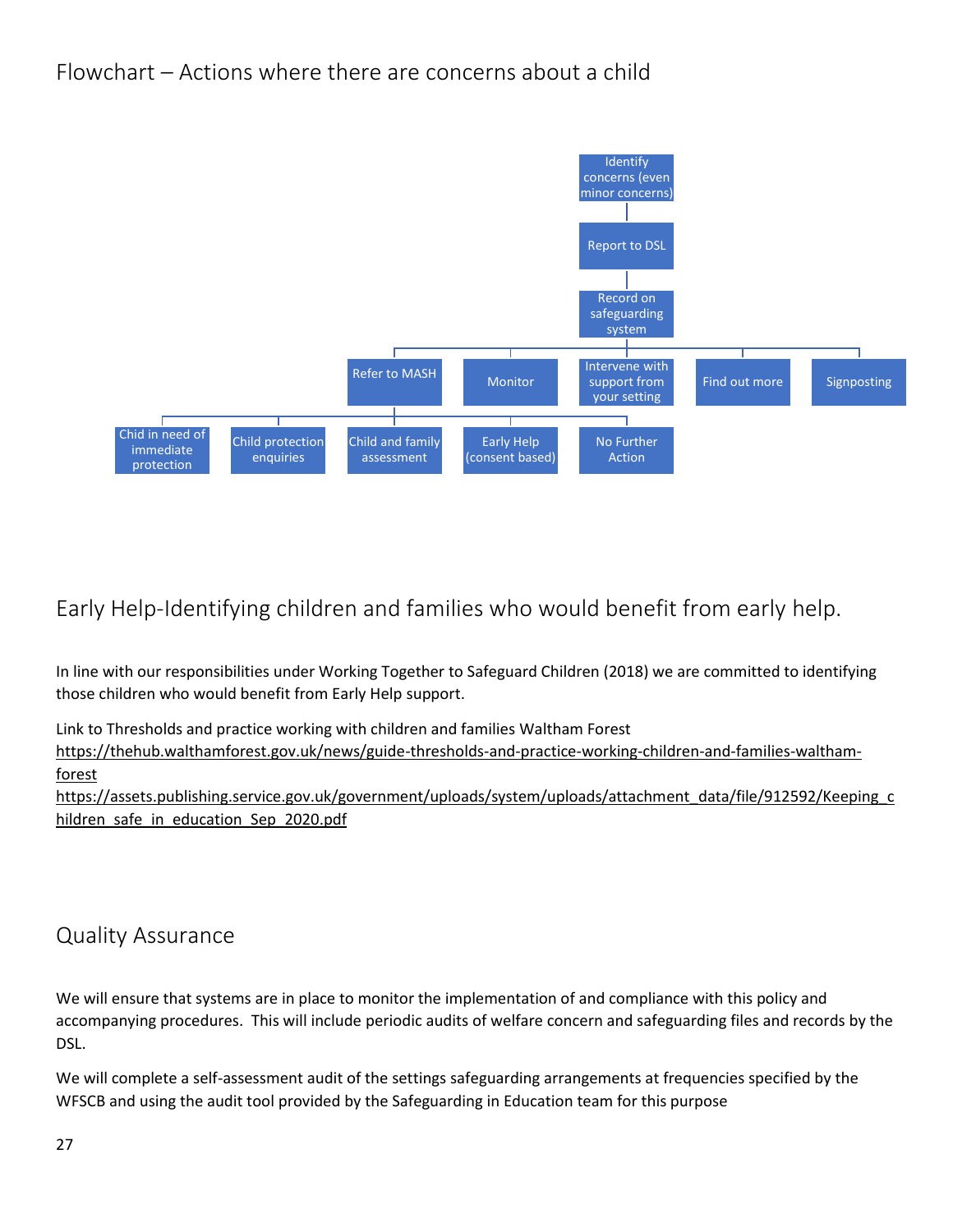### Appendix 1 The responsibility of the DSL includes

<span id="page-27-0"></span>Being the operational person with delegated lead responsibility for safeguarding in the setting (*childminders must take the lead responsibility themselves)*

Inducting staff about emergency procedures, safeguarding, child protection and health and safety arrangements

Providing support advice, training to both staff students, volunteers and guidance to all on an ongoing basis with regards to specific safeguarding issues

Liaising with **Governors/Trustees/Managing Directors at the setting,** local Statutory children's service agencies, Waltham Forest Safeguarding Children's Board (WSCB) and all other agencies concerned with the protection of children, including social services, police and health colleagues.

- Referring cases of suspected abuse to children's social care and police as appropriate.
- Referring cases to the Channel programme where there is a radicalisation concern as appropriate.
- Referring cases where a person is dismissed or left due to risk/harm to a child to the Disclosure and Barring Service as appropriate.
- Keeping detailed records in confidential files, ideally via an online safeguarding recording system, that are separate from the main child's file and stored securely.
- Ensures that, when a under child leaves the setting that all child protection records are passed to the new setting (separately from the child's main file ensuring secure transit) and confirmation of receipt is obtained. If the child is the subject of an open case to Children's Social Care, the child's social worker is also informed.
- Ensuring the secure transfer of child protection files where child leaves setting to attend another provider/school
- Representing the setting at inter-agency meetings strategy discussions, child protection conferences and core groups; along with provide and/or support other staff to do so – and to contribute to the assessment of children
- Managing and monitoring the setting's role in early help, child in need and child protection plans.

**\*\*NPCC- [When to call the police](https://www.npcc.police.uk/documents/Children%20and%20Young%20people/When%20to%20call%20the%20police%20guidance%20for%20schools%20and%20colleges.pdf) should help DSLs to understand when they should consider calling the police and what to expect when they do. (not really applicable for early years**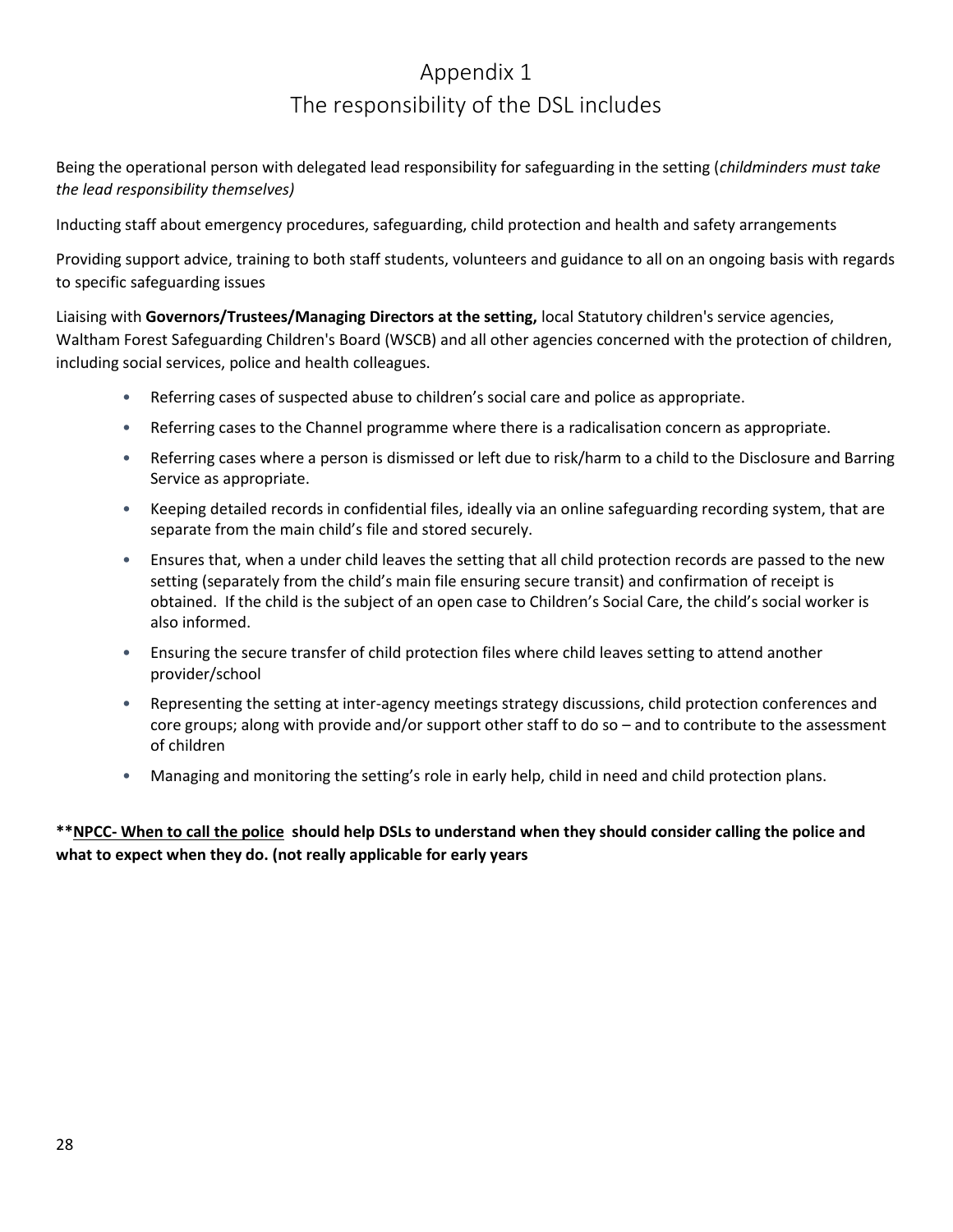### Appendix 2

### Local Support and Key Safeguarding contacts in Waltham Forest

<span id="page-28-0"></span>All members of staff in [Name of Setting] are made aware of local support available:

| <b>Name</b>                                                                                                                                                      | Agency                                                            | Contact details                                                                               |
|------------------------------------------------------------------------------------------------------------------------------------------------------------------|-------------------------------------------------------------------|-----------------------------------------------------------------------------------------------|
| <b>Police Referral Desk</b>                                                                                                                                      | Metropolitan Police Child<br>Abuse & Investigation<br>Team (CAIT) | 020 8345 3633<br>020 8345 3693                                                                |
| Designated Nurse for Safeguarding<br>Children                                                                                                                    | <b>Clinical Commissioning</b><br>Group (CCG) - GP Services        | 020 3688 2638                                                                                 |
| <b>Duty Child Protection Coordinators</b>                                                                                                                        | Waltham Forest Children &<br><b>Families Services</b>             | 020 8496 8279                                                                                 |
| Team Manager, Children's Emergency<br>Duty                                                                                                                       | Waltham Forest Children &<br><b>Families Services</b>             | 020 8496 3000                                                                                 |
| Local Authority Designated Officer<br>(LADO) & Safeguarding in Education                                                                                         | Waltham Forest Children &<br><b>Families Services</b>             | 020 8496 3646                                                                                 |
| Waltham Forest Multi Agency<br>Safeguarding Hub (MASH) Team<br>Team Manager, MASH                                                                                | Waltham Forest Children &<br><b>Families Services</b>             | cscreferrals@walthamforest.gov.u<br><u>k</u><br>020 8496 2307/2310/2311/2316<br>020 8496 2317 |
| Designated Doctor for Child Protection                                                                                                                           | North East London<br>Foundation Trust (NELFT)                     | 020 8430 7893<br>07795 548987                                                                 |
| Named Nurse for Safeguarding<br>Community Health Services, School<br>Nursing, Health Visitors and Child &<br><b>Adolescent Mental Health Services</b><br>(CAHMS) | North East London<br><b>Foundation Trust (NELFT)</b>              | 020 8430 7827/7822<br>07568 130143<br>Fax: 020 8430 7981                                      |
| Named Contact for FGM<br>Sylvie Lovell<br>Early Help Family Practitioner (0-11)                                                                                  | London Borough Waltham<br>Forest                                  | Tel: 0208 496 3281<br>Mobile: 07973748024<br>Email:<br>Sylvie.lovell@walthamforest.gov.<br>uk |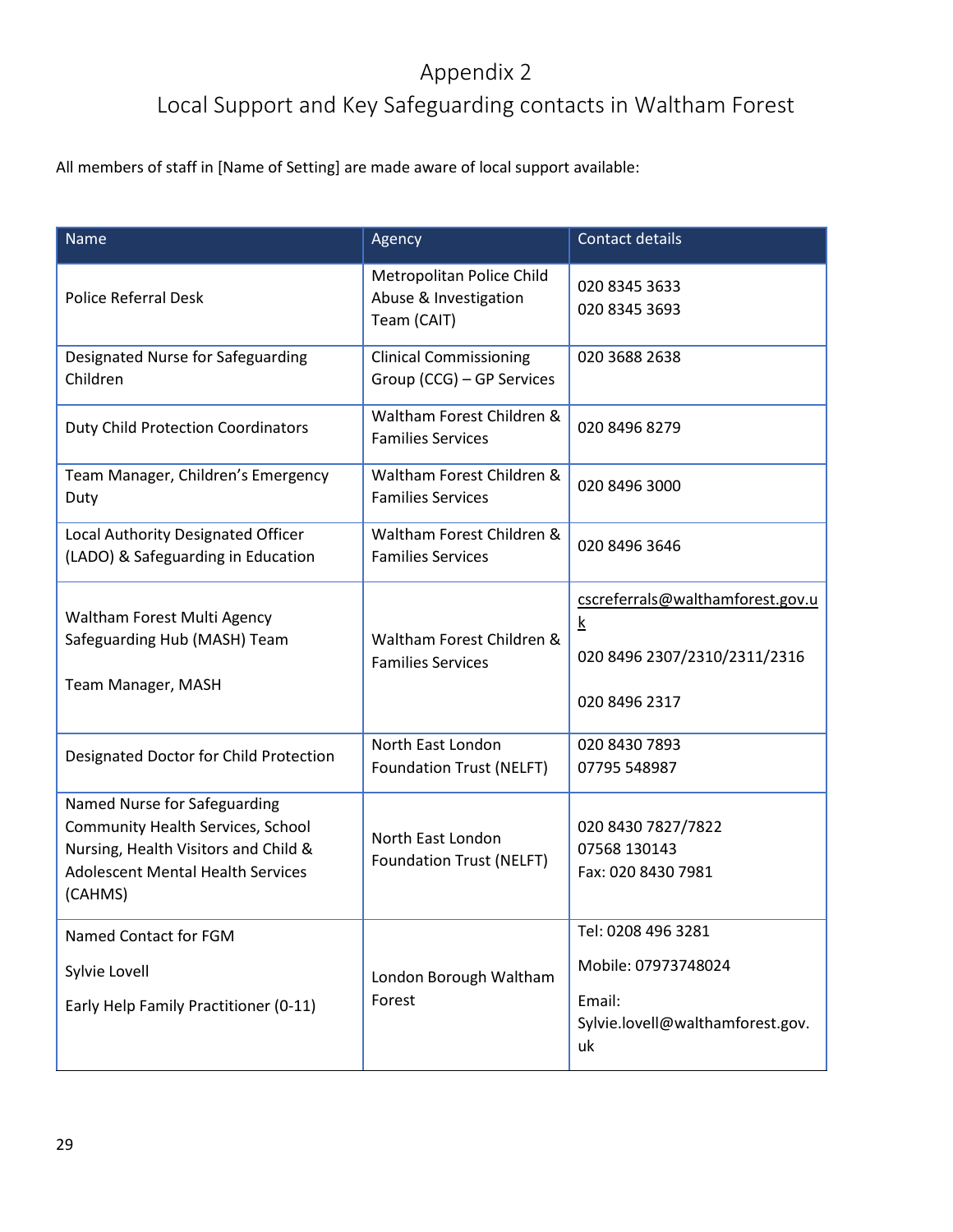| Named Nurse for Safeguarding                                                | Barts Health, Whipps Cross<br>Pediatric A&E                   | 020 8535 6855 bleep 514<br>Pager: 08700555500 ask for<br>850122<br>Secretary: Ext 5072                                             |
|-----------------------------------------------------------------------------|---------------------------------------------------------------|------------------------------------------------------------------------------------------------------------------------------------|
| Amy Strode<br>Senior Program Manager (Prevent<br>Education Officer)         | <b>Waltham Forest Council</b><br><b>Community Safety Team</b> | Email:<br>Amy.Strode@walthamforest.gov.<br>uk<br>Mobile: 07816150037                                                               |
| Waltham Forest Multi Agency<br>Safeguarding Hub<br><b>Private Fostering</b> | 221 Hoe Street<br>Walthamstow<br>London<br>E17 9PH            | csreferrals@walthamforest.gov.u<br>k or call 020 8496 2310 out of<br>hours 02084963000<br>Selina.Mkandla@walthamforest.g<br>ov.uk. |

Print and display this page next to every staff phone in your setting.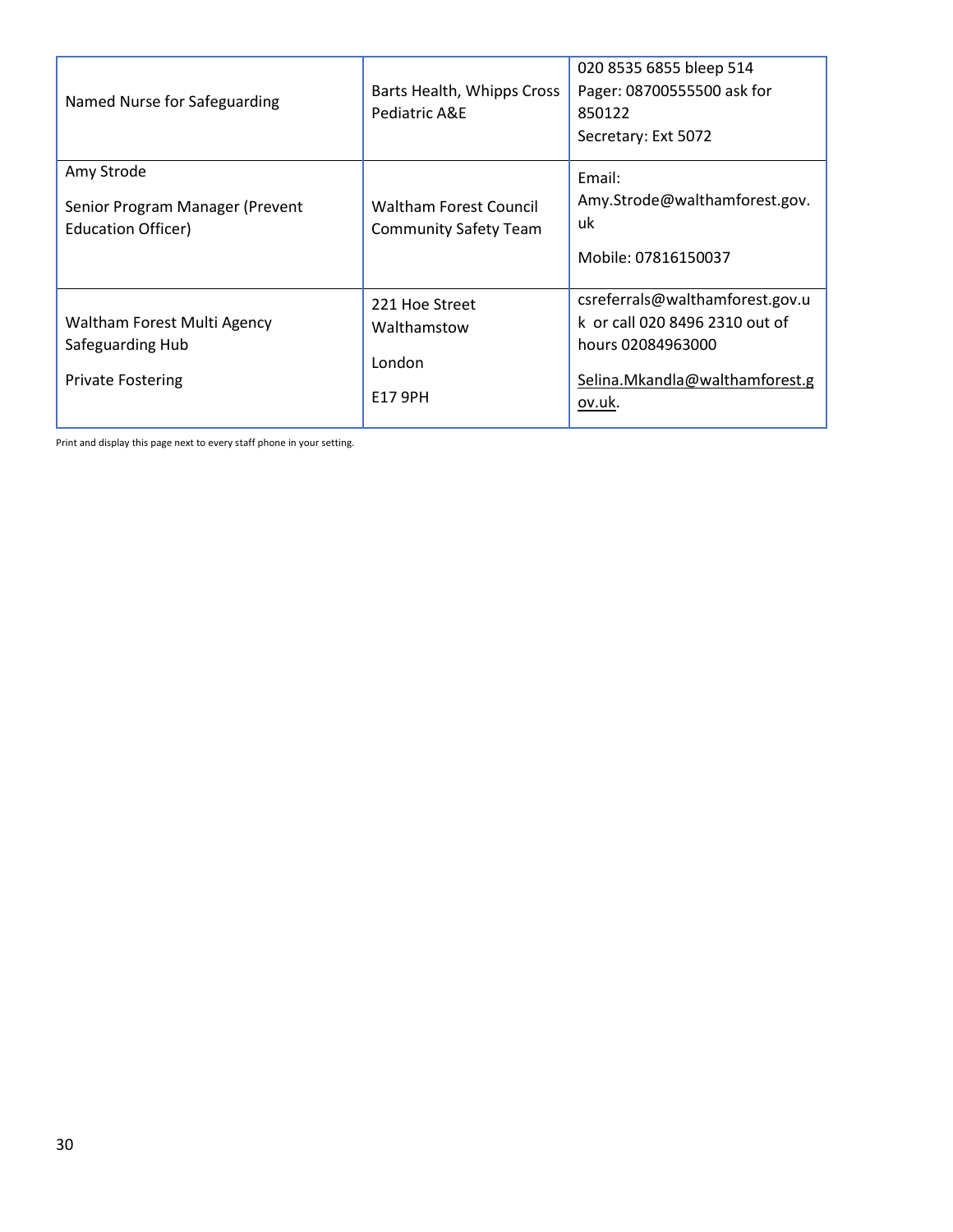### Appendix 3 TRANSFER FRONT SHEET

#### <span id="page-30-0"></span>**INFORMATION/FRONT SHEET**

| <b>Full Name:</b>                                                                                         |                       | DOB:              |         |  | Class/Form: |        | <b>Additional needs:</b> |  |
|-----------------------------------------------------------------------------------------------------------|-----------------------|-------------------|---------|--|-------------|--------|--------------------------|--|
|                                                                                                           |                       |                   |         |  |             |        |                          |  |
| Gender:                                                                                                   |                       | <b>Ethnicity:</b> |         |  |             |        |                          |  |
|                                                                                                           |                       |                   |         |  |             |        |                          |  |
| <b>Home Address:</b>                                                                                      |                       |                   |         |  | Telephone:  |        |                          |  |
|                                                                                                           |                       |                   |         |  |             |        |                          |  |
|                                                                                                           |                       |                   |         |  | E mail:     |        |                          |  |
|                                                                                                           |                       |                   |         |  |             |        |                          |  |
| <b>Status of file and dates:</b>                                                                          |                       |                   |         |  |             |        |                          |  |
|                                                                                                           |                       |                   |         |  |             |        |                          |  |
| <b>OPEN</b>                                                                                               |                       |                   |         |  |             |        |                          |  |
| <b>CLOSED</b>                                                                                             |                       |                   |         |  |             |        |                          |  |
| <b>TRANSFER</b>                                                                                           |                       |                   |         |  |             |        |                          |  |
| Any other child protection records held in setting relating to this child or a child closely connected to |                       |                   |         |  |             |        |                          |  |
| him/her?                                                                                                  |                       |                   |         |  |             |        |                          |  |
| YES/NO WHO?                                                                                               |                       |                   |         |  |             |        |                          |  |
|                                                                                                           |                       |                   |         |  |             |        |                          |  |
|                                                                                                           |                       |                   |         |  |             |        |                          |  |
| <b>Members of household</b>                                                                               |                       |                   |         |  |             |        |                          |  |
| Name                                                                                                      | Relationship to child |                   | DOB/Age |  |             | Tel No |                          |  |
|                                                                                                           |                       |                   |         |  |             |        |                          |  |
|                                                                                                           |                       |                   |         |  |             |        |                          |  |
|                                                                                                           |                       |                   |         |  |             |        |                          |  |
|                                                                                                           |                       |                   |         |  |             |        |                          |  |
|                                                                                                           |                       |                   |         |  |             |        |                          |  |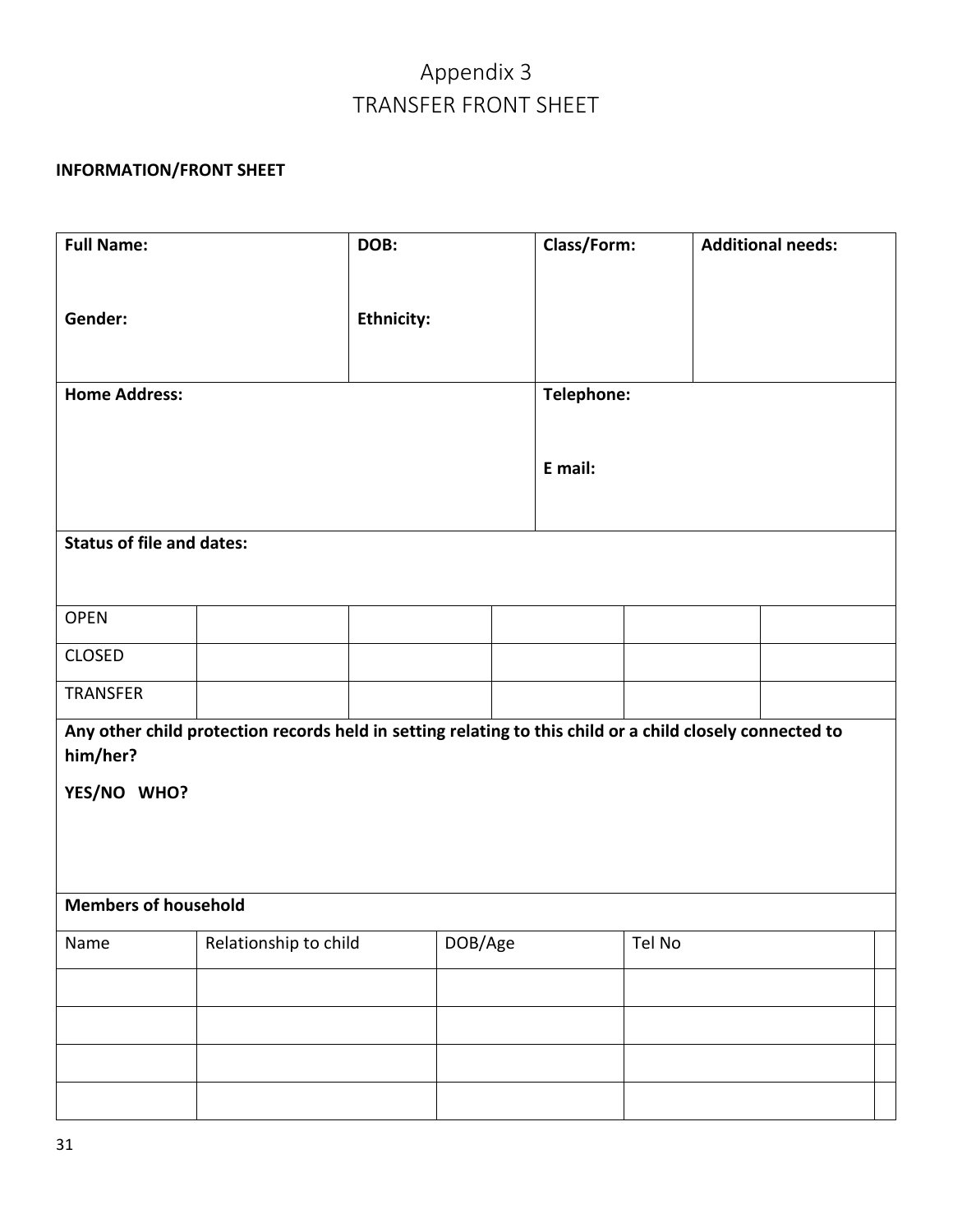|                                 | Significant Others (relatives, carers, friends, child minders, etc.) |                |                      |         |        |        |  |
|---------------------------------|----------------------------------------------------------------------|----------------|----------------------|---------|--------|--------|--|
|                                 |                                                                      |                |                      |         |        |        |  |
| Name                            | Relationship to child                                                |                |                      | Address |        | Tel No |  |
|                                 |                                                                      |                |                      |         |        |        |  |
|                                 |                                                                      |                |                      |         |        |        |  |
|                                 |                                                                      |                |                      |         |        |        |  |
|                                 |                                                                      |                |                      |         |        |        |  |
|                                 |                                                                      |                |                      |         |        |        |  |
|                                 |                                                                      |                |                      |         |        |        |  |
|                                 |                                                                      |                |                      |         |        |        |  |
| <b>Other Agency Involvement</b> |                                                                      |                |                      |         |        |        |  |
|                                 |                                                                      |                |                      |         |        |        |  |
| Name of                         | Role and Agency                                                      |                | Status of Child i.e. |         | Tel No | Date   |  |
| officer/person                  |                                                                      | TAF/CIN/CP/LAC |                      |         |        |        |  |
|                                 |                                                                      |                |                      |         |        |        |  |
|                                 |                                                                      |                |                      |         |        |        |  |
|                                 |                                                                      |                |                      |         |        |        |  |
|                                 |                                                                      |                |                      |         |        |        |  |
|                                 |                                                                      |                |                      |         |        |        |  |
|                                 |                                                                      |                |                      |         |        |        |  |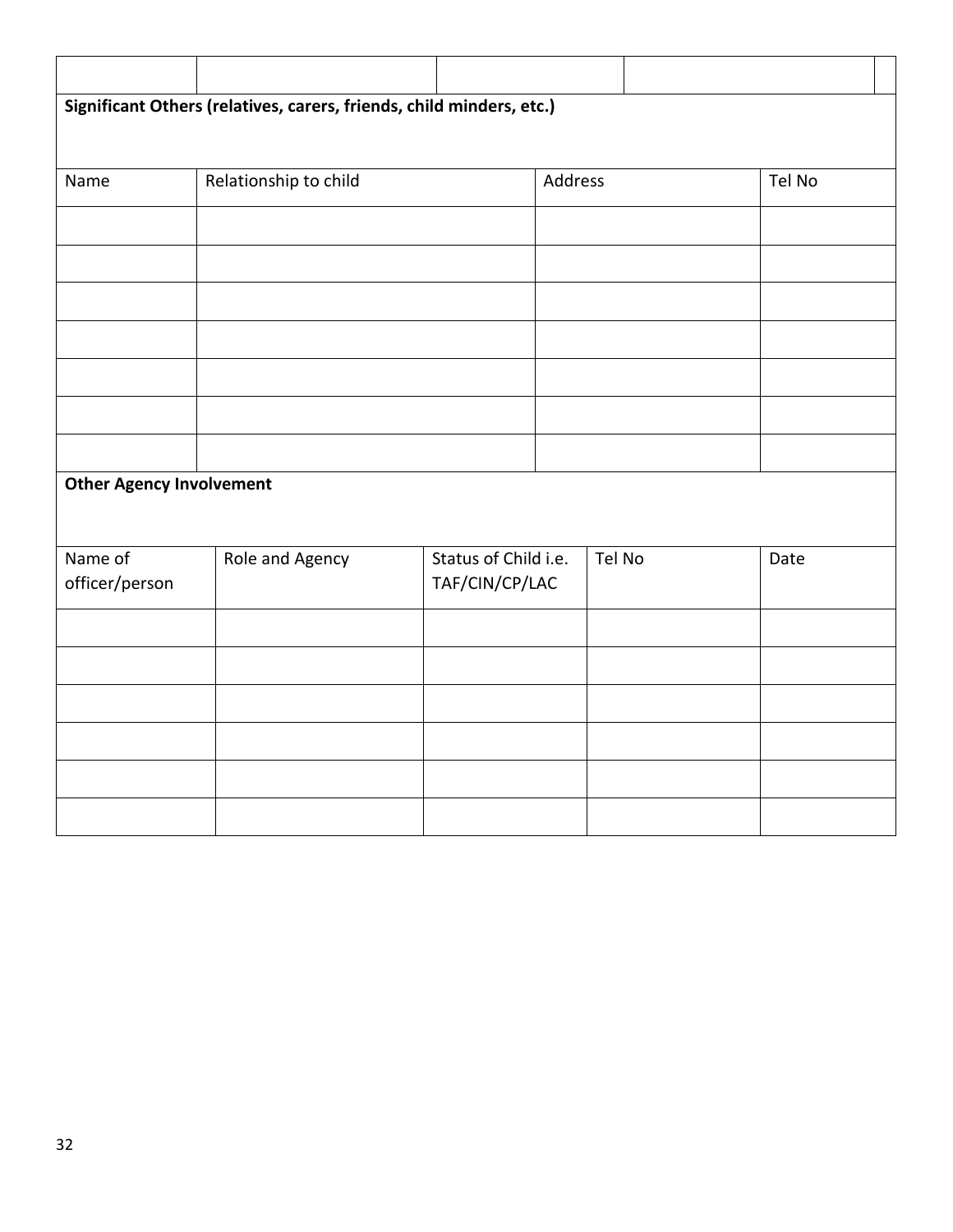### Appendix 4 Concerns Chronology

<span id="page-32-0"></span>Sheet Number:

Complete for all incidents of concern including where a 'logging the concern' sheet has not been completed. If one has been completed, then add a note to this chronology to cross reference (significant information may also be added).

| Name: |                                            |                  |                          |
|-------|--------------------------------------------|------------------|--------------------------|
| DOB:  |                                            | Class/Form/Room: |                          |
| Date  | Information/Details of concerns or contact |                  | Print Name and Signature |
|       |                                            |                  |                          |
|       |                                            |                  |                          |
|       |                                            |                  |                          |
|       |                                            |                  |                          |
|       |                                            |                  |                          |
|       |                                            |                  |                          |
|       |                                            |                  |                          |
|       |                                            |                  |                          |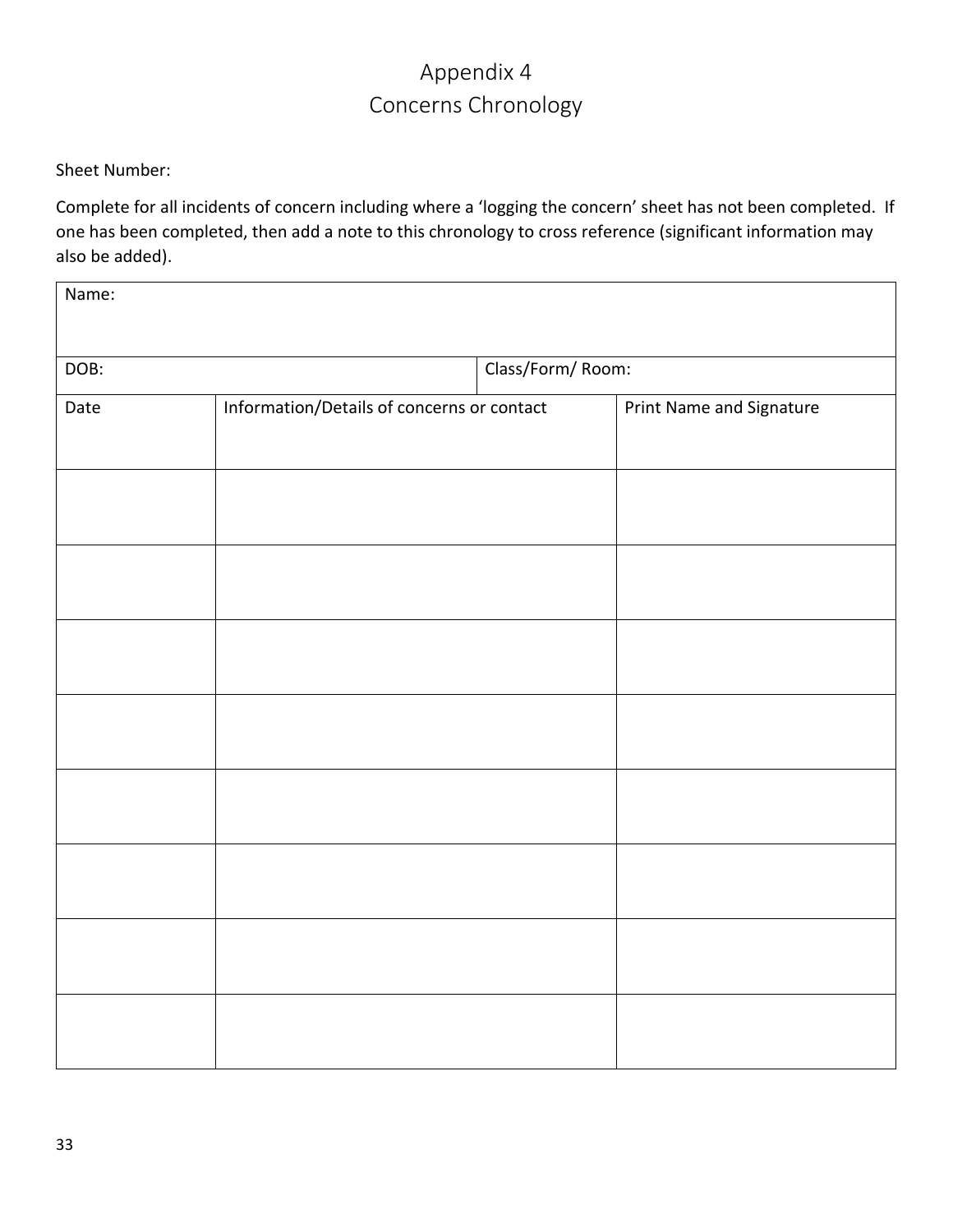### Appendix 5 Logging a concern about a child's safety and welfare

<span id="page-33-0"></span>Part 1 (for use by any staff)

| <b>Pupil's Name:</b>                                                                            | <b>Date of Birth:</b>       | Class: |
|-------------------------------------------------------------------------------------------------|-----------------------------|--------|
| Date and Time of Incident:                                                                      | Date and Time (of writing): |        |
| Name:                                                                                           |                             |        |
| Signature                                                                                       |                             | Print  |
|                                                                                                 |                             |        |
| <b>Job Title:</b>                                                                               |                             |        |
| Record the following factually: What are you worried about? Who? What (if recording a verbal    |                             |        |
| disclosure by a child use their words)? Where? When (date and time of incident)? Any witnesses? |                             |        |
|                                                                                                 |                             |        |
|                                                                                                 |                             |        |
|                                                                                                 |                             |        |
|                                                                                                 |                             |        |
| What is the child's account/perspective?                                                        |                             |        |
|                                                                                                 |                             |        |
|                                                                                                 |                             |        |
|                                                                                                 |                             |        |
| Professional opinion where relevant.                                                            |                             |        |
|                                                                                                 |                             |        |
|                                                                                                 |                             |        |
|                                                                                                 |                             |        |
|                                                                                                 |                             |        |
| Any other relevant information (distinguish between fact and opinion). Previous concerns etc.   |                             |        |
|                                                                                                 |                             |        |
|                                                                                                 |                             |        |
|                                                                                                 |                             |        |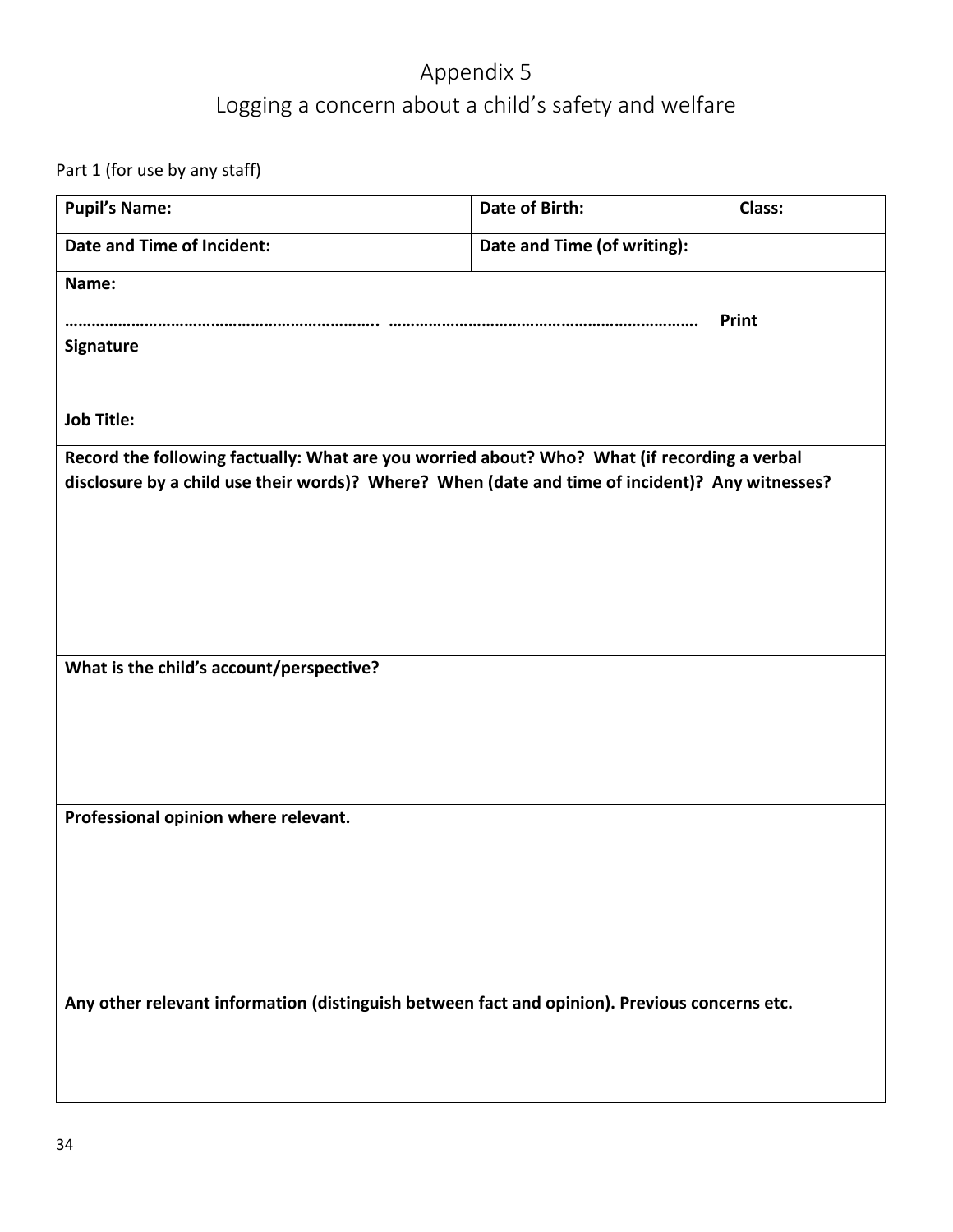**What needs to happen? Note actions, including names of anyone to whom your information was passed and when.**

**Check to make sure your report is clear to someone else reading it.**

**Please pass this form to your Designated Safeguarding Lead.**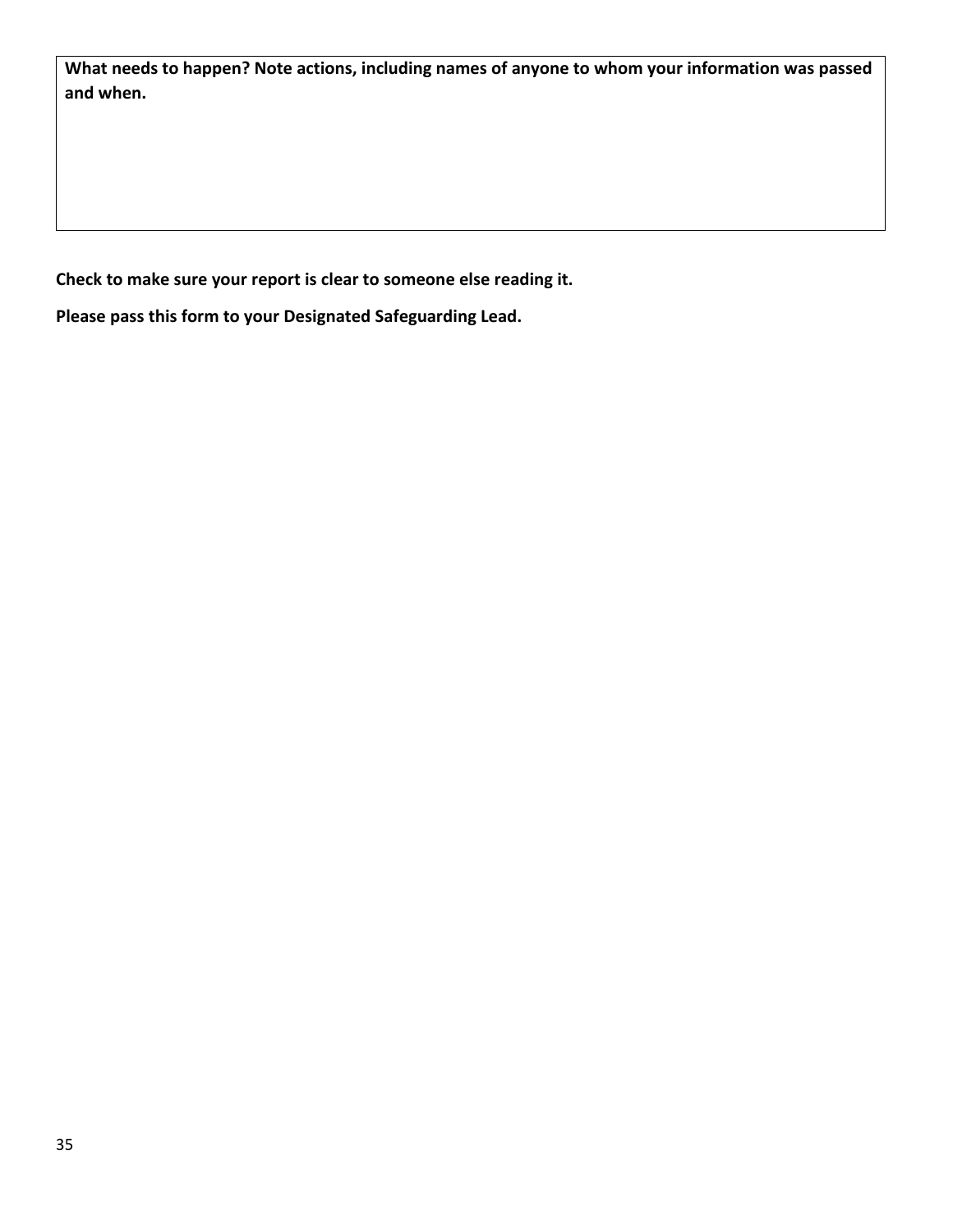| <b>Time and date</b><br>information received,<br>and from whom.                                                                                |  |
|------------------------------------------------------------------------------------------------------------------------------------------------|--|
| Any advice sought -<br>if required (date,<br>time, name, role,<br>organisation and<br>advice given).                                           |  |
| <b>Action taken (referral</b><br>to children's social<br>care/monitoring<br>advice given to<br>appropriate<br>staff/CAF etc.) with<br>reasons. |  |
| Note time, date,<br>names, who<br>information shared<br>with and when etc.                                                                     |  |
| Parent's informed?<br>Y/N and reasons.                                                                                                         |  |
| <b>Outcome</b>                                                                                                                                 |  |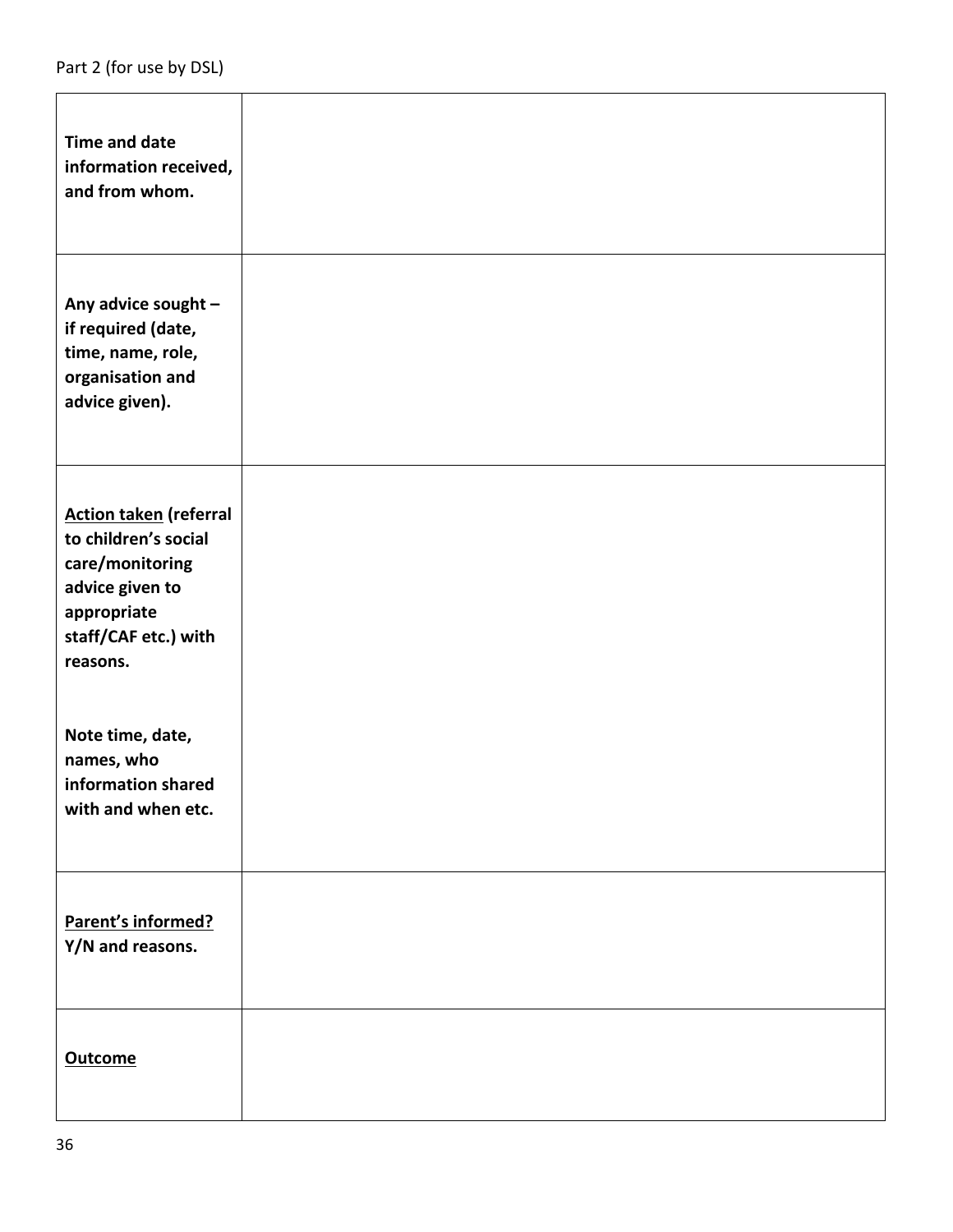| <b>Record names of</b>  |  |
|-------------------------|--|
| individuals/agencies    |  |
| who have given          |  |
| information             |  |
| regarding outcome of    |  |
| any referral (if        |  |
| made).                  |  |
|                         |  |
|                         |  |
| Where can additional    |  |
| information             |  |
| regarding               |  |
| child/incident be       |  |
| found (e.g. pupil file, |  |
| serious incident        |  |
| book)?                  |  |
|                         |  |
| Should a concern/       |  |
| confidential file be    |  |
| commenced if there      |  |
| is not already one?     |  |
| Why?                    |  |
|                         |  |
|                         |  |
| <b>Signed</b>           |  |
|                         |  |
|                         |  |
| <b>Printed Name</b>     |  |

### **Logging concerns/information shared by others external to the school (Pass to Designated Person)**

| <b>Pupil's Name:</b>                    | Date of Birth:                           |
|-----------------------------------------|------------------------------------------|
|                                         | Class/form:                              |
| Date and Time of Incident:              | Date and Time of receipt of information: |
|                                         | Via letter / telephone etc.              |
| Recipient (and role) of information:    |                                          |
| Name of caller/provider of information: |                                          |
| Organisation/agency/role:               |                                          |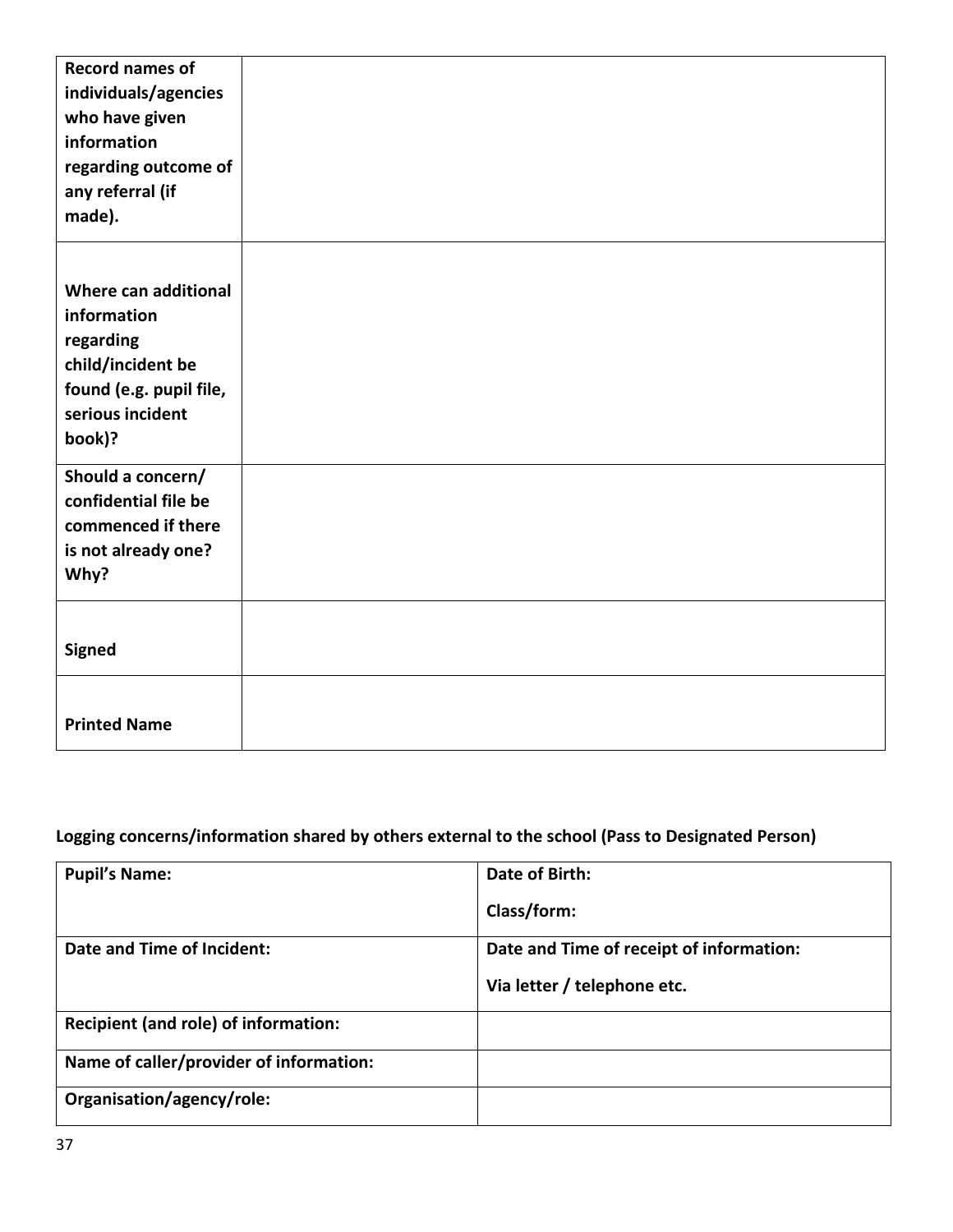| Contact details (telephone number/address/e-mail) |  |
|---------------------------------------------------|--|
| Relationship to the child/family:                 |  |
| <b>Information received:</b>                      |  |
|                                                   |  |
|                                                   |  |
|                                                   |  |
|                                                   |  |
| Actions/Recommendations for the school:           |  |
|                                                   |  |
|                                                   |  |
|                                                   |  |
|                                                   |  |
| Outcome:                                          |  |
|                                                   |  |
|                                                   |  |
|                                                   |  |
| Name:                                             |  |
| Signature:                                        |  |
| Date and time completed:                          |  |
| <b>Counter Signed by Designated</b>               |  |
| <b>Safeguarding Lead</b>                          |  |
| Name:                                             |  |
| Date and time:                                    |  |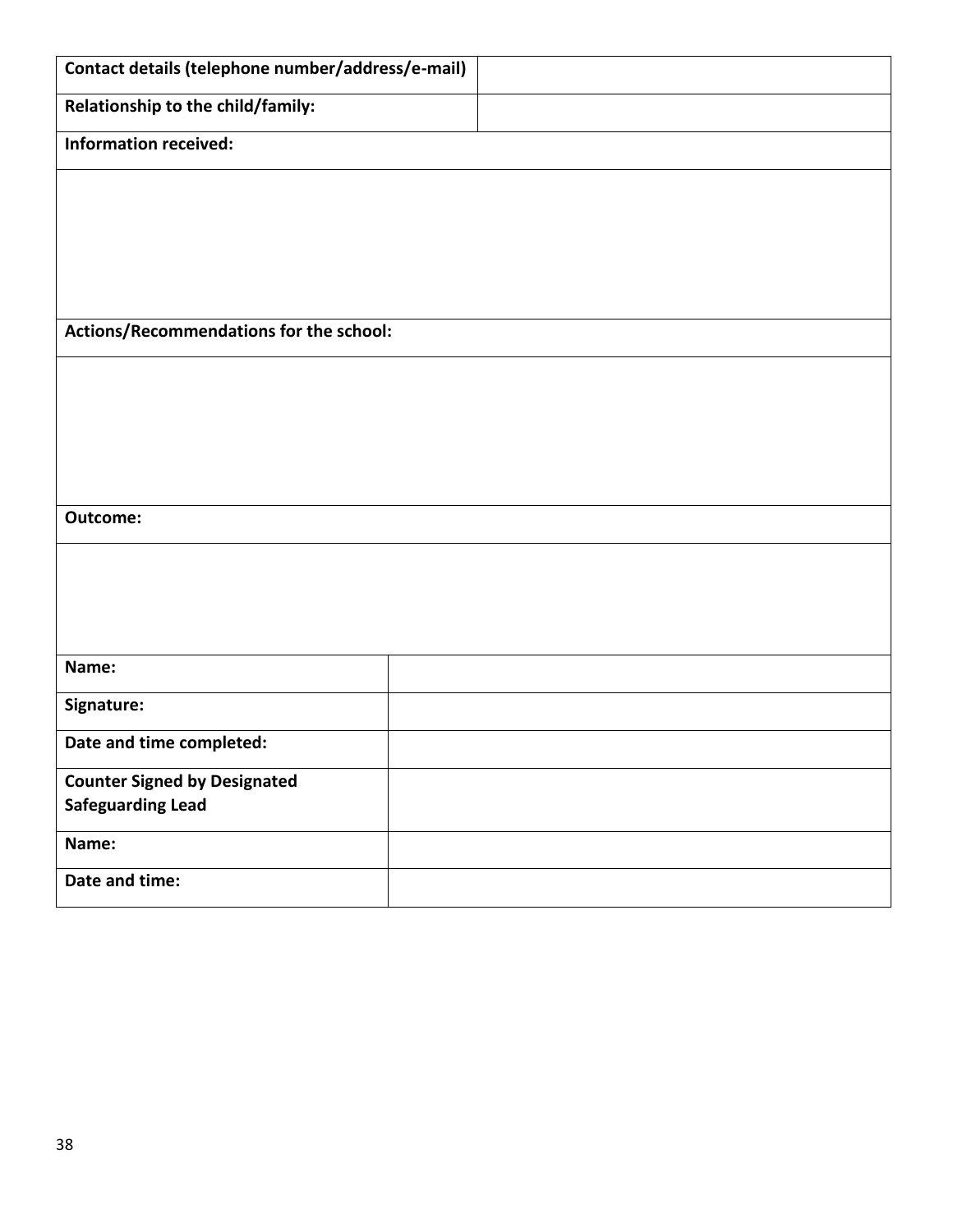### <span id="page-38-0"></span>Appendix 6 Body Map Guidance for Early Years and Schools

Body Maps should be used to document and illustrate visible signs of harm and physical injuries.

Always use a black pen (never a pencil) and do not use correction fluid or any other eraser.

Do not remove clothing for the purpose of the examination unless the injury site is freely available because of treatment.

\***At no time should an individual teacher/member of staff or school take photographic evidence of any injuries or marks to a child's person, the body map below should be used. Any concerns should be reported and recorded without delay to the appropriate safeguarding services, e.g. Social Care direct or child's social worker if already an open case to social care.**

**When you notice an injury to a child, try to record the following information in respect of each mark identified e.g. red areas, swelling, bruising, cuts, lacerations and wounds, scalds and burns:**

- Exact site of injury on the body, e.g. upper outer arm/left cheek.
- Size of injury in appropriate centimetres or inches.
- Approximate shape of injury, e.g. round/square or straight line.
- Colour of injury if more than one colour, say so.
- Is the skin broken?
- Is there any swelling at the site of the injury, or elsewhere?
- Is there a scab/any blistering/any bleeding?
- Is the injury clean or is there grit/fluff etc.?
- Is mobility restricted as a result of the injury?
- Does the site of the injury feel hot?
- Does the child feel hot?
- Does the child feel pain?
- Has the child's body shape changed/are they holding themselves differently?

Importantly the date and time of the recording must be stated as well as the name and designation of the person making the record. Add any further comments as required.

#### **Ensure First Aid is provided where required and record**

A copy of the body map should be kept on the child's concern/confidential file.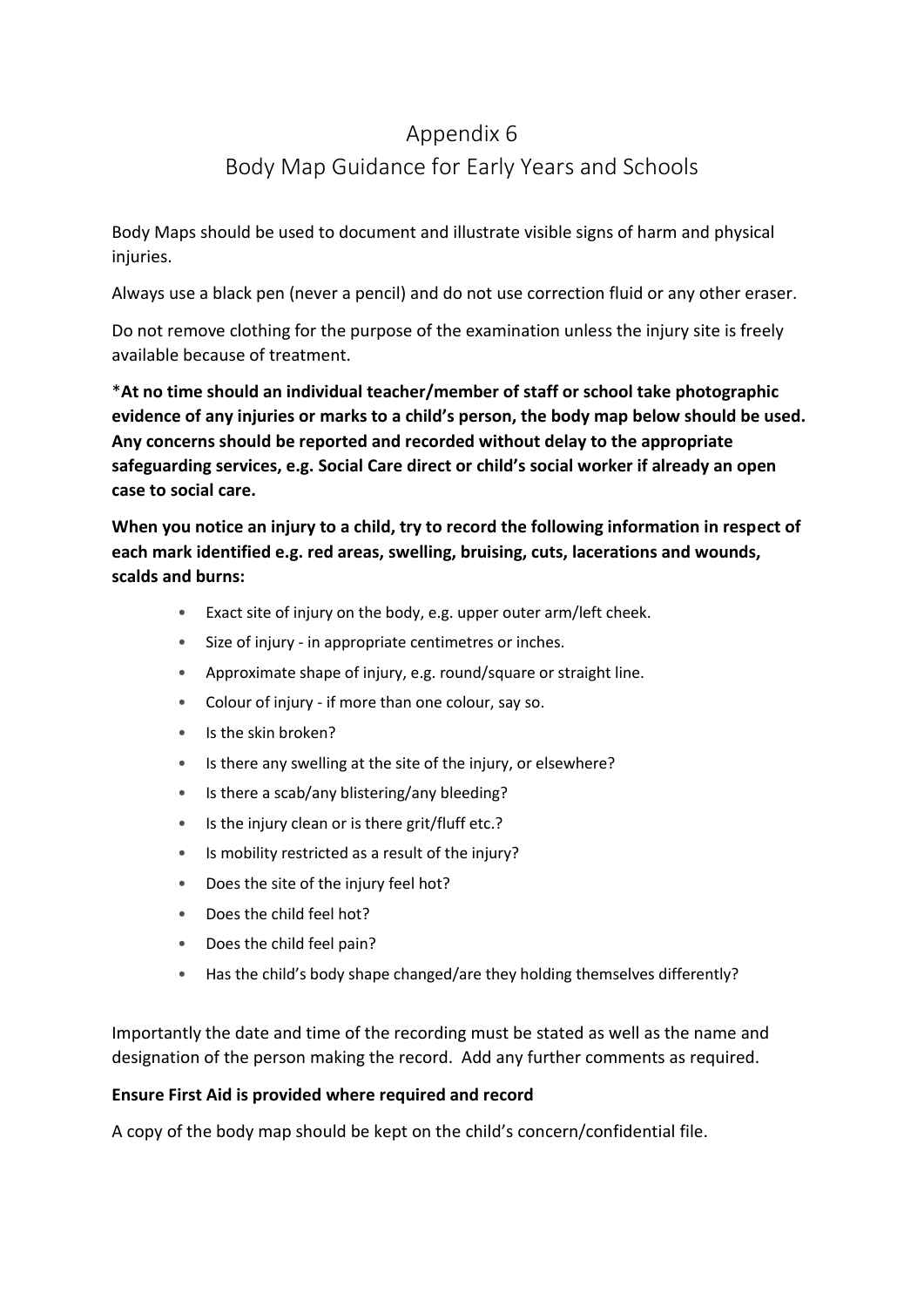### **BODYMAP**

| (This must be completed at time of observation) |                   |
|-------------------------------------------------|-------------------|
| Name of Pupil:                                  | Date of<br>Birth: |
| Name of Staff:                                  | Job<br>title:     |
| Date and time of<br>observation:                |                   |
|                                                 |                   |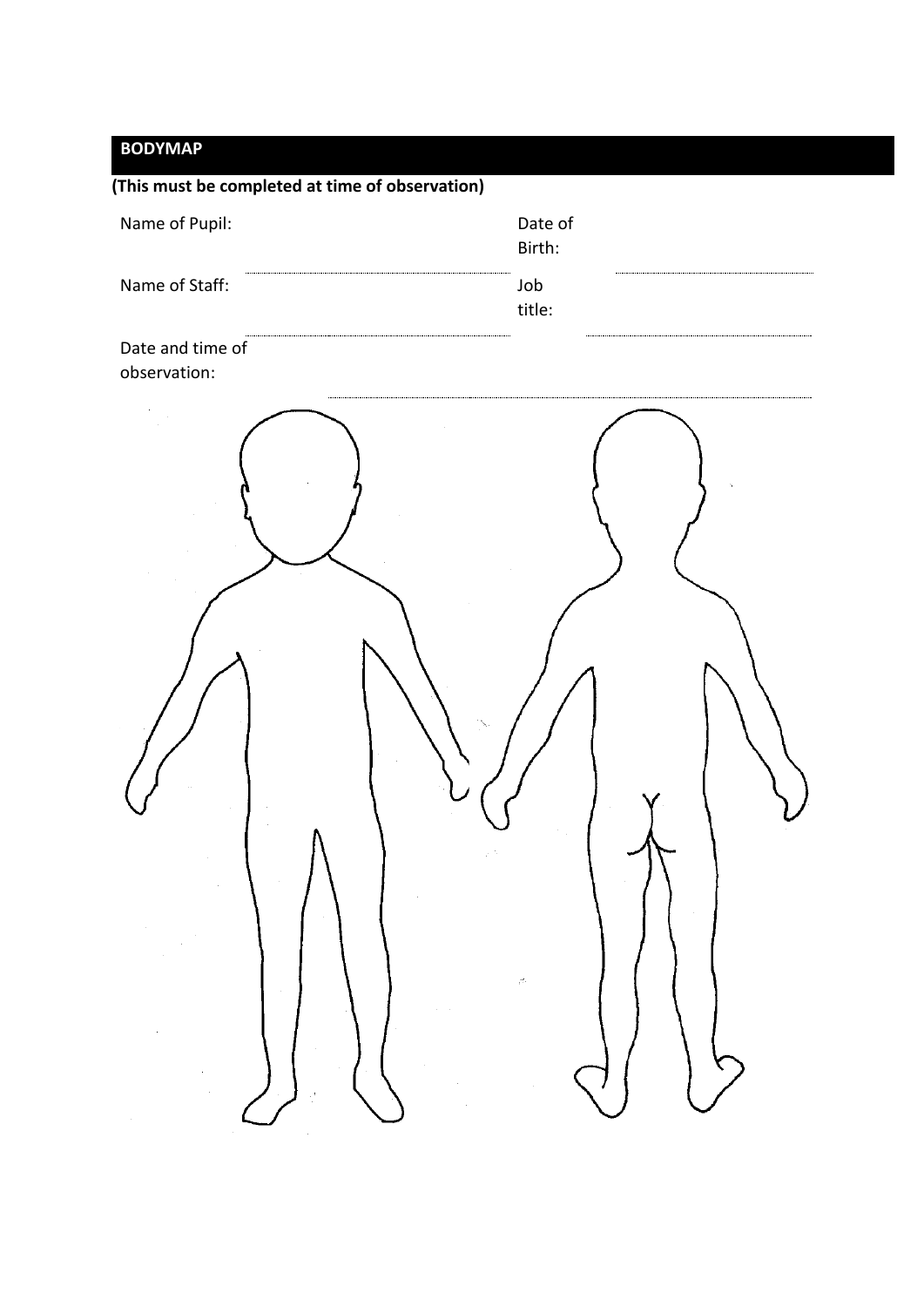Name of pupil:  $\qquad \qquad$  Date and time of observation: **FRONT BACK**Ł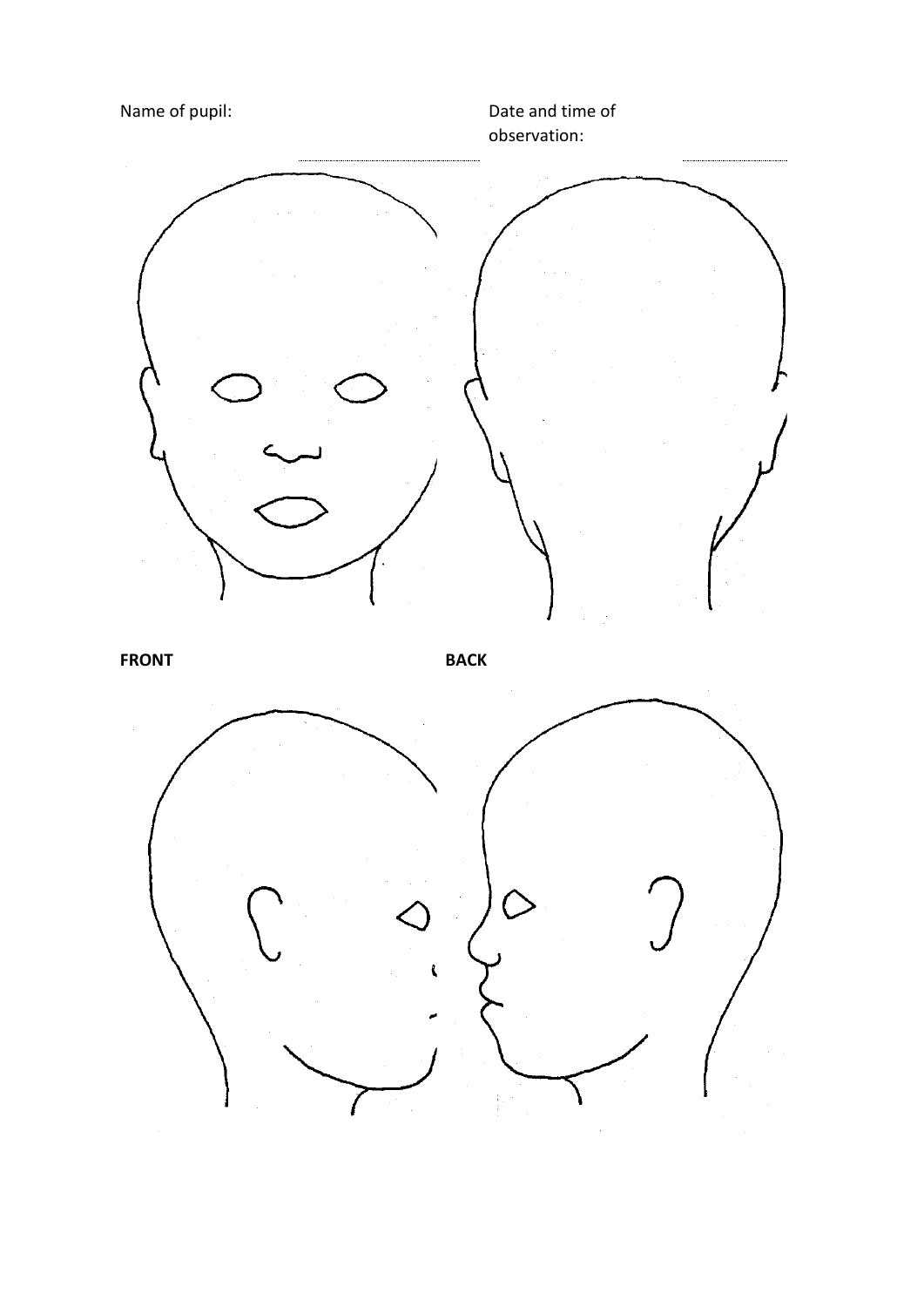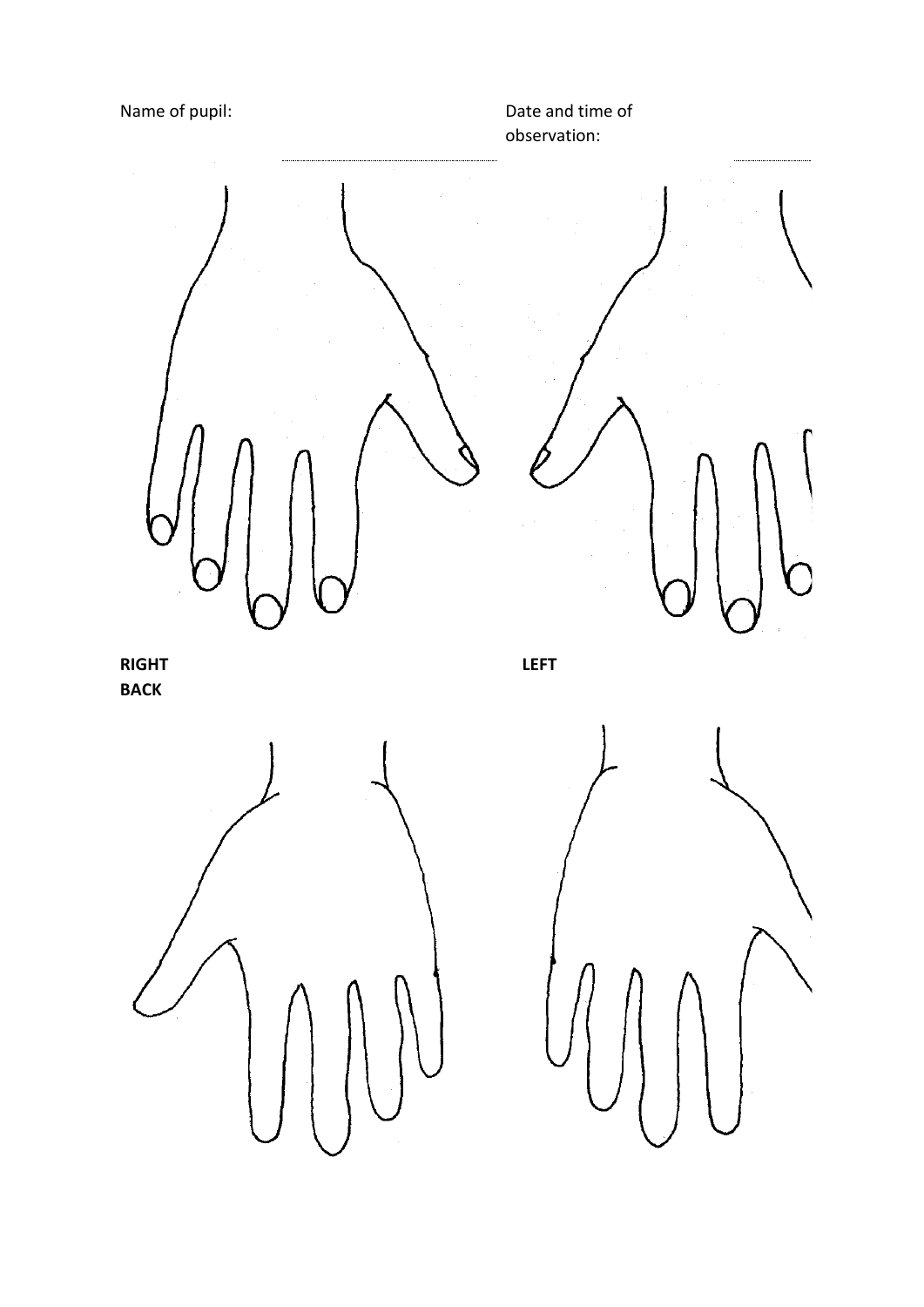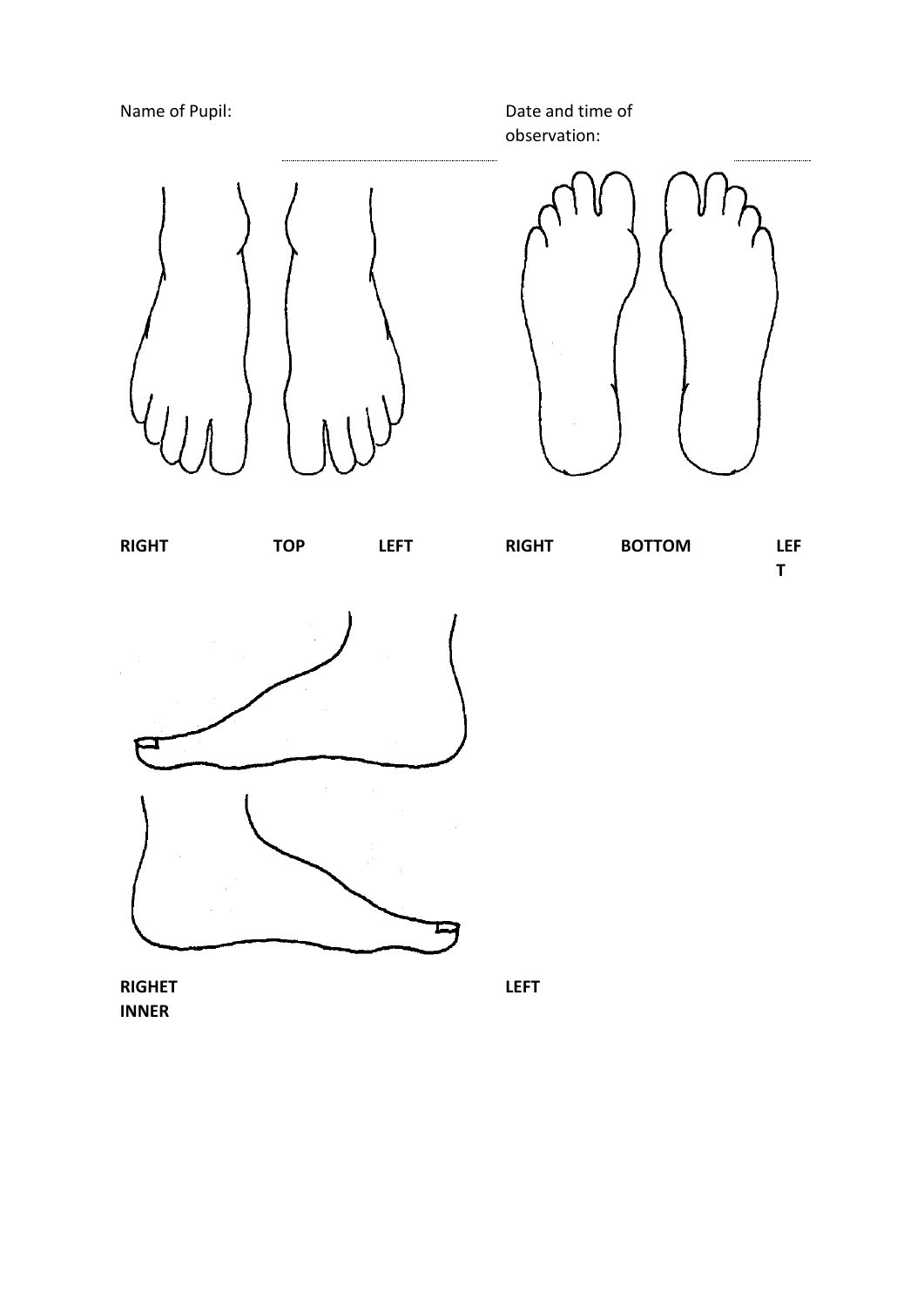

#### **RIGHT OUTER**

**LEFT**

Printed Name, Signature and Job title of staff: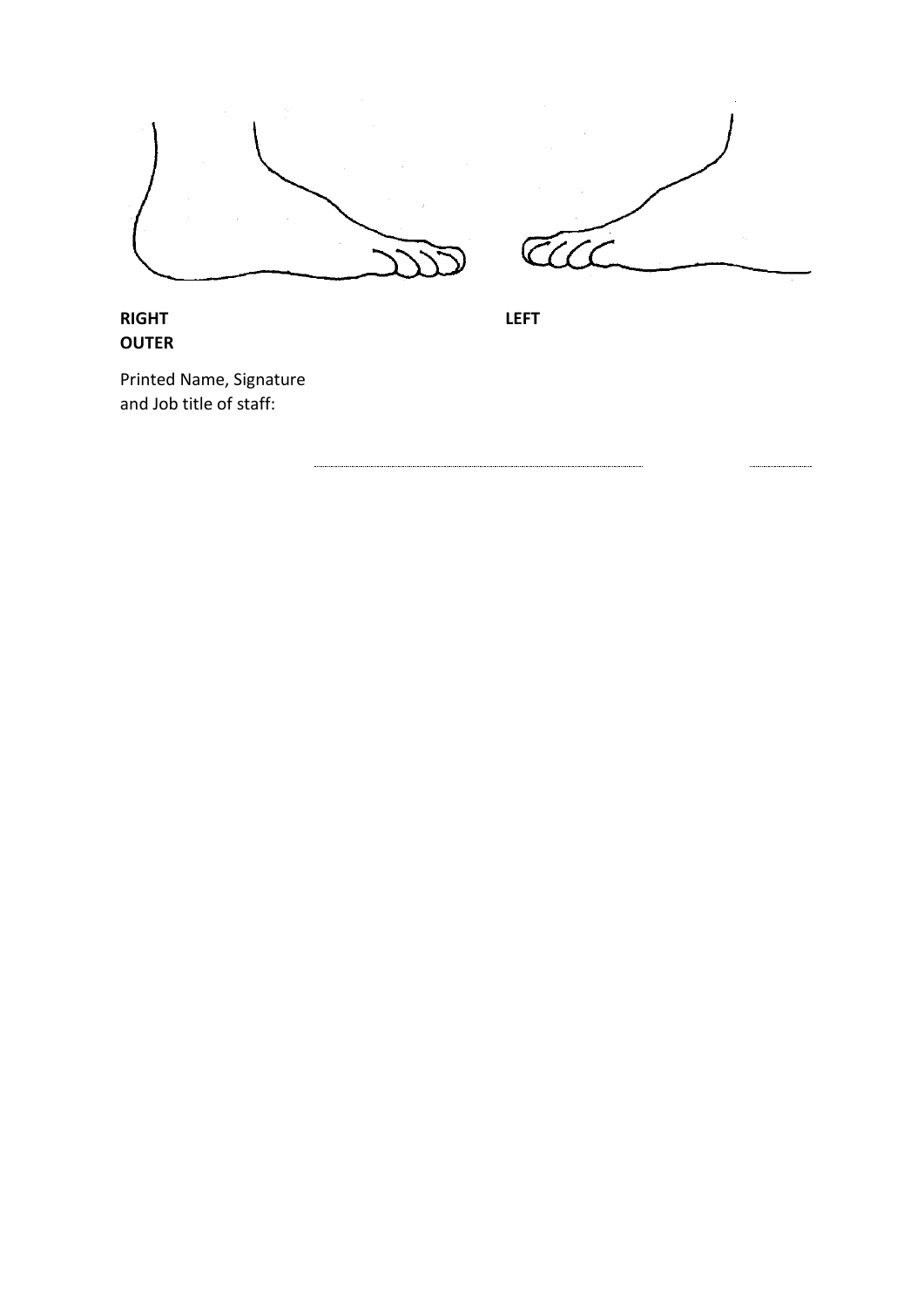## <span id="page-44-0"></span>Appendix 7 Template to record contact information

| Name of<br>Child | <b>DOB</b><br>Group<br>room | Home<br><b>Address</b> | Parents/carer  <br>contact<br>details | Name of<br><b>Social</b><br>worker<br>and<br>contact<br>details | Other<br><b>Agencies</b> | <b>Type</b><br>of Plan<br><b>LAC</b><br>CP<br><b>CIN</b><br><b>CAF</b> | Dates of:<br>Conference,<br><b>Reviews and</b><br><b>Meetings</b> |
|------------------|-----------------------------|------------------------|---------------------------------------|-----------------------------------------------------------------|--------------------------|------------------------------------------------------------------------|-------------------------------------------------------------------|
|                  |                             |                        |                                       |                                                                 |                          |                                                                        |                                                                   |
|                  |                             |                        |                                       |                                                                 |                          |                                                                        |                                                                   |
|                  |                             |                        |                                       |                                                                 |                          |                                                                        |                                                                   |
|                  |                             |                        |                                       |                                                                 |                          |                                                                        |                                                                   |
|                  |                             |                        |                                       |                                                                 |                          |                                                                        |                                                                   |
|                  |                             |                        |                                       |                                                                 |                          |                                                                        |                                                                   |
|                  |                             |                        |                                       |                                                                 |                          |                                                                        |                                                                   |
|                  |                             |                        |                                       |                                                                 |                          |                                                                        |                                                                   |
|                  |                             |                        |                                       |                                                                 |                          |                                                                        |                                                                   |
|                  |                             |                        |                                       |                                                                 |                          |                                                                        |                                                                   |
|                  |                             |                        |                                       |                                                                 |                          |                                                                        |                                                                   |
|                  |                             |                        |                                       |                                                                 |                          |                                                                        |                                                                   |
|                  |                             |                        |                                       |                                                                 |                          |                                                                        |                                                                   |
|                  |                             |                        |                                       |                                                                 |                          |                                                                        |                                                                   |
|                  |                             |                        |                                       |                                                                 |                          |                                                                        |                                                                   |
|                  |                             |                        |                                       |                                                                 |                          |                                                                        |                                                                   |
|                  |                             |                        |                                       |                                                                 |                          |                                                                        |                                                                   |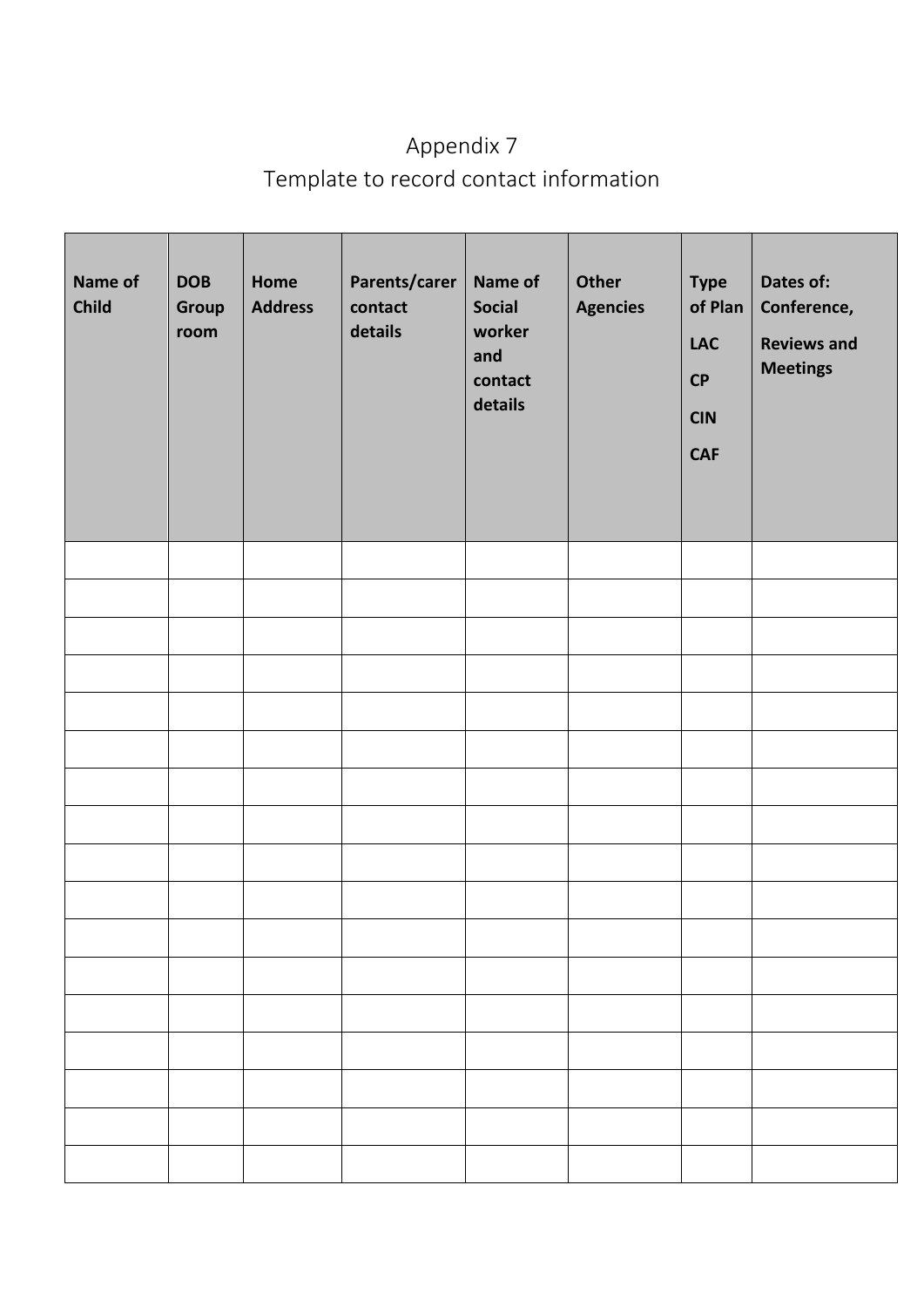### Appendix 8 Request for Help, Support, Protection or Safeguarding Form

### **Request for Help, Support, Protection or Safeguarding V 2.0**

**Guidance**

If you have a safeguarding concern or request for support for either children or adults then this form should be completed and emailed to the appropriate MASH team, which can be contacted on:

#### <span id="page-45-0"></span>**Tel: 0208 496 2310 Email: [MASHrequests@walthamforest.gov.uk](mailto:MASHrequests@walthamforest.gov.uk) for NHS.net account please can you send to [MASHrequests@walthamforest.gov.uk.cjsm.net](mailto:MASHrequests@walthamforest.gov.uk.cjsm.net)**

Requests for Help, Support, Protection or Safeguarding must be made via this form and all relevant sections **MUST** be completed in order to support a good referral. Advice and guidance on a Request for Help and Support of Protection: [https://directory.walthamforest.gov.uk/kb5/walthamforest/directory/advice.page?id=27fyEuq\\_Qzo](https://directory.walthamforest.gov.uk/kb5/walthamforest/directory/advice.page?id=27fyEuq_Qzo)

You can make a '**Request for Help and Support'** if you think the subject has additional emerging, complex or acute needs which require a multi-agency intervention; for example, persistent truanting, chronic/recurring health problems, concerns re mental health, substance misuse or behaviour that is harmful to self and others. Before making this request you should **gain consent** of the child/young person/adult or family concerned.

If you are worried that a child is at risk of significant harm i.e. through abuse or neglect, or their condition is acute, you should make a **'Request for Protection'**. In this case you should inform the parents unless this will endanger the child's safety.

If you have an Adult Safeguarding Concern as you are concerned that the adult is at risk of abuse of neglect you should make a **'Request for Safeguarding**.

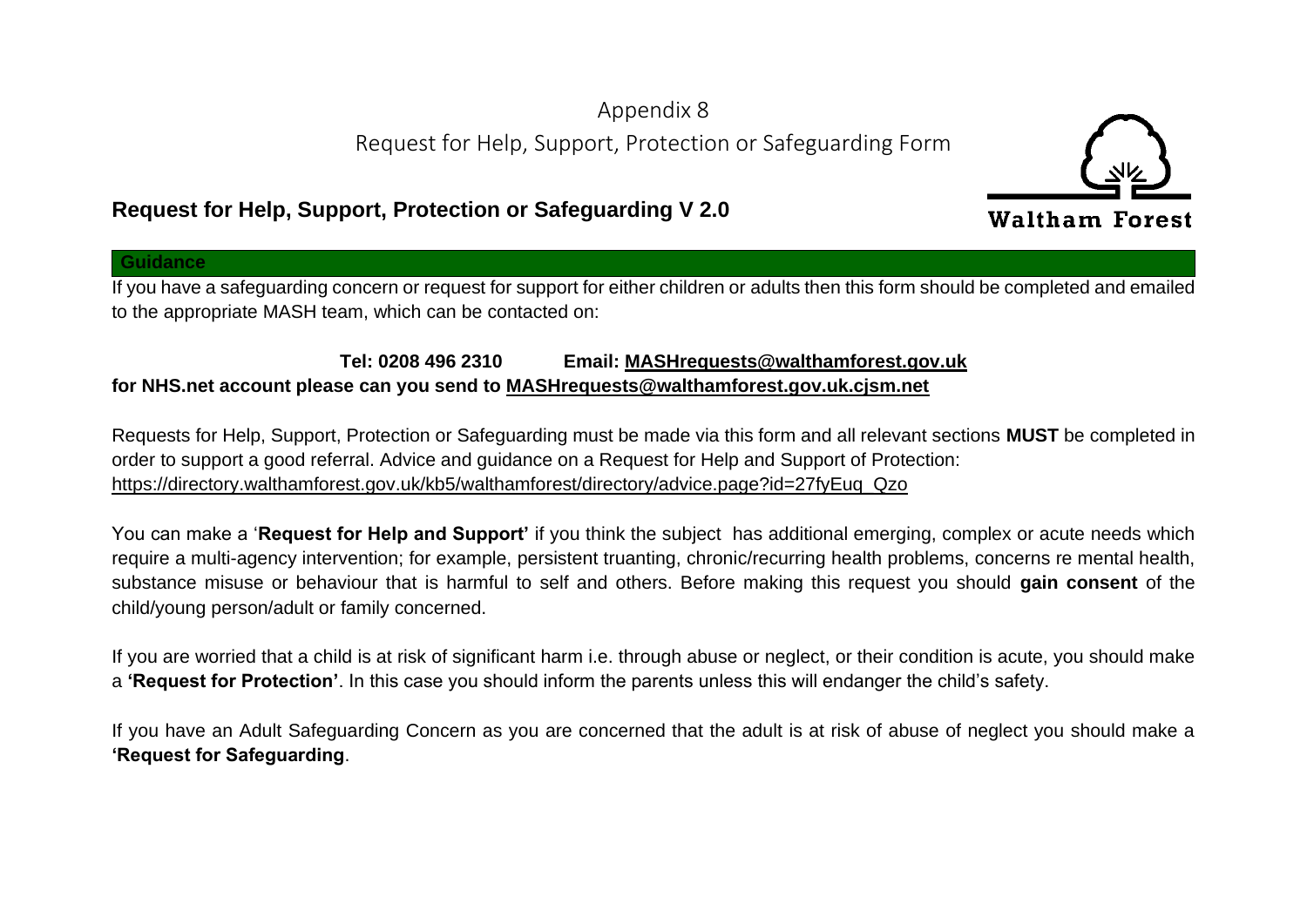Any decision made by the MASH team will be in line with the [Early Help and Threshold Criteria for Intervention](file://///Wfrgnas01/home1/Redirected_Data/jthompson05/AppData/Local/Microsoft/Windows/Temporary%20Internet%20Files/Content.Outlook/3QIEPV83/Early%20Help%20and%20Threshold%20Criteria) which outlines and defines different levels of need (including emerging, multiple, complex and acute) for children.

The Care Act guidance and Adults Threshold Documents will be applied when referrals are made for Adult to determine if a statutory Duty is applied to assist and support vulnerable adults who have eligible needs

#### **WHEN TO EXPECT A RESPONSE**

- We will make sure that you receive an automatically generated written response to your referral within 24 hours
- If you do not hear back from us regarding the outcome and/or progress of your referral, please contact the MASH Team
- If you encounter any difficulties in relation to your referral that you wish to bring to the attention of a Senior Manager, please contact the MASH Head of Service

**Contact details and personal information**

#### **Details of the person making contact: What type of request is this?**

| Name:            | Help and support | Protection:                                                    | Safeguarding:                                                             |
|------------------|------------------|----------------------------------------------------------------|---------------------------------------------------------------------------|
| Agency/Team:     |                  |                                                                |                                                                           |
| Role/Job title:  |                  |                                                                |                                                                           |
| Address:         |                  |                                                                |                                                                           |
|                  |                  | Does the client/parent or next of kin know about the referral? |                                                                           |
| Contact          | Y/N:             | Details:                                                       |                                                                           |
| Numbers:         |                  |                                                                |                                                                           |
| Date of request: |                  |                                                                | Has the client/parent or next of kin consented to the request being made? |

|--|--|

**Details of the client:**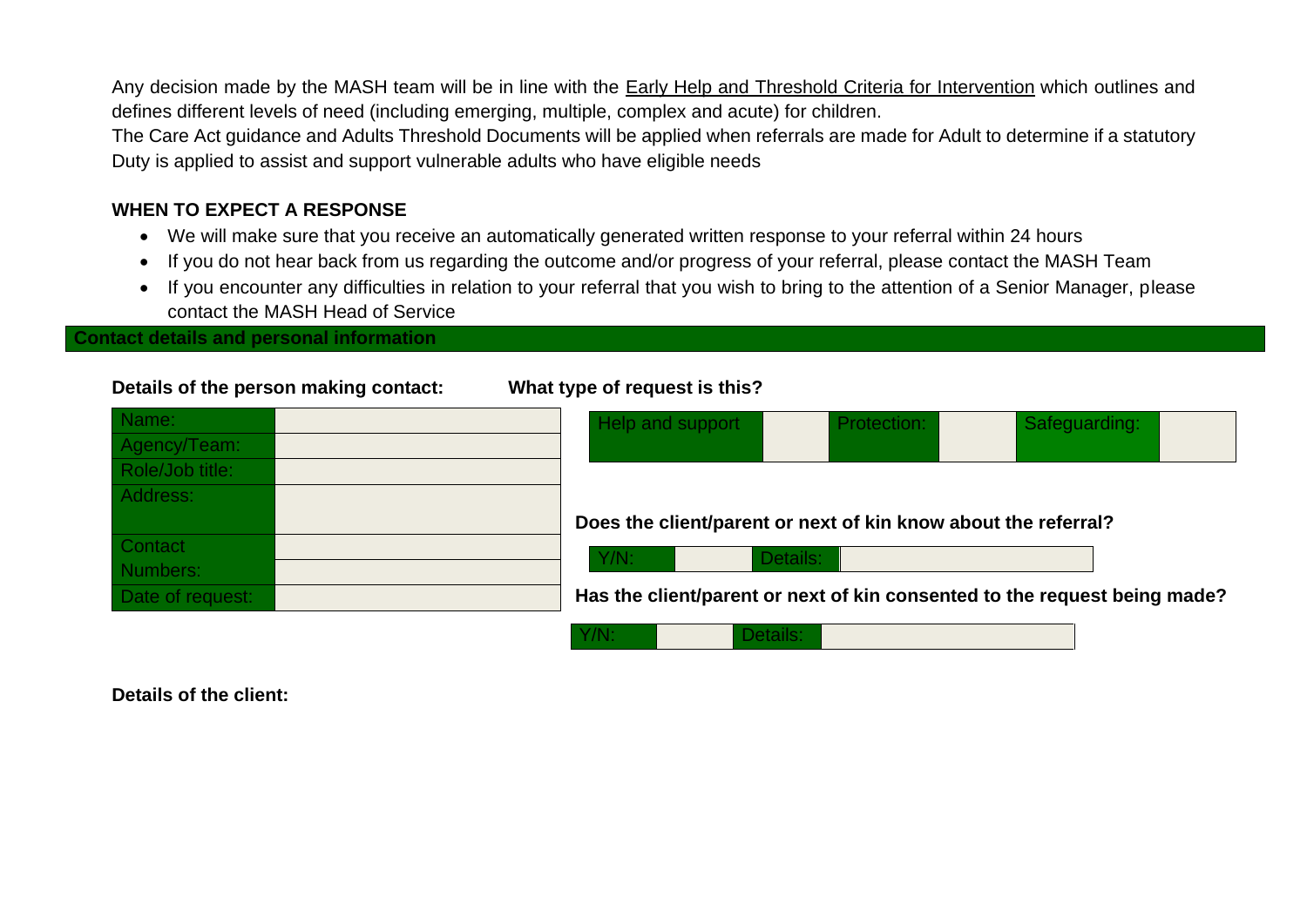| NHS ID | UPN ID | First Name   Surname | Date of<br>Birth/Expected<br>Due Date | Age | Gender Address | <b>Ethnicity</b> | Religion   Do | have<br>EHC plan? | they.<br>an. |
|--------|--------|----------------------|---------------------------------------|-----|----------------|------------------|---------------|-------------------|--------------|
|        |        |                      |                                       |     |                |                  |               |                   |              |

**Details of family/household members or other significant people:**

| <b>Name</b> | Other<br>Name(s) | DOB/EDD   Age   Gender   Address |  | Contact<br><b>Number</b> | Relationship Parental | with Subject   Responsibility | Disabilities   Ethnicity   Religion |  |
|-------------|------------------|----------------------------------|--|--------------------------|-----------------------|-------------------------------|-------------------------------------|--|
|             |                  |                                  |  |                          |                       |                               |                                     |  |
|             |                  |                                  |  |                          |                       |                               |                                     |  |
|             |                  |                                  |  |                          |                       |                               |                                     |  |
|             |                  |                                  |  |                          |                       |                               |                                     |  |

**If there are more than four family/household members or significant people, please continue on a separate sheet and attach**

#### **Presenting issues**

**Client**

|              |          |                 |          |        |                                                   |                    |                |                | Under     |       |               |
|--------------|----------|-----------------|----------|--------|---------------------------------------------------|--------------------|----------------|----------------|-----------|-------|---------------|
| Emotional    | Sexual   | <b>Domestic</b> | Physical | Mental | financial                                         | Challenging/       | Child          | <b>Missing</b> | 16 Year   | Self- | Alcohol       |
| abuse        | Abuse    | abuse           | abuse    | Health | abuse                                             | <b>Anti-Social</b> | <b>Missing</b> | from           | old       | Harm  | drug<br>or    |
|              |          |                 |          |        |                                                   | <b>Behaviour</b>   | Education      | home           | pregnancy |       | <b>Misuse</b> |
| $\Box$ Other |          | FGM             |          |        | Please give any details on the presenting issues: |                    |                |                |           |       |               |
| (specify)    | Gang-    |                 |          |        |                                                   |                    |                |                |           |       |               |
|              | violence |                 |          |        |                                                   |                    |                |                |           |       |               |
|              |          |                 |          |        |                                                   |                    |                |                |           |       |               |
|              |          |                 |          |        |                                                   |                    |                |                |           |       |               |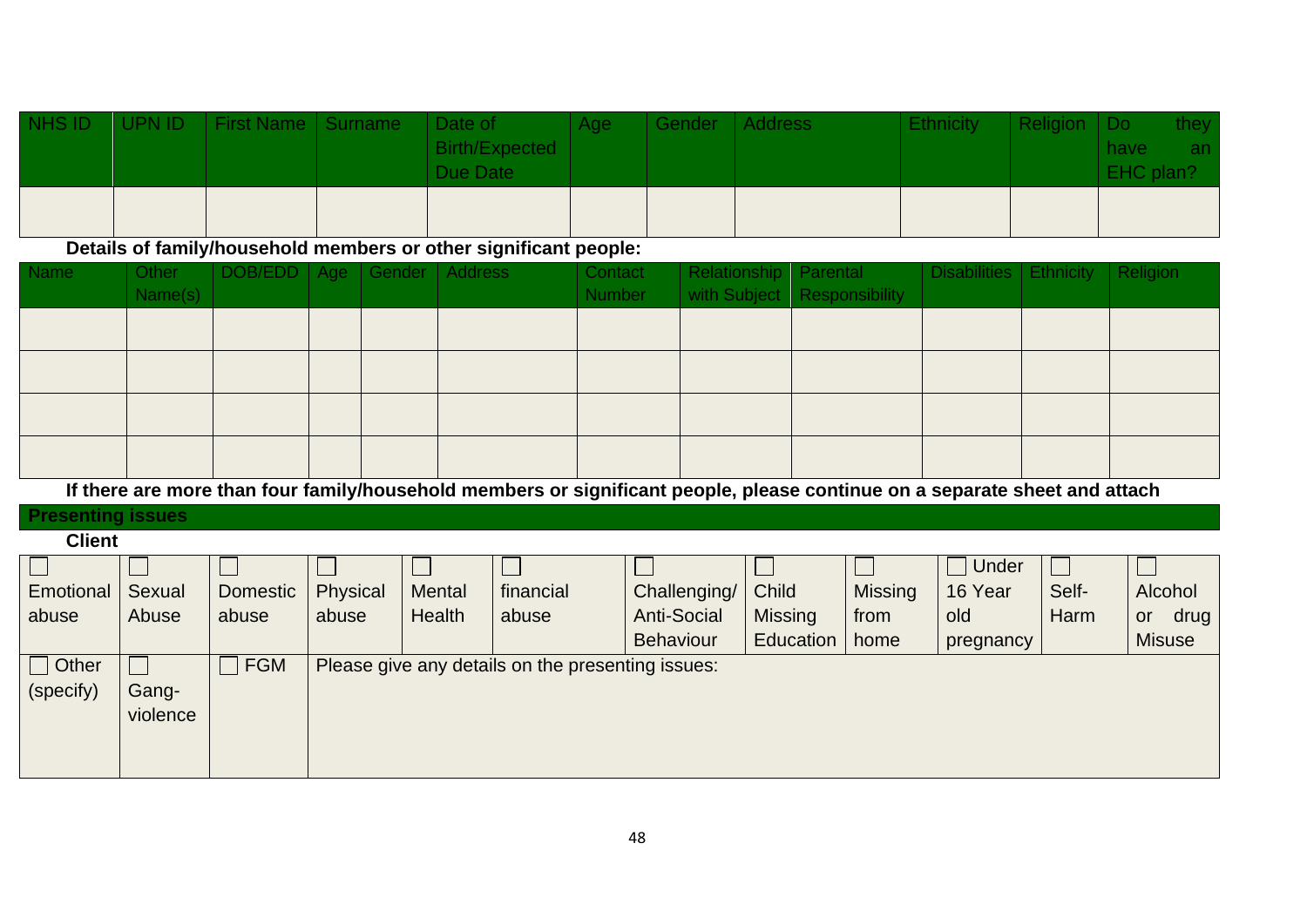### **Parent/Carer/next of kin**

|               |         |                                                   |          |               |              |                 |                   | $\Box$ Acute or | Gang-    | Other     |
|---------------|---------|---------------------------------------------------|----------|---------------|--------------|-----------------|-------------------|-----------------|----------|-----------|
| Alcohol       | Housing | Mental                                            | Domestic | <b>Drug</b>   | No Recourse  | Intentionally   | Learning          | emerging        | violence | (specify) |
| <b>Misuse</b> |         | Health                                            | Abuse    | <b>Misuse</b> | to Public    | <b>Homeless</b> | <b>Disability</b> | Physical        |          |           |
|               |         |                                                   |          |               | <b>Funds</b> |                 |                   | Disability or   |          |           |
|               |         |                                                   |          |               |              |                 |                   | illness         |          |           |
|               |         | Please give any details on the presenting issues: |          |               |              |                 |                   |                 |          |           |
|               |         |                                                   |          |               |              |                 |                   |                 |          |           |
|               |         |                                                   |          |               |              |                 |                   |                 |          |           |
|               |         |                                                   |          |               |              |                 |                   |                 |          |           |
|               |         |                                                   |          |               |              |                 |                   |                 |          |           |

#### **General issues**

|         | <b>Family</b> |           | Other (specify) |
|---------|---------------|-----------|-----------------|
| Housing | dispute/      | Financial |                 |
|         | breakdown     | support   |                 |

| Request for Help Support, Protection or Safeguarding                   |                                                                            |  |  |  |  |  |  |  |
|------------------------------------------------------------------------|----------------------------------------------------------------------------|--|--|--|--|--|--|--|
| If appropriate, what level of need does this client or family display? |                                                                            |  |  |  |  |  |  |  |
| <b>Emerging</b>                                                        | <b>Multiple</b><br><b>Complex</b><br><b>Acute</b>                          |  |  |  |  |  |  |  |
|                                                                        | What led to this referral? If possible, please refer to the level of need. |  |  |  |  |  |  |  |
|                                                                        |                                                                            |  |  |  |  |  |  |  |
|                                                                        |                                                                            |  |  |  |  |  |  |  |
|                                                                        |                                                                            |  |  |  |  |  |  |  |
|                                                                        |                                                                            |  |  |  |  |  |  |  |

**What support has been provided to the client or family? How have the level of needs been met?**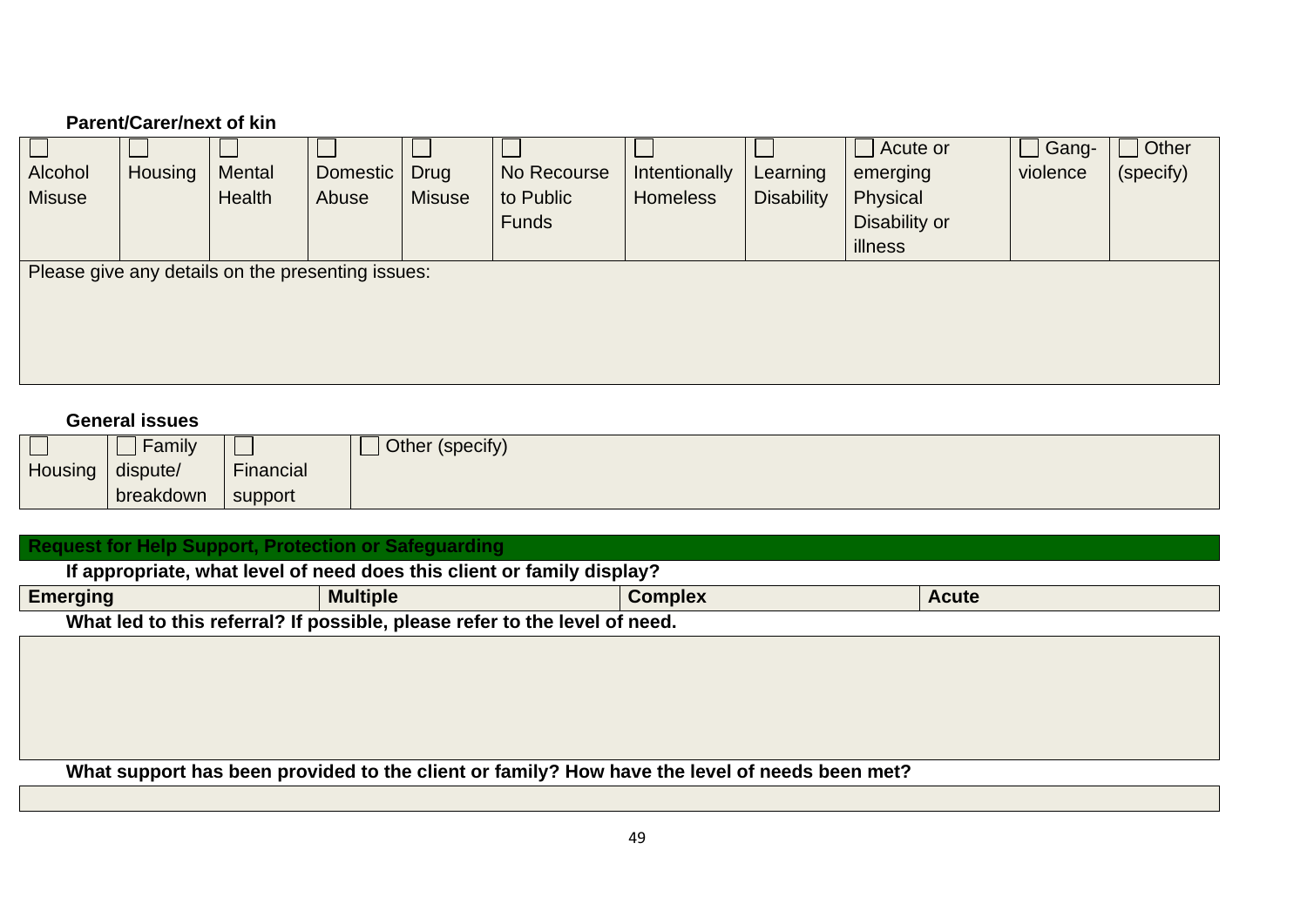| Has an Our Family Journey assessment or any other assessment been completed?                                             |  |                                                       |  |  |  |
|--------------------------------------------------------------------------------------------------------------------------|--|-------------------------------------------------------|--|--|--|
| Y/N                                                                                                                      |  | If Yes, please attach the assessment to this referral |  |  |  |
| Ones usu keus semplatad this ferm the information will be selleted and any Multi Agency Team will melce a desision about |  |                                                       |  |  |  |

**Once you have completed this form the information will be collated, and our Multi Agency Team will make a decision about the next step. This decision will be made within 48 hours of receipt of a fully completed form (24 hours if there are Protection concerns) and you will be notified accordingly**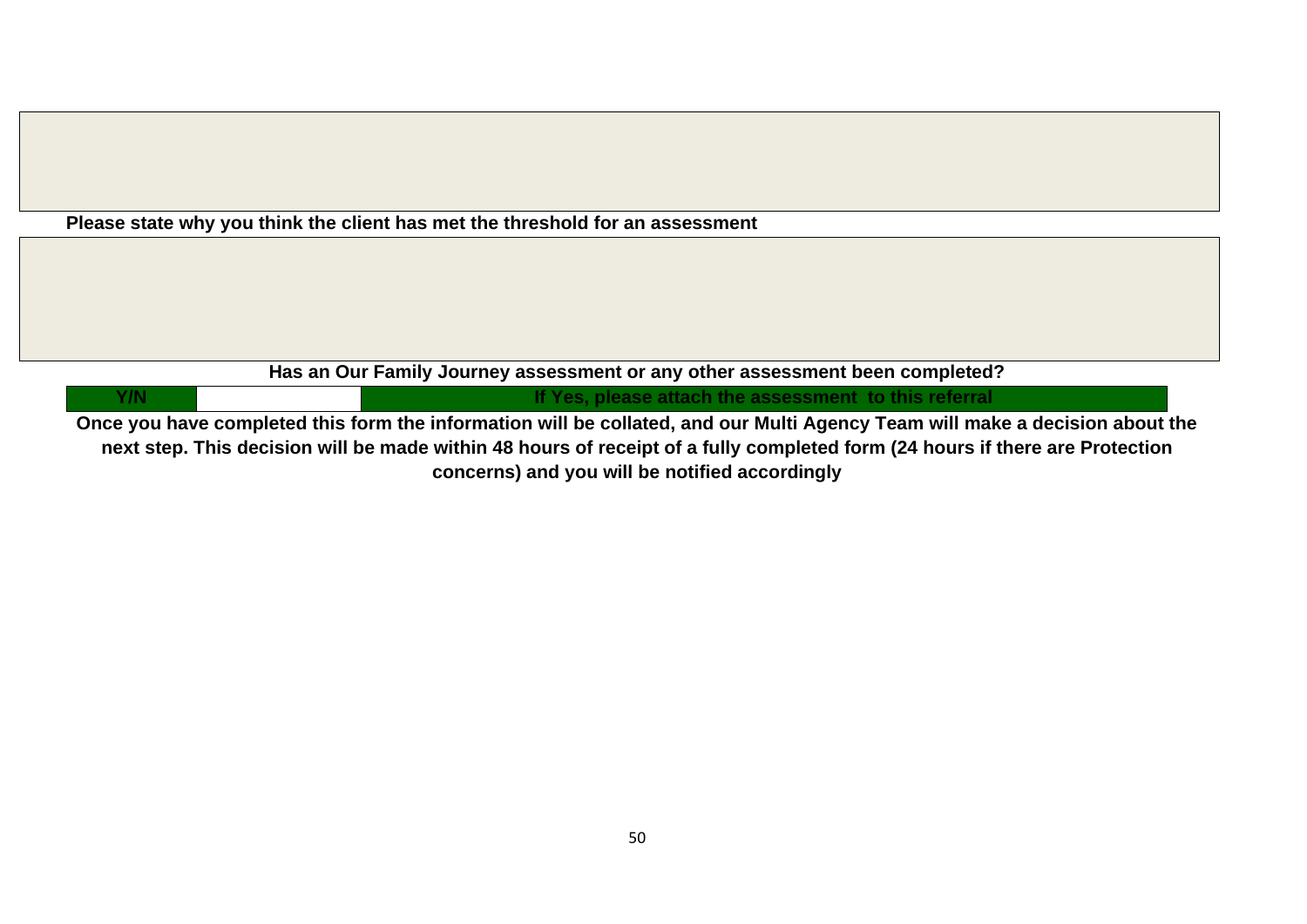### <span id="page-50-1"></span><span id="page-50-0"></span>Appendix 9 Waltham Forest LADO Referral Form For the statutory reporting of Allegations against Staff & Volunteers (ASV) working with children & young people

By law, organisations / sole traders must complete and email this referral within 24 hours of becoming aware that someone working with children has:

Behaved in a way that has harmed, or may have harmed, a child/ren (under 18) Possibly committed a criminal offence against, or related to, a child/ren (under 18); or Behaved towards a child/ren in a way that indicates they are unsuitable to work with children

#### **Upon becoming alerted to an allegation against staff & volunteers (ASV), the senior officer must:**

Remove the immediate risk Support the child(ren) and inform their parents Refer to MASH as required Treat concerns seriously & follow procedures Do not investigate Keep an open mind Do not notify the member of staff/volunteer of the details of the allegation / the person making the complaint Make LADO referral Remind all parties of the requirement for confidentiality; failure could result in criminal charges

#### **LADO Referrals**

The employing organisation's senior officer should call the Duty LADO immediately (or within 24 hours) to discuss the next course of action on **0208 496 3646**, complete a LADO referral form, and send it securely to: [LADO@walthamforest.gov.uk](mailto:LADO@walthamforest.gov.uk)

| Referrer Details - person completing this form |                           |                  |                           |  |  |  |
|------------------------------------------------|---------------------------|------------------|---------------------------|--|--|--|
| <b>Name</b>                                    | Click here to enter text. | <b>Job Title</b> | Click here to enter text. |  |  |  |
| Date                                           | Click here to enter text. | <b>Signature</b> |                           |  |  |  |
| Organisation                                   | Click here to enter text. | <b>Address</b>   | Click here to enter text. |  |  |  |
| Tel                                            | Click here to enter text. | Email            | Click here to enter text. |  |  |  |

| <b>Adult of Concern</b> – subject of allegation |                           |                  |                           |  |  |  |
|-------------------------------------------------|---------------------------|------------------|---------------------------|--|--|--|
| <b>Name</b>                                     | Click here to enter text. | Gender           | Click here to enter text. |  |  |  |
| Date of Birth                                   | Click here to enter text. | <b>Ethnicity</b> | Click here to enter text. |  |  |  |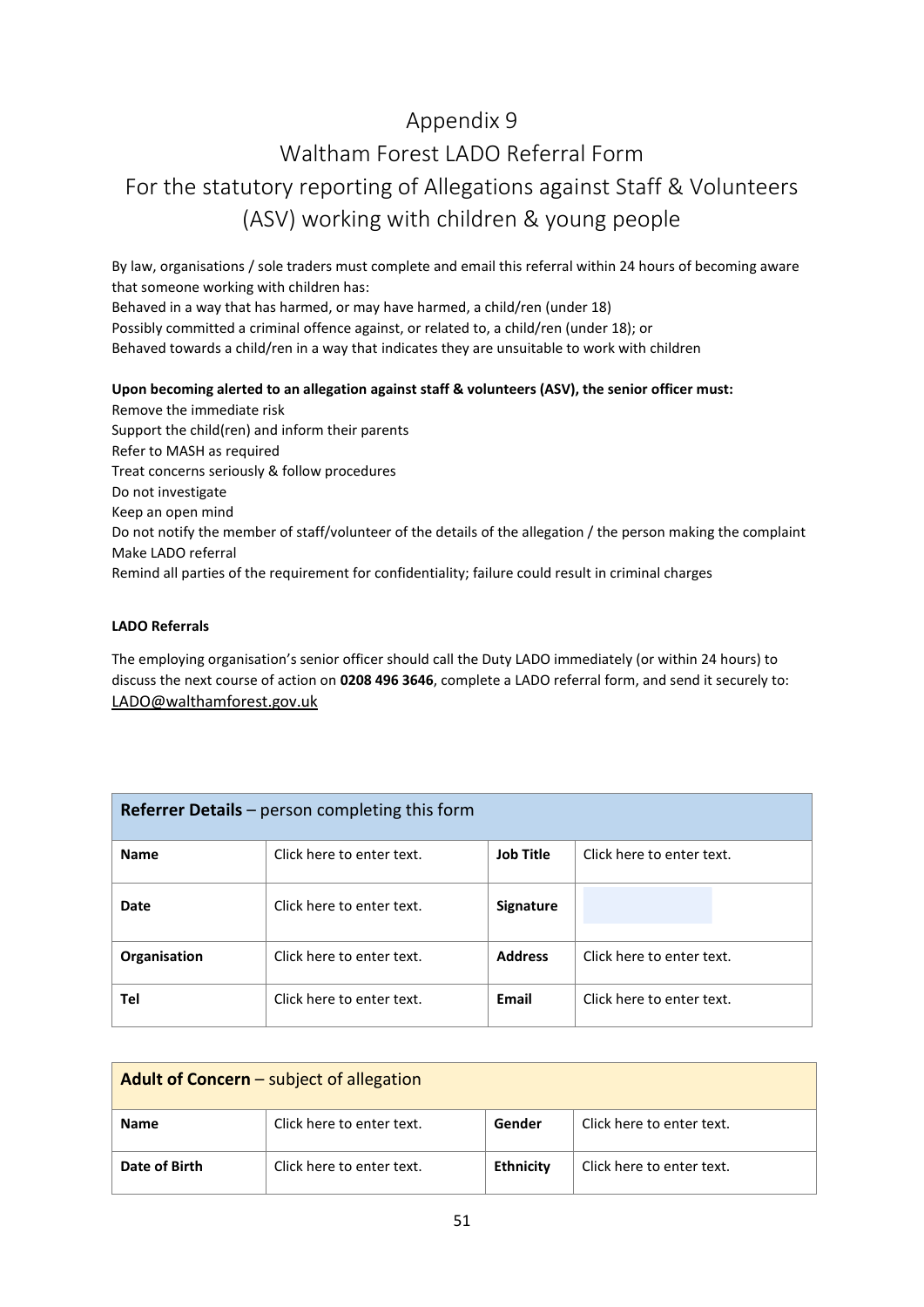| <b>Telephone</b>                                                           | Click here to enter text.                                                     | <b>Email</b> | Click here to enter text. |  |  |  |  |
|----------------------------------------------------------------------------|-------------------------------------------------------------------------------|--------------|---------------------------|--|--|--|--|
| <b>Job Title</b>                                                           | Click here to enter text.                                                     |              |                           |  |  |  |  |
| <b>Employer</b>                                                            | Click here to enter text.                                                     |              |                           |  |  |  |  |
| <b>Employment status</b>                                                   | Click here to enter text.                                                     | Location     | Click here to enter text. |  |  |  |  |
| <b>Home Address</b>                                                        | Click here to enter text.                                                     |              |                           |  |  |  |  |
| <b>HR history (previous</b><br>concerns)                                   | Click here to enter text.                                                     |              |                           |  |  |  |  |
| <b>Previous allegations</b>                                                | Click here to enter text.                                                     |              |                           |  |  |  |  |
| Latest DBS /<br><b>Blemished?</b><br><b>Safer Recruitment</b><br>followed? | Click here to enter text.                                                     |              |                           |  |  |  |  |
| <b>Date of DBS</b>                                                         | Click here to enter text.                                                     |              |                           |  |  |  |  |
|                                                                            | Does the person have children of their own (under 18), or live with children? |              |                           |  |  |  |  |
| Click here to enter text.                                                  |                                                                               |              |                           |  |  |  |  |
| If Yes please, give full details of names and DOBs:                        |                                                                               |              |                           |  |  |  |  |
| Click here to enter text.                                                  |                                                                               |              |                           |  |  |  |  |

| <b>Child/ren Details</b>      |                                                                                                           |                  |                           |  |  |  |
|-------------------------------|-----------------------------------------------------------------------------------------------------------|------------------|---------------------------|--|--|--|
| <b>Name</b>                   | Click here to enter text.                                                                                 | Gender           | Click here to enter text. |  |  |  |
| Date of Birth                 | Click here to enter text.                                                                                 | <b>Ethnicity</b> | Click here to enter text. |  |  |  |
| <b>Telephone</b>              | Click here to enter text.                                                                                 | Email            | Click here to enter text. |  |  |  |
| <b>Home Address</b>           | Click here to enter text.                                                                                 |                  |                           |  |  |  |
| School / College / Work       | Click here to enter text.                                                                                 |                  |                           |  |  |  |
|                               | Additional information (e.g. disability, communication or other SEN / previous child protection concerns) |                  |                           |  |  |  |
| Click here to enter text.     |                                                                                                           |                  |                           |  |  |  |
| <b>Child's Family Details</b> |                                                                                                           |                  |                           |  |  |  |
| Parents / Carers              | Click here to enter text.                                                                                 |                  |                           |  |  |  |